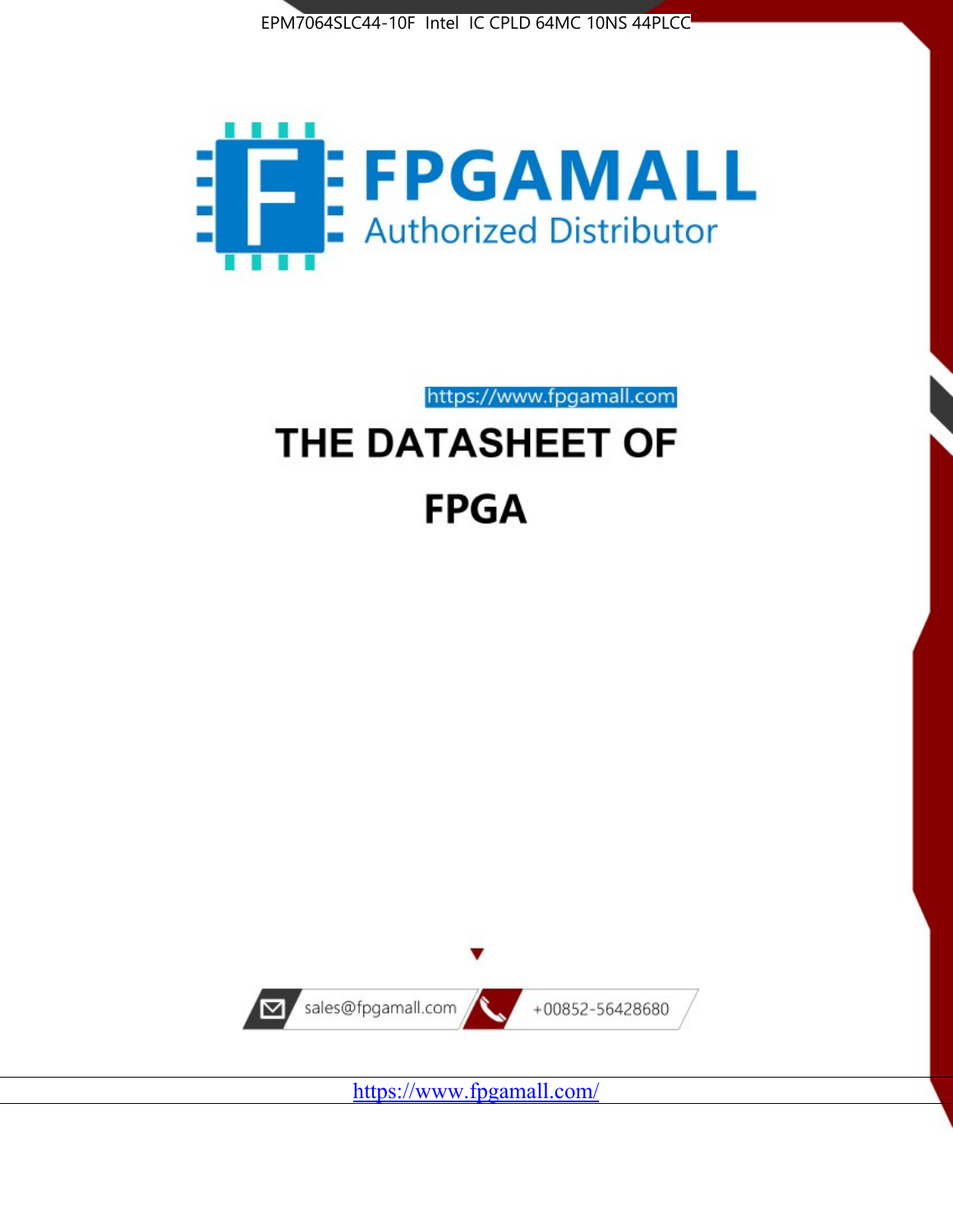

MAX 7000B devices, see the *MAX 7000A Programmable Logic Device Family Data Sheet* or the *MAX 7000B Programmable Logic Device Family Data Sheet*.

| Table 1. MAX 7000 Device Features |                |                |                |                 |                 |                 |                 |  |
|-----------------------------------|----------------|----------------|----------------|-----------------|-----------------|-----------------|-----------------|--|
| <b>Feature</b>                    | <b>EPM7032</b> | <b>EPM7064</b> | <b>EPM7096</b> | <b>EPM7128E</b> | <b>EPM7160E</b> | <b>EPM7192E</b> | <b>EPM7256E</b> |  |
| Usable<br>gates                   | 600            | 1,250          | 1,800          | 2,500           | 3,200           | 3,750           | 5,000           |  |
| Macrocells                        | 32             | 64             | 96             | 128             | 160             | 192             | 256             |  |
| Logic array<br>blocks             | 2              | $\overline{4}$ | 6              | 8               | 10              | 12              | 16              |  |
| Maximum<br>user I/O pins          | 36             | 68             | 76             | 100             | 104             | 124             | 164             |  |
| $t_{PD}$ (ns)                     | 6              | 6              | 7.5            | 7.5             | 10              | 12              | 12              |  |
| $t_{SU}$ (ns)                     | 5              | 5              | 6              | 6               | 7               | 7               | $\overline{7}$  |  |
| $t_{FSU}$ (ns)                    | 2.5            | 2.5            | 3              | 3               | 3               | 3               | 3               |  |
| $t_{CO1}$ (ns)                    | 4              | 4              | 4.5            | 4.5             | 5               | 6               | 6               |  |
| $f_{CNT}$ (MHz)                   | 151.5          | 151.5          | 125.0          | 125.0           | 100.0           | 90.9            | 90.9            |  |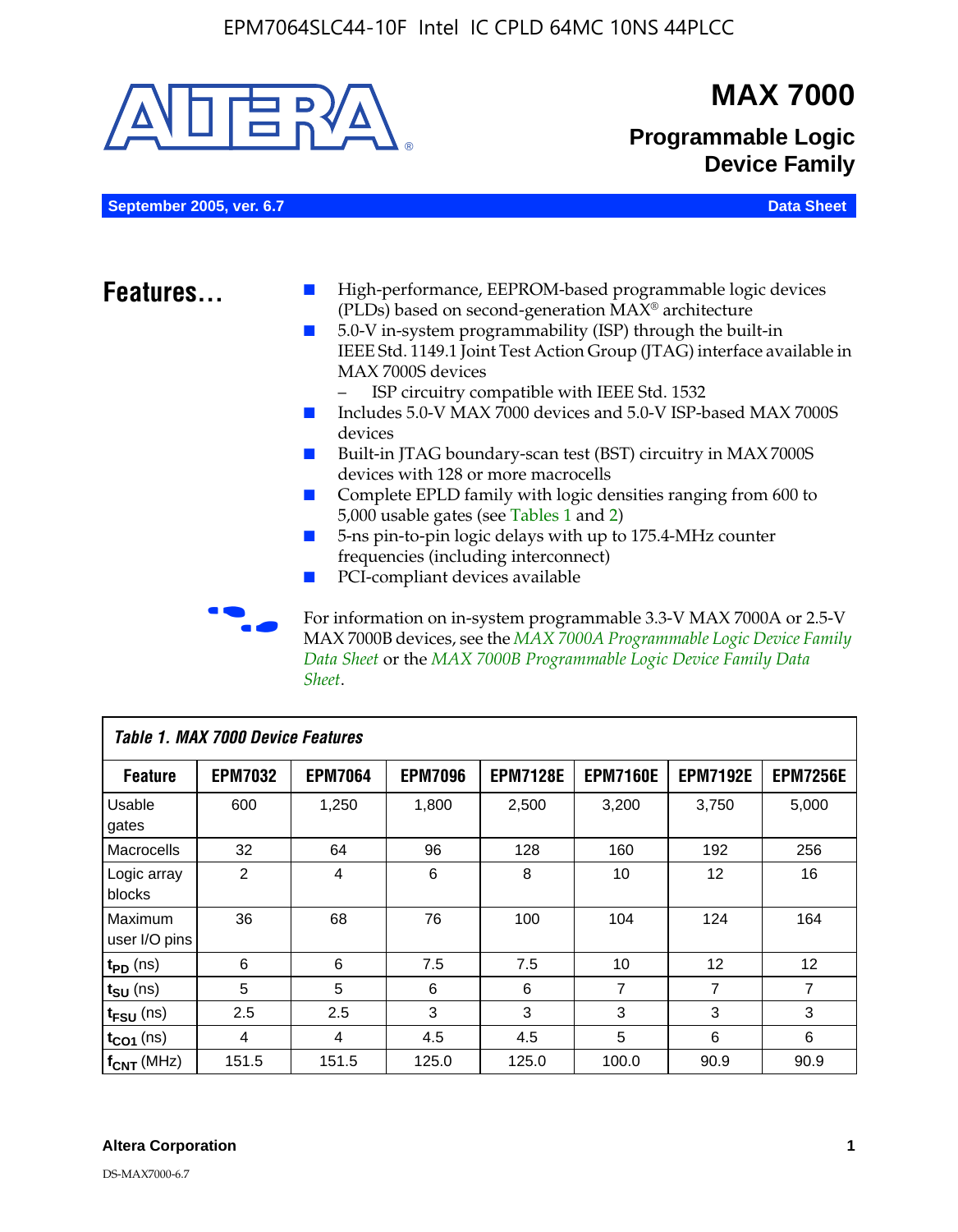| Table 2. MAX 7000S Device Features |                 |                 |                 |                 |                   |                 |  |
|------------------------------------|-----------------|-----------------|-----------------|-----------------|-------------------|-----------------|--|
| <b>Feature</b>                     | <b>EPM7032S</b> | <b>EPM7064S</b> | <b>EPM7128S</b> | <b>EPM7160S</b> | <b>EPM7192S</b>   | <b>EPM7256S</b> |  |
| Usable gates                       | 600             | 1.250           | 2,500           | 3.200           | 3.750             | 5.000           |  |
| Macrocells                         | 32              | 64              | 128             | 160             | 192               | 256             |  |
| Logic array<br>blocks              | $\overline{2}$  | $\overline{4}$  | 8               | 10              | $12 \overline{ }$ | 16              |  |
| Maximum<br>user I/O pins           | 36              | 68              | 100             | 104             | 124               | 164             |  |
| $t_{PD}$ (ns)                      | 5               | 5               | 6               | 6               | 7.5               | 7.5             |  |
| $t_{\text{SU}}$ (ns)               | 2.9             | 2.9             | 3.4             | 3.4             | 4.1               | 3.9             |  |
| $t_{\text{FSU}}$ (ns)              | 2.5             | 2.5             | 2.5             | 2.5             | 3                 | 3               |  |
| $t_{CO1}$ (ns)                     | 3.2             | 3.2             | 4               | 3.9             | 4.7               | 4.7             |  |
| $f_{\text{CNT}}$ (MHz)             | 175.4           | 175.4           | 147.1           | 149.3           | 125.0             | 128.2           |  |

# **...and More Features**

- Open-drain output option in MAX 7000S devices
- Programmable macrocell flipflops with individual clear, preset, clock, and clock enable controls
- Programmable power-saving mode for a reduction of over 50% in each macrocell
- Configurable expander product-term distribution, allowing up to 32 product terms per macrocell
- 44 to 208 pins available in plastic J-lead chip carrier (PLCC), ceramic pin-grid array (PGA), plastic quad flat pack (PQFP), power quad flat pack (RQFP), and 1.0-mm thin quad flat pack (TQFP) packages
- Programmable security bit for protection of proprietary designs
- 3.3-V or 5.0-V operation
	- MultiVolt<sup>TM</sup> I/O interface operation, allowing devices to interface with 3.3-V or 5.0-V devices (MultiVolt I/O operation is not available in 44-pin packages)
	- Pin compatible with low-voltage MAX 7000A and MAX 7000B devices
- Enhanced features available in MAX 7000E and MAX 7000S devices
	- Six pin- or logic-driven output enable signals
	- Two global clock signals with optional inversion
	- Enhanced interconnect resources for improved routability
	- Fast input setup times provided by a dedicated path from I/O pin to macrocell registers
	- Programmable output slew-rate control
- Software design support and automatic place-and-route provided by Altera's development system for Windows-based PCs and Sun SPARCstation, and HP 9000 Series 700/800 workstations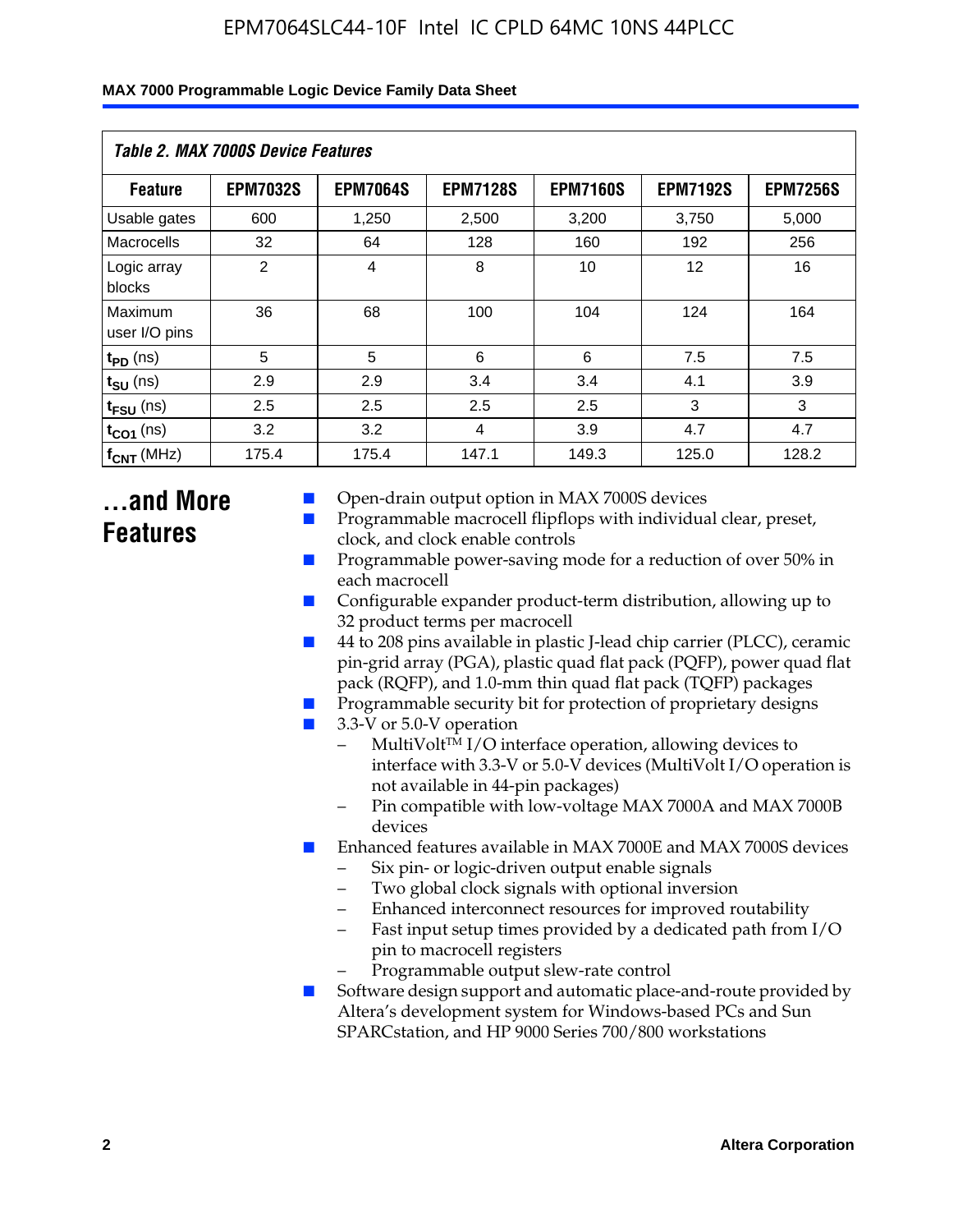|                               | MAX 7000 Programmable Logic Device Family Data Sheet                                                                                                                                                                                                                                                                                                                                                                                                                                                                                                                                                                                                                                                 |
|-------------------------------|------------------------------------------------------------------------------------------------------------------------------------------------------------------------------------------------------------------------------------------------------------------------------------------------------------------------------------------------------------------------------------------------------------------------------------------------------------------------------------------------------------------------------------------------------------------------------------------------------------------------------------------------------------------------------------------------------|
|                               | Additional design entry and simulation support provided by EDIF<br>200 and 300 netlist files, library of parameterized modules (LPM),<br>Verilog HDL, VHDL, and other interfaces to popular EDA tools from<br>manufacturers such as Cadence, Exemplar Logic, Mentor Graphics,<br>OrCAD, Synopsys, and VeriBest<br>Programming support<br>Altera's Master Programming Unit (MPU) and programming<br>hardware from third-party manufacturers program all<br>MAX 7000 devices<br>The BitBlaster™ serial download cable, ByteBlasterMV™<br>$\overline{\phantom{0}}$<br>parallel port download cable, and MasterBlaster™<br>serial/universal serial bus (USB) download cable program MAX<br>7000S devices |
| General<br><b>Description</b> | The MAX 7000 family of high-density, high-performance PLDs is based<br>on Altera's second-generation MAX architecture. Fabricated with<br>advanced CMOS technology, the EEPROM-based MAX 7000 family<br>provides 600 to 5,000 usable gates, ISP, pin-to-pin delays as fast as 5 ns,<br>and counter speeds of up to 175.4 MHz. MAX 7000S devices in the -5, -6,<br>-7, and -10 speed grades as well as MAX 7000 and MAX 7000E devices in<br>-5, -6, -7, -10P, and -12P speed grades comply with the PCI Special Interest<br>Group (PCI SIG) PCI Local Bus Specification, Revision 2.2. See Table 3                                                                                                    |

|                 | Table 3. MAX 7000 Speed Grades |              |              |              |              |                    |              |              |              |              |
|-----------------|--------------------------------|--------------|--------------|--------------|--------------|--------------------|--------------|--------------|--------------|--------------|
| <b>Device</b>   |                                |              |              |              |              | <b>Speed Grade</b> |              |              |              |              |
|                 | -5                             | -6           | $-7$         | $-10P$       | $-10$        | $-12P$             | $-12$        | $-15$        | $-15T$       | $-20$        |
| EPM7032         |                                | $\checkmark$ | $\checkmark$ |              | $\checkmark$ |                    | $\checkmark$ | $\checkmark$ | $\checkmark$ |              |
| EPM7032S        | $\checkmark$                   | $\checkmark$ | $\checkmark$ |              | $\checkmark$ |                    |              |              |              |              |
| <b>EPM7064</b>  |                                |              | $\checkmark$ |              | $\checkmark$ |                    | $\checkmark$ | $\checkmark$ |              |              |
| <b>EPM7064S</b> | $\checkmark$                   | $\checkmark$ | $\checkmark$ |              | $\checkmark$ |                    |              |              |              |              |
| EPM7096         |                                |              | $\checkmark$ |              | $\checkmark$ |                    | $\checkmark$ | $\checkmark$ |              |              |
| <b>EPM7128E</b> |                                |              | $\checkmark$ | $\checkmark$ | $\checkmark$ |                    | $\checkmark$ | $\checkmark$ |              | $\checkmark$ |
| <b>EPM7128S</b> |                                | $\checkmark$ | $\checkmark$ |              | $\checkmark$ |                    |              | $\checkmark$ |              |              |
| <b>EPM7160E</b> |                                |              |              | $\checkmark$ | $\checkmark$ |                    | $\checkmark$ | $\checkmark$ |              | $\checkmark$ |
| <b>EPM7160S</b> |                                | $\checkmark$ | $\checkmark$ |              | $\checkmark$ |                    |              | $\checkmark$ |              |              |
| <b>EPM7192E</b> |                                |              |              |              |              | $\checkmark$       | $\checkmark$ | $\checkmark$ |              |              |
| <b>EPM7192S</b> |                                |              | $\checkmark$ |              | $\checkmark$ |                    |              | $\checkmark$ |              |              |
| <b>EPM7256E</b> |                                |              |              |              |              | $\checkmark$       | $\checkmark$ | $\checkmark$ |              | $\checkmark$ |
| <b>EPM7256S</b> |                                |              | $\checkmark$ |              | $\checkmark$ |                    |              | $\checkmark$ |              |              |

for available speed grades.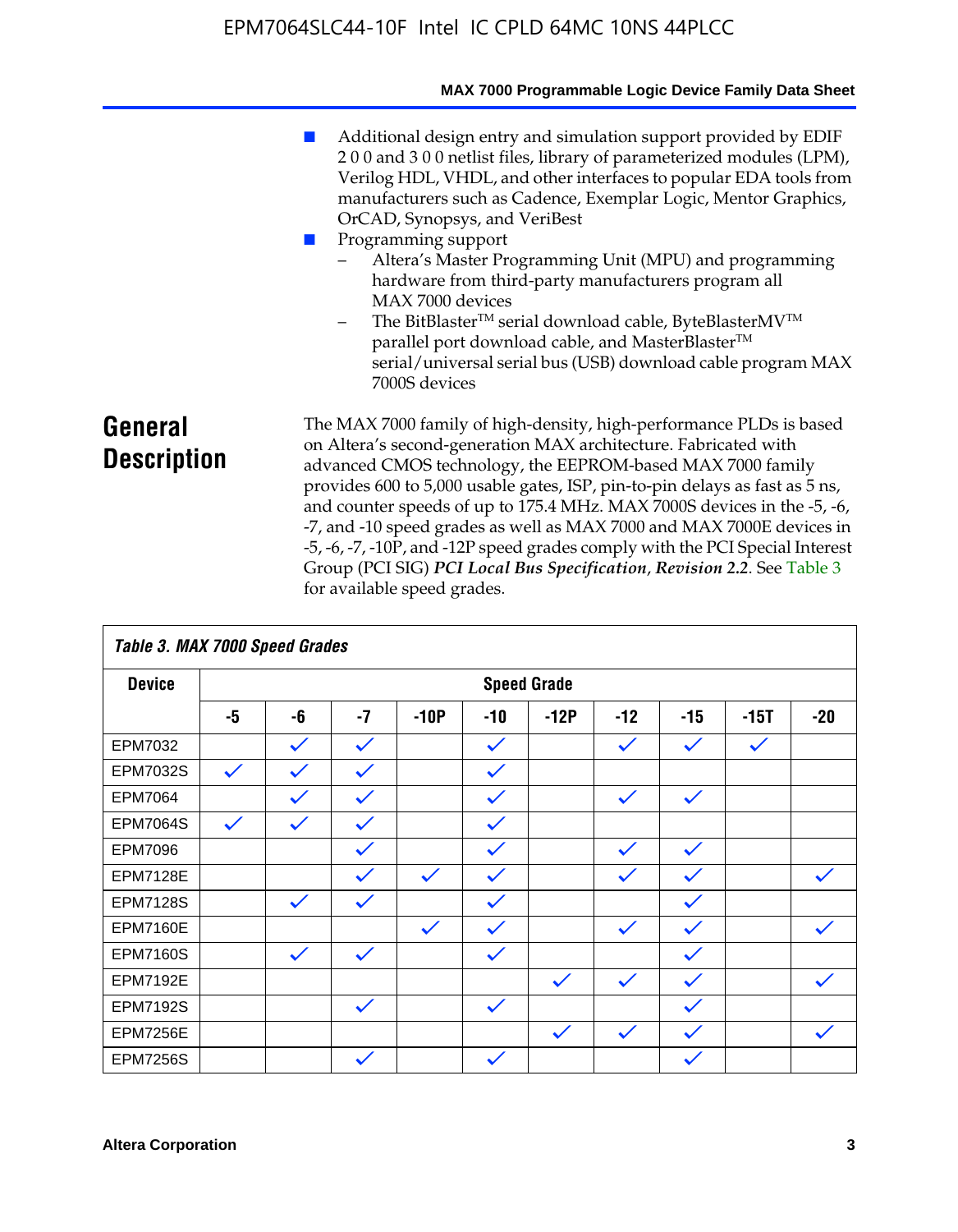### **MAX 7000 Programmable Logic Device Family Data Sheet**

The MAX 7000E devices—including the EPM7128E, EPM7160E, EPM7192E, and EPM7256E devices—have several enhanced features: additional global clocking, additional output enable controls, enhanced interconnect resources, fast input registers, and a programmable slew rate.

In-system programmable MAX 7000 devices—called MAX 7000S devices—include the EPM7032S, EPM7064S, EPM7128S, EPM7160S, EPM7192S, and EPM7256S devices. MAX 7000S devices have the enhanced features of MAX 7000E devices as well as JTAG BST circuitry in devices with 128 or more macrocells, ISP, and an open-drain output option. See Table 4.

| Table 4. MAX 7000 Device Features |                                                    |                                           |                                           |  |  |  |
|-----------------------------------|----------------------------------------------------|-------------------------------------------|-------------------------------------------|--|--|--|
| <b>Feature</b>                    | <b>EPM7032</b><br><b>EPM7064</b><br><b>EPM7096</b> | All<br><b>MAX 7000E</b><br><b>Devices</b> | All<br><b>MAX 7000S</b><br><b>Devices</b> |  |  |  |
| ISP via JTAG interface            |                                                    |                                           |                                           |  |  |  |
| JTAG BST circuitry                |                                                    |                                           | $\checkmark$ (1)                          |  |  |  |
| Open-drain output option          |                                                    |                                           |                                           |  |  |  |
| Fast input registers              |                                                    |                                           |                                           |  |  |  |
| Six global output enables         |                                                    |                                           |                                           |  |  |  |
| Two global clocks                 |                                                    |                                           |                                           |  |  |  |
| Slew-rate control                 |                                                    |                                           |                                           |  |  |  |
| MultiVolt interface (2)           |                                                    |                                           |                                           |  |  |  |
| Programmable register             |                                                    |                                           |                                           |  |  |  |
| Parallel expanders                |                                                    |                                           |                                           |  |  |  |
| Shared expanders                  |                                                    |                                           |                                           |  |  |  |
| Power-saving mode                 |                                                    |                                           |                                           |  |  |  |
| Security bit                      |                                                    |                                           |                                           |  |  |  |
| PCI-compliant devices available   |                                                    |                                           |                                           |  |  |  |

*Notes:*

(1) Available only in EPM7128S, EPM7160S, EPM7192S, and EPM7256S devices only.

(2) The MultiVolt I/O interface is not available in 44-pin packages.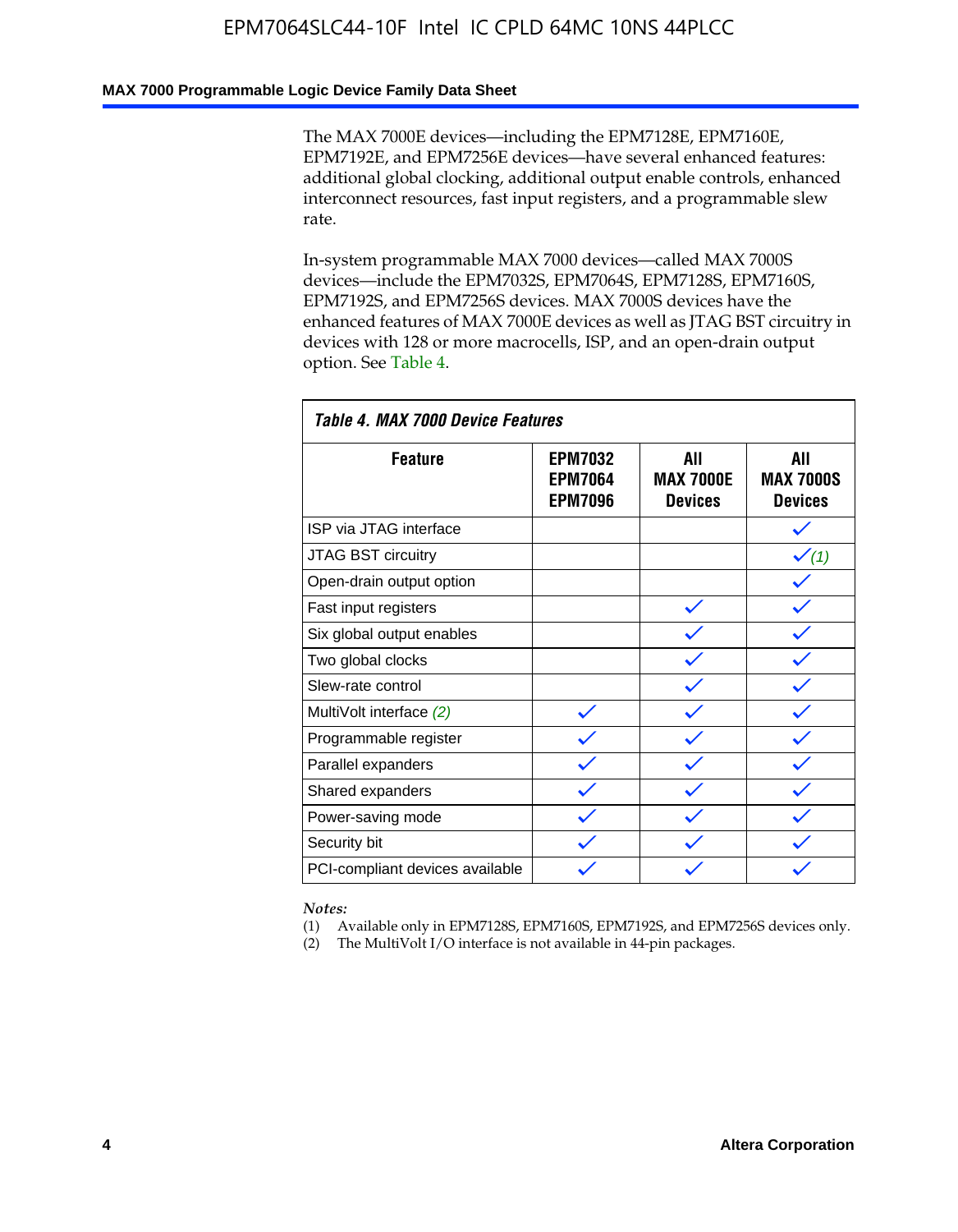#### **MAX 7000 Programmable Logic Device Family Data Sheet**

The MAX 7000 architecture supports 100% TTL emulation and high-density integration of SSI, MSI, and LSI logic functions. The MAX 7000 architecture easily integrates multiple devices ranging from PALs, GALs, and 22V10s to MACH and pLSI devices. MAX 7000 devices are available in a wide range of packages, including PLCC, PGA, PQFP, RQFP, and TQFP packages. See Table 5.

| Table 5. MAX 7000 Maximum User I/O Pins<br><i>Note</i> $(1)$ |                           |                           |                    |                           |                           |                               |                        |                            |                       |                              |                               |                               |
|--------------------------------------------------------------|---------------------------|---------------------------|--------------------|---------------------------|---------------------------|-------------------------------|------------------------|----------------------------|-----------------------|------------------------------|-------------------------------|-------------------------------|
| <b>Device</b>                                                | 44-<br>Pin<br><b>PLCC</b> | 44-<br>Pin<br><b>PQFP</b> | 44-<br>Pin<br>TQFP | 68-<br>Pin<br><b>PLCC</b> | 84-<br>Pin<br><b>PLCC</b> | $100 -$<br>Pin<br><b>PQFP</b> | $100 -$<br>Pin<br>TQFP | 160-<br>Pin<br><b>PQFP</b> | $160 -$<br>Pin<br>PGA | $192 -$<br><b>Pin</b><br>PGA | $208 -$<br>Pin<br><b>PQFP</b> | $208 -$<br>Pin<br><b>RQFP</b> |
| EPM7032                                                      | 36                        | 36                        | 36                 |                           |                           |                               |                        |                            |                       |                              |                               |                               |
| <b>EPM7032S</b>                                              | 36                        |                           | 36                 |                           |                           |                               |                        |                            |                       |                              |                               |                               |
| <b>EPM7064</b>                                               | 36                        |                           | 36                 | 52                        | 68                        | 68                            |                        |                            |                       |                              |                               |                               |
| <b>EPM7064S</b>                                              | 36                        |                           | 36                 |                           | 68                        |                               | 68                     |                            |                       |                              |                               |                               |
| <b>EPM7096</b>                                               |                           |                           |                    | 52                        | 64                        | 76                            |                        |                            |                       |                              |                               |                               |
| <b>EPM7128E</b>                                              |                           |                           |                    |                           | 68                        | 84                            |                        | 100                        |                       |                              |                               |                               |
| <b>EPM7128S</b>                                              |                           |                           |                    |                           | 68                        | 84                            | 84(2)                  | 100                        |                       |                              |                               |                               |
| EPM7160E                                                     |                           |                           |                    |                           | 64                        | 84                            |                        | 104                        |                       |                              |                               |                               |
| EPM7160S                                                     |                           |                           |                    |                           | 64                        |                               | 84(2)                  | 104                        |                       |                              |                               |                               |
| <b>EPM7192E</b>                                              |                           |                           |                    |                           |                           |                               |                        | 124                        | 124                   |                              |                               |                               |
| <b>EPM7192S</b>                                              |                           |                           |                    |                           |                           |                               |                        | 124                        |                       |                              |                               |                               |
| <b>EPM7256E</b>                                              |                           |                           |                    |                           |                           |                               |                        | 132 $(2)$                  |                       | 164                          |                               | 164                           |
| EPM7256S                                                     |                           |                           |                    |                           |                           |                               |                        |                            |                       |                              | 164 $(2)$                     | 164                           |

#### *Notes:*

(1) When the JTAG interface in MAX 7000S devices is used for either boundary-scan testing or for ISP, four I/O pins become JTAG pins.

(2) Perform a complete thermal analysis before committing a design to this device package. For more information, see the *Operating Requirements for Altera Devices Data Sheet*.

> MAX 7000 devices use CMOS EEPROM cells to implement logic functions. The user-configurable MAX 7000 architecture accommodates a variety of independent combinatorial and sequential logic functions. The devices can be reprogrammed for quick and efficient iterations during design development and debug cycles, and can be programmed and erased up to 100 times.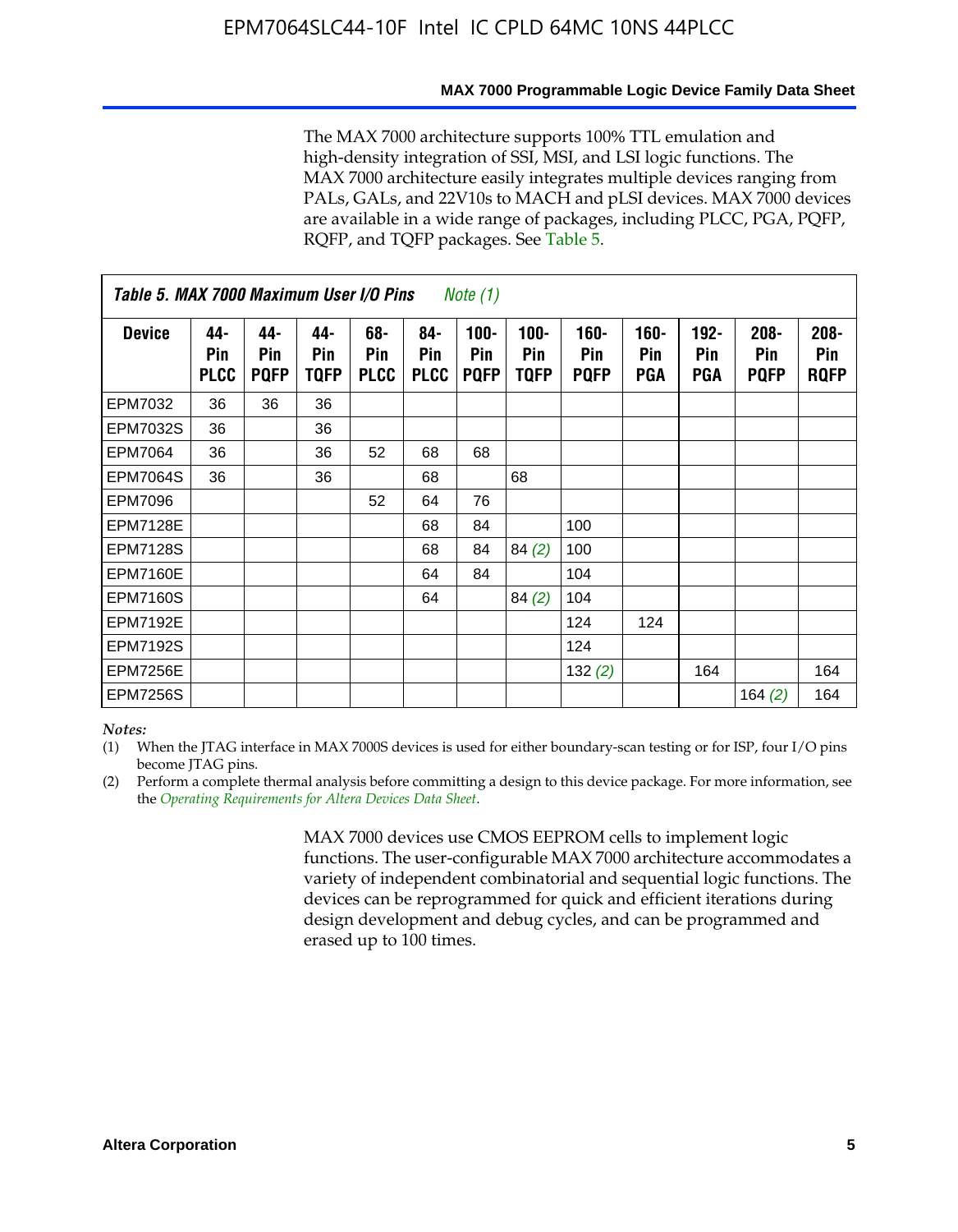### **MAX 7000 Programmable Logic Device Family Data Sheet**

MAX 7000 devices contain from 32 to 256 macrocells that are combined into groups of 16 macrocells, called logic array blocks (LABs). Each macrocell has a programmable-AND/fixed-OR array and a configurable register with independently programmable clock, clock enable, clear, and preset functions. To build complex logic functions, each macrocell can be supplemented with both shareable expander product terms and highspeed parallel expander product terms to provide up to 32 product terms per macrocell.

The MAX 7000 family provides programmable speed/power optimization. Speed-critical portions of a design can run at high speed/full power, while the remaining portions run at reduced speed/low power. This speed/power optimization feature enables the designer to configure one or more macrocells to operate at 50% or lower power while adding only a nominal timing delay. MAX 7000E and MAX 7000S devices also provide an option that reduces the slew rate of the output buffers, minimizing noise transients when non-speed-critical signals are switching. The output drivers of all MAX 7000 devices (except 44-pin devices) can be set for either 3.3-V or 5.0-V operation, allowing MAX 7000 devices to be used in mixed-voltage systems.

The MAX 7000 family is supported byAltera development systems, which are integrated packages that offer schematic, text—including VHDL, Verilog HDL, and the Altera Hardware Description Language (AHDL) and waveform design entry, compilation and logic synthesis, simulation and timing analysis, and device programming. The [software provides](http://www.altera.com/literature/ds/dsmii.pdf)  [EDIF 2 0 0 and 3 0 0, LPM, VHDL, Verilog HDL, and other in](http://www.altera.com/literature/ds/dsmii.pdf)terfaces for [additional design entry and simulation support from other industry](http://www.altera.com/literature/ds/quartus.pdf)standard PC- and UNIX-workstation-based EDA tools. The software runs on Windows-based PCs, as well as Sun SPARCstation, and HP 9000 Series 700/800 workstations.

For more information on development tools, see the **MAX+PLUS II** *Programmable Logic Development System & Software Data Sheet* and the *Quartus Programmable Logic Development System & Software Data Sheet*.

The MAX 7000 architecture includes the following elements:

# **Functional Description**

- Logic array blocks
- **Macrocells**
- Expander product terms (shareable and parallel)
- Programmable interconnect array
- I/O control blocks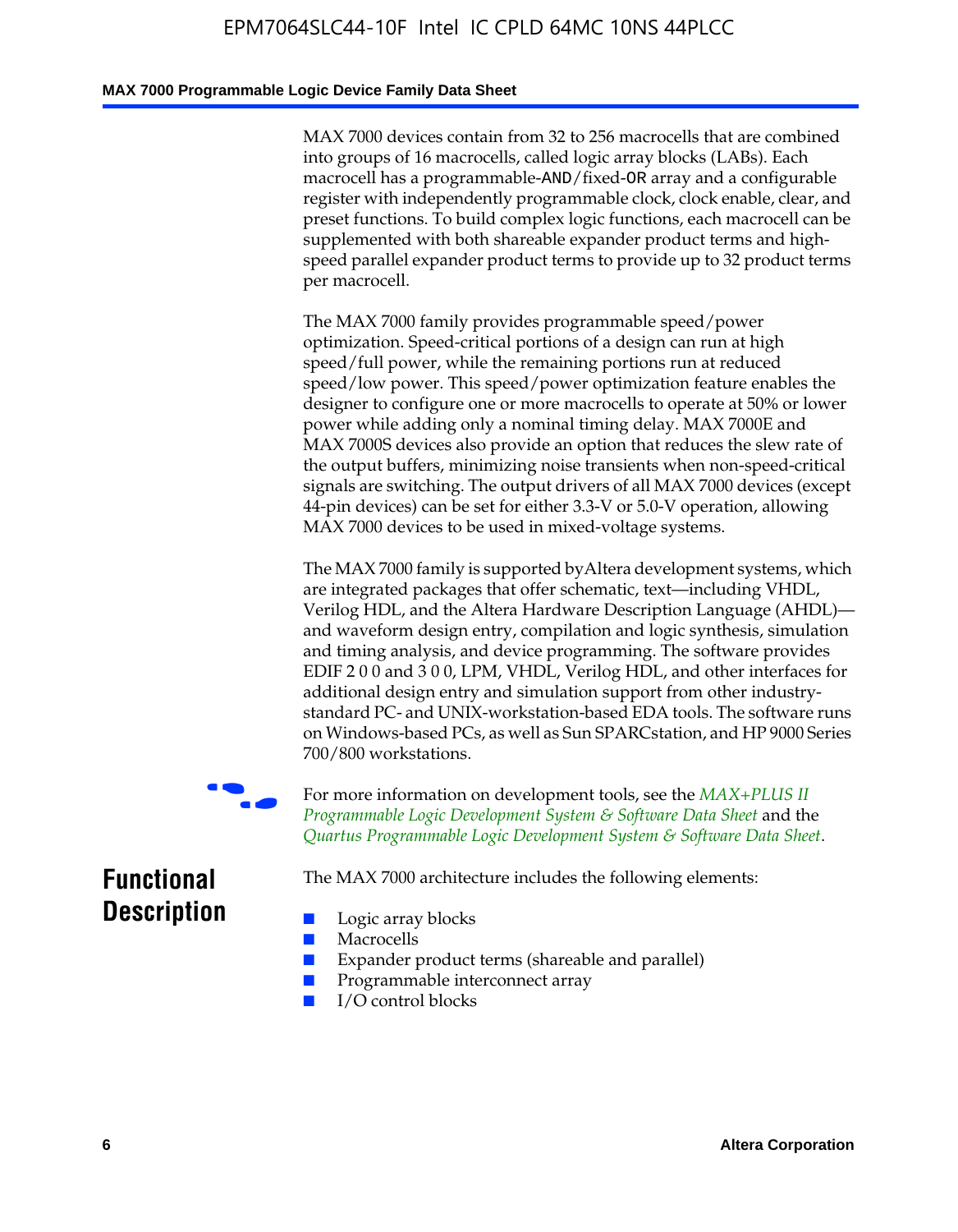#### **MAX 7000 Programmable Logic Device Family Data Sheet**

The MAX 7000 architecture includes four dedicated inputs that can be used as general-purpose inputs or as high-speed, global control signals (clock, clear, and two output enable signals) for each macrocell and I/O pin. Figure 1 shows the architecture of EPM7032, EPM7064, and EPM7096 devices.



*Figure 1. EPM7032, EPM7064 & EPM7096 Device Block Diagram*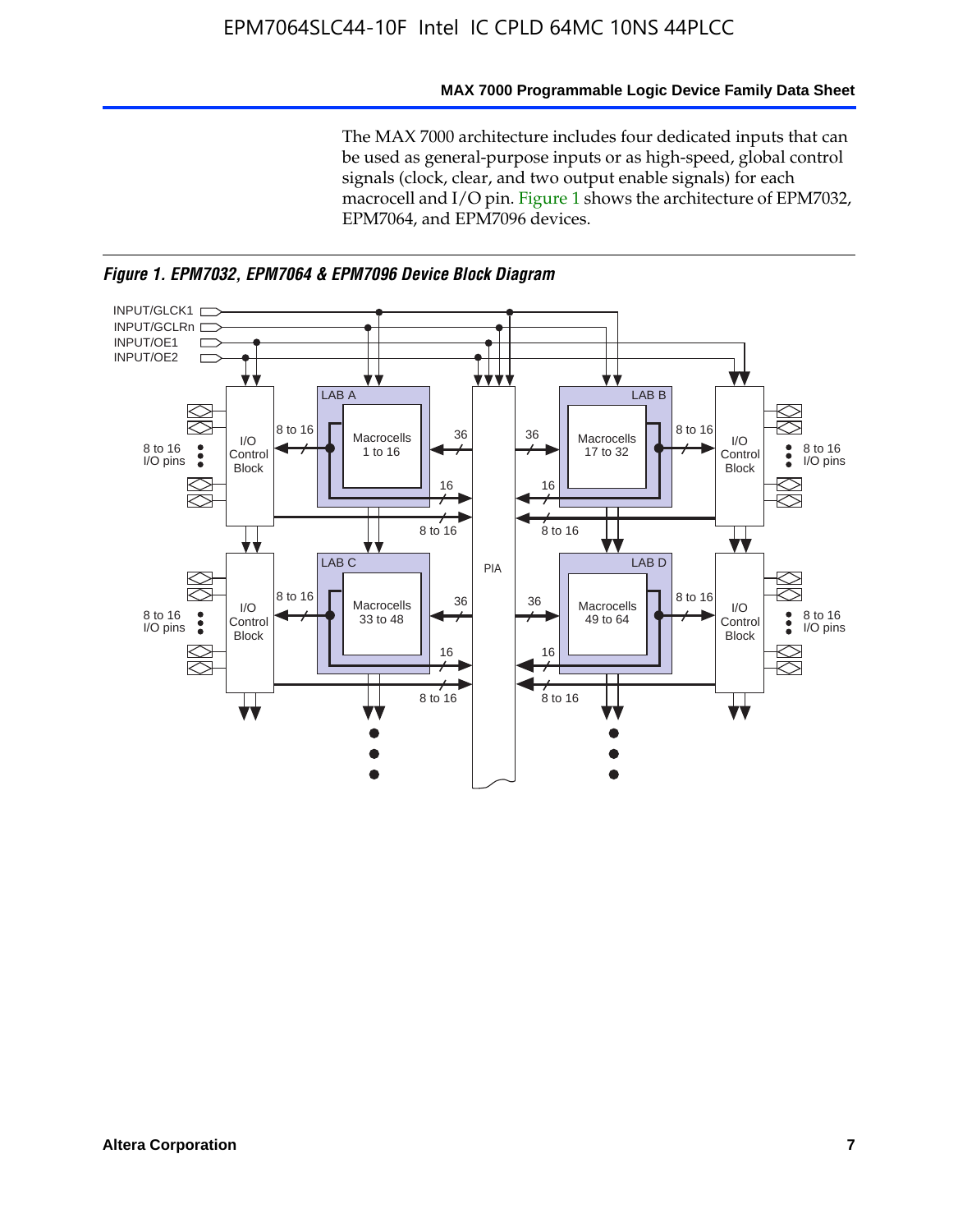Figure 2 shows the architecture of MAX 7000E and MAX 7000S devices.

### **MAX 7000 Programmable Logic Device Family Data Sheet**





*Figure 2. MAX 7000E & MAX 7000S Device Block Diagram*

# **Logic Array Blocks**

The MAX 7000 device architecture is based on the linking of highperformance, flexible, logic array modules called logic array blocks (LABs). LABs consist of 16-macrocell arrays, as shown in Figures 1 and 2. Multiple LABs are linked together via the programmable interconnect array (PIA), a global bus that is fed by all dedicated inputs, I/O pins, and macrocells.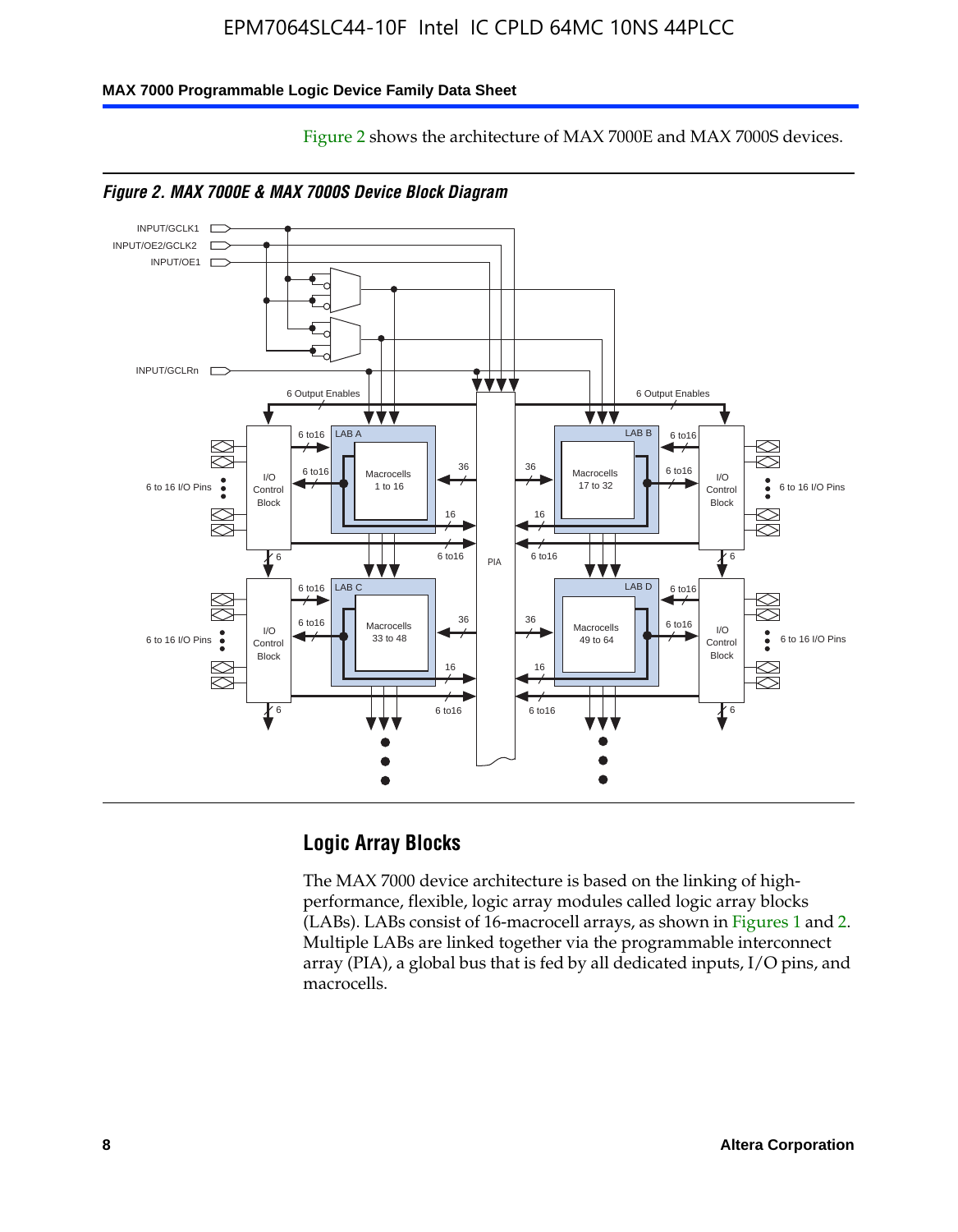#### **MAX 7000 Programmable Logic Device Family Data Sheet**

Each LAB is fed by the following signals:

- 36 signals from the PIA that are used for general logic inputs
- Global controls that are used for secondary register functions
- Direct input paths from I/O pins to the registers that are used for fast setup times for MAX 7000E and MAX 7000S devices

# **Macrocells**

The MAX 7000 macrocell can be individually configured for either sequential or combinatorial logic operation. The macrocell consists of three functional blocks: the logic array, the product-term select matrix, and the programmable register. The macrocell of EPM7032, EPM7064, and EPM7096 devices is shown in Figure 3.

*Figure 3. EPM7032, EPM7064 & EPM7096 Device Macrocell*

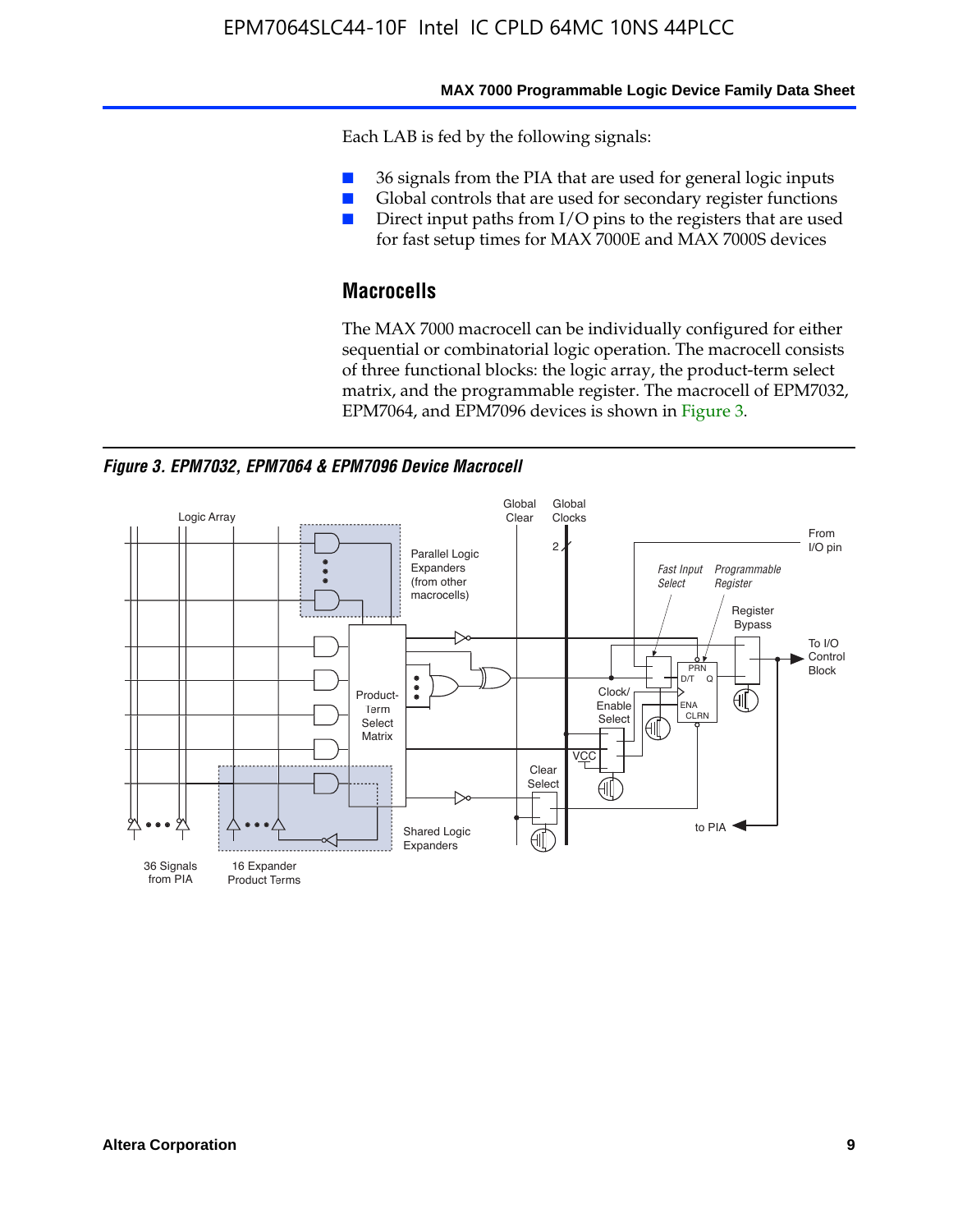#### **MAX 7000 Programmable Logic Device Family Data Sheet**



Figure 4 shows a MAX 7000E and MAX 7000S device macrocell.

*Figure 4. MAX 7000E & MAX 7000S Device Macrocell*

Combinatorial logic is implemented in the logic array, which provides five product terms per macrocell. The product-term select matrix allocates these product terms for use as either primary logic inputs (to the OR and XOR gates) to implement combinatorial functions, or as secondary inputs to the macrocell's register clear, preset, clock, and clock enable control functions. Two kinds of expander product terms ("expanders") are available to supplement macrocell logic resources:

- Shareable expanders, which are inverted product terms that are fed back into the logic array
- Parallel expanders, which are product terms borrowed from adjacent macrocells

The Altera development system automatically optimizes product-term allocation according to the logic requirements of the design.

For registered functions, each macrocell flipflop can be individually programmed to implement D, T, JK, or SR operation with programmable clock control. The flipflop can be bypassed for combinatorial operation. During design entry, the designer specifies the desired flipflop type; the Altera development software then selects the most efficient flipflop operation for each registered function to optimize resource utilization.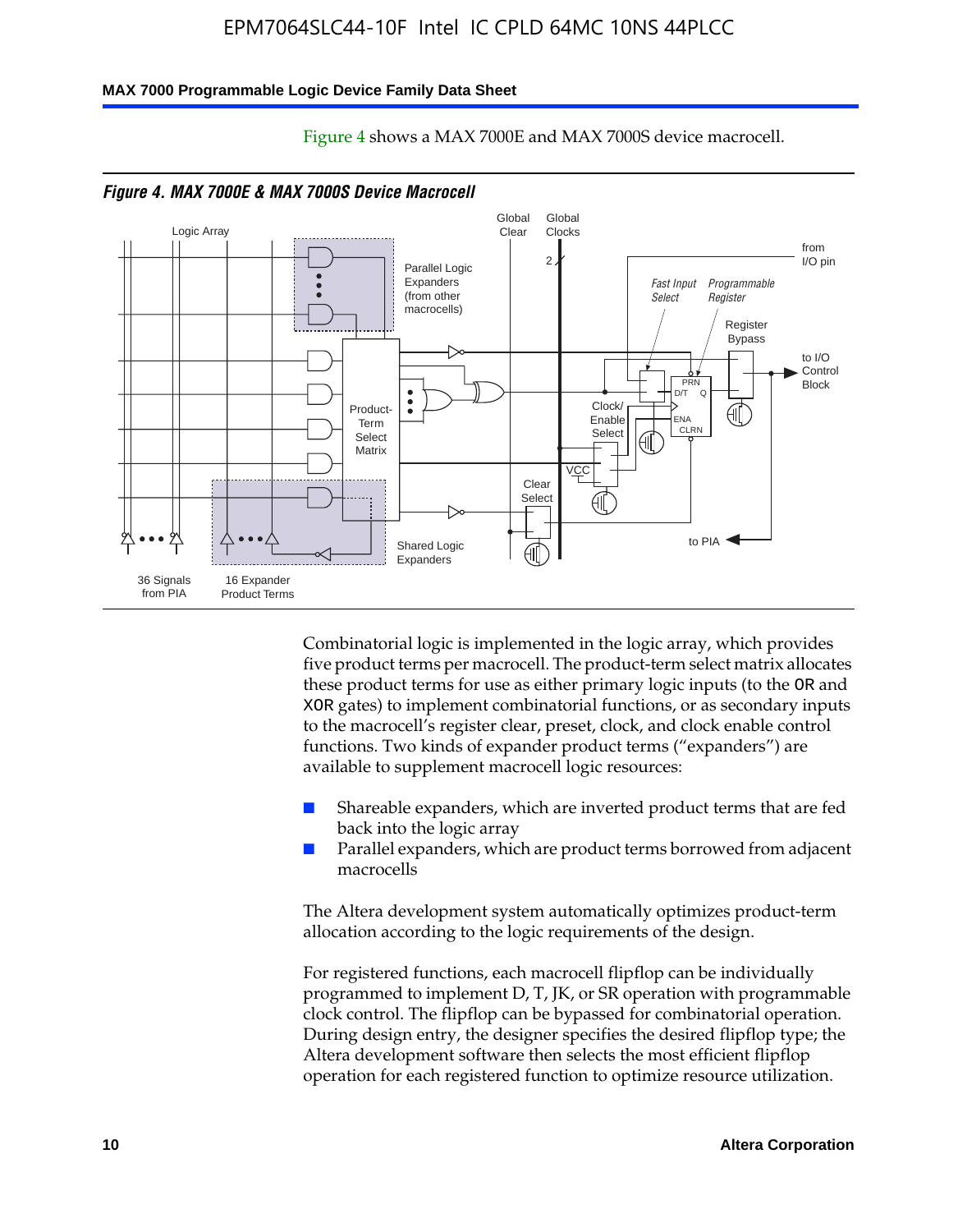#### **MAX 7000 Programmable Logic Device Family Data Sheet**

Each programmable register can be clocked in three different modes:

- By a global clock signal. This mode achieves the fastest clock-tooutput performance.
- By a global clock signal and enabled by an active-high clock enable. This mode provides an enable on each flipflop while still achieving the fast clock-to-output performance of the global clock.
- By an array clock implemented with a product term. In this mode, the flipflop can be clocked by signals from buried macrocells or I/O pins.

In EPM7032, EPM7064, and EPM7096 devices, the global clock signal is available from a dedicated clock pin, GCLK1, as shown in Figure 1. In MAX 7000E and MAX 7000S devices, two global clock signals are available. As shown in Figure 2, these global clock signals can be the true or the complement of either of the global clock pins, GCLK1 or GCLK2.

Each register also supports asynchronous preset and clear functions. As shown in Figures 3 and 4, the product-term select matrix allocates product terms to control these operations. Although the product-term-driven preset and clear of the register are active high, active-low control can be obtained by inverting the signal within the logic array. In addition, each register clear function can be individually driven by the active-low dedicated global clear pin (GCLRn). Upon power-up, each register in the device will be set to a low state.

All MAX 7000E and MAX 7000S I/O pins have a fast input path to a macrocell register. This dedicated path allows a signal to bypass the PIA and combinatorial logic and be driven to an input D flipflop with an extremely fast (2.5 ns) input setup time.

### **Expander Product Terms**

Although most logic functions can be implemented with the five product terms available in each macrocell, the more complex logic functions require additional product terms. Another macrocell can be used to supply the required logic resources; however, the MAX 7000 architecture also allows both shareable and parallel expander product terms ("expanders") that provide additional product terms directly to any macrocell in the same LAB. These expanders help ensure that logic is synthesized with the fewest possible logic resources to obtain the fastest possible speed.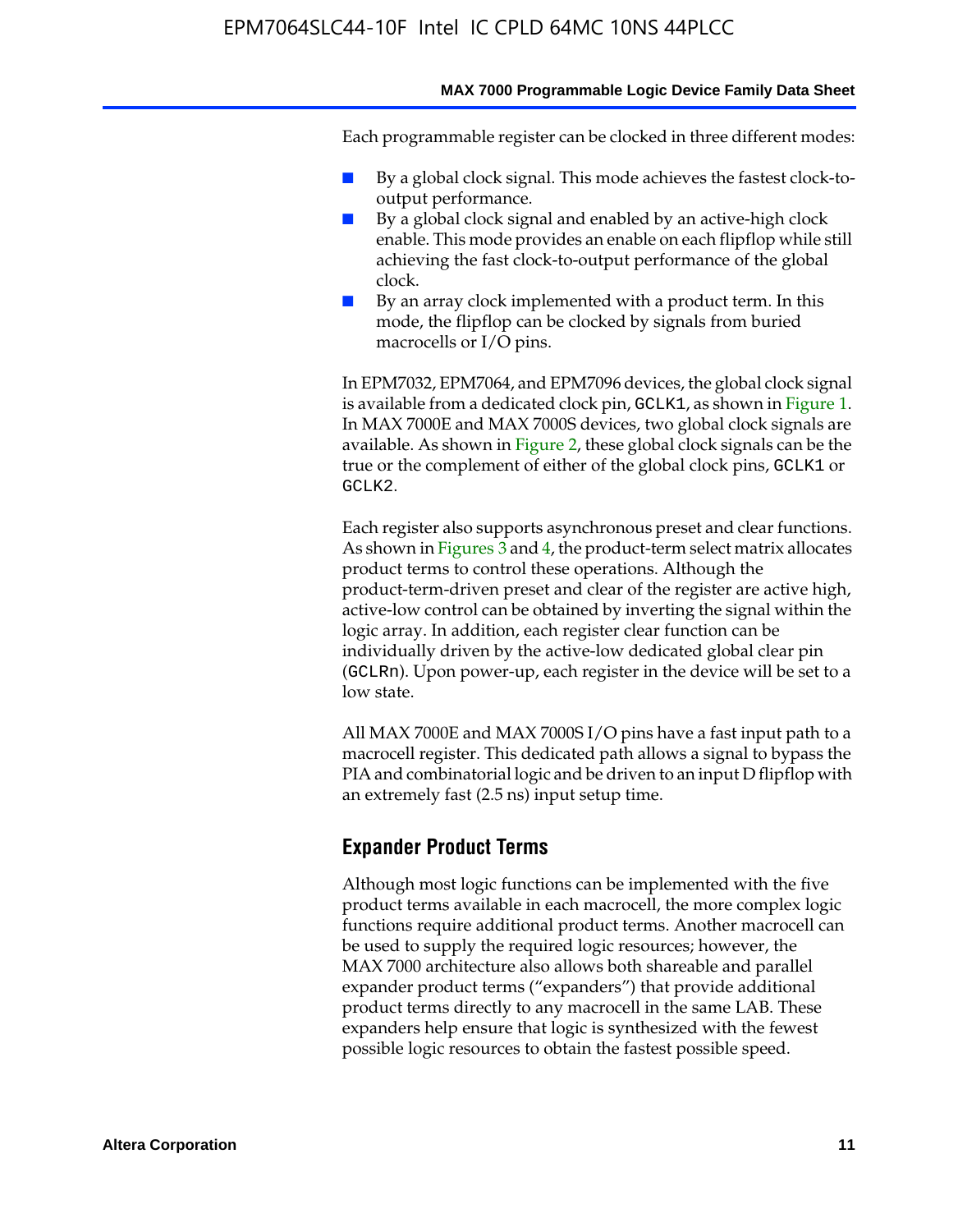### **MAX 7000 Programmable Logic Device Family Data Sheet**

### *Shareable Expanders*

Each LAB has 16 shareable expanders that can be viewed as a pool of uncommitted single product terms (one from each macrocell) with inverted outputs that feed back into the logic array. Each shareable expander can be used and shared by any or all macrocells in the LAB to build complex logic functions. A small delay ( $t_{SEXP}$ ) is incurred when shareable expanders are used. Figure 5 shows how shareable expanders can feed multiple macrocells.

#### *Figure 5. Shareable Expanders*



*Shareable expanders can be shared by any or all macrocells in an LAB.*

### *Parallel Expanders*

Parallel expanders are unused product terms that can be allocated to a neighboring macrocell to implement fast, complex logic functions. Parallel expanders allow up to 20 product terms to directly feed the macrocell OR logic, with five product terms provided by the macrocell and 15 parallel expanders provided by neighboring macrocells in the LAB.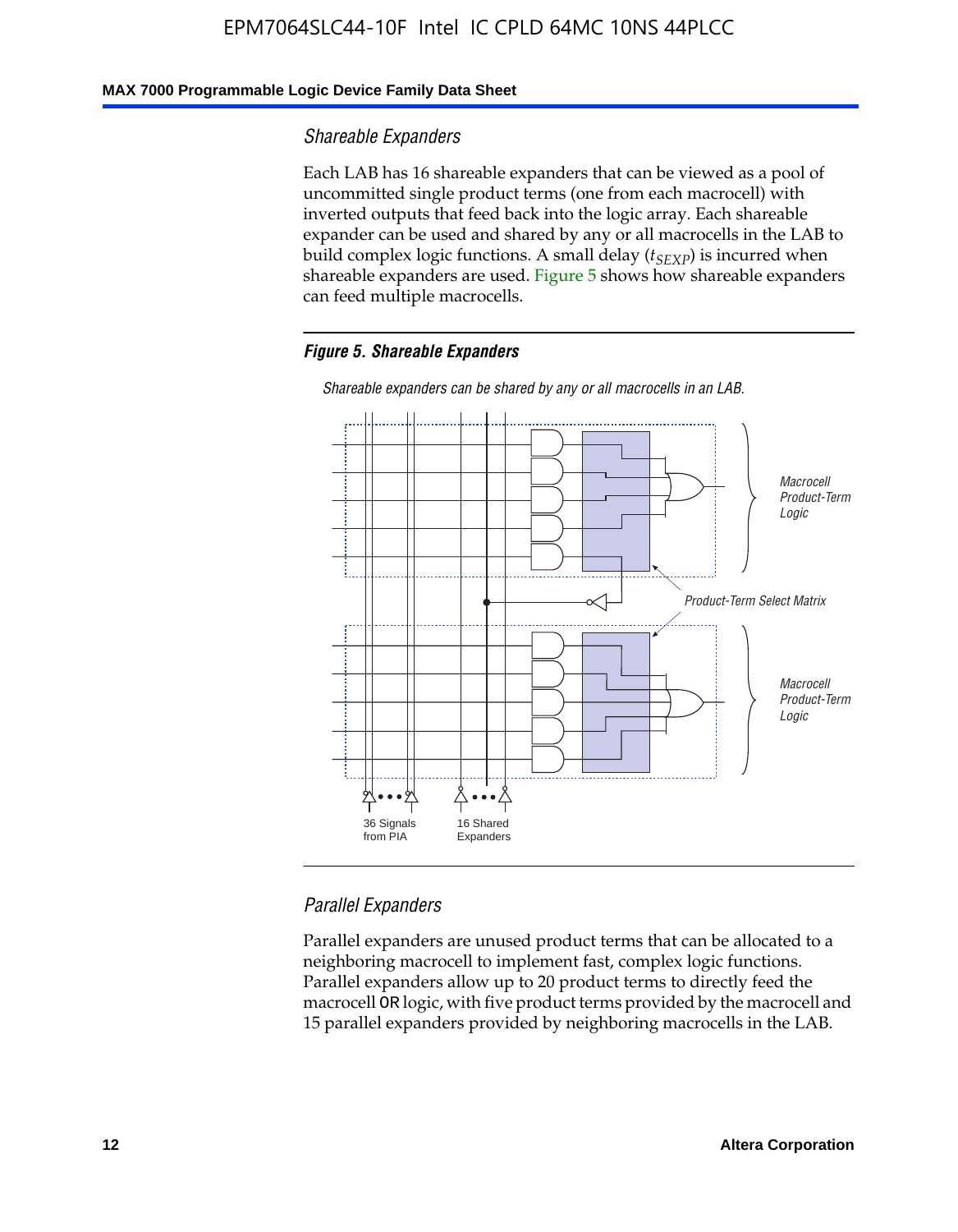#### **MAX 7000 Programmable Logic Device Family Data Sheet**

The compiler can allocate up to three sets of up to five parallel expanders automatically to the macrocells that require additional product terms. Each set of five parallel expanders incurs a small, incremental timing delay (*t<sub>PEXP</sub>*). For example, if a macrocell requires 14 product terms, the Compiler uses the five dedicated product terms within the macrocell and allocates two sets of parallel expanders; the first set includes five product terms and the second set includes four product terms, increasing the total delay by  $2 \times t_{PFXP}$ .

Two groups of 8 macrocells within each LAB (e.g., macrocells 1 through 8 and 9 through 16) form two chains to lend or borrow parallel expanders. A macrocell borrows parallel expanders from lowernumbered macrocells. For example, macrocell 8 can borrow parallel expanders from macrocell 7, from macrocells 7 and 6, or from macrocells 7, 6, and 5. Within each group of 8, the lowest-numbered macrocell can only lend parallel expanders and the highest-numbered macrocell can only borrow them. Figure 6 shows how parallel expanders can be borrowed from a neighboring macrocell.

#### *Figure 6. Parallel Expanders*

*Unused product terms in a macrocell can be allocated to a neighboring macrocell.*

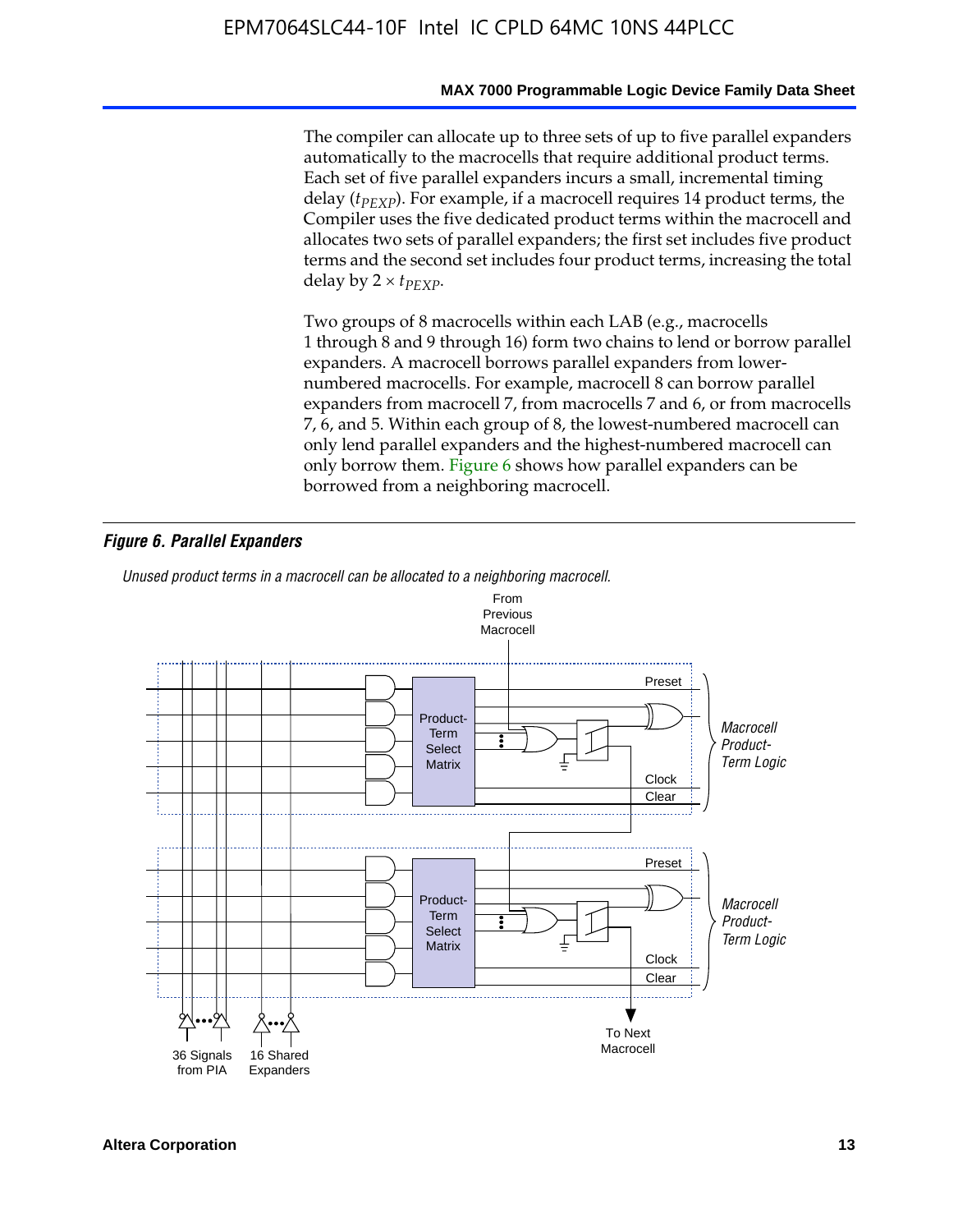#### **MAX 7000 Programmable Logic Device Family Data Sheet**

### **Programmable Interconnect Array**

Logic is routed between LABs via the programmable interconnect array (PIA). This global bus is a programmable path that connects any signal source to any destination on the device. All MAX 7000 dedicated inputs, I/O pins, and macrocell outputs feed the PIA, which makes the signals available throughout the entire device. Only the signals required by each LAB are actually routed from the PIA into the LAB. Figure 7 shows how the PIA signals are routed into the LAB. An EEPROM cell controls one input to a 2-input AND gate, which selects a PIA signal to drive into the LAB.





While the routing delays of channel-based routing schemes in masked or FPGAs are cumulative, variable, and path-dependent, the MAX 7000 PIA has a fixed delay. The PIA thus eliminates skew between signals and makes timing performance easy to predict.

### **I/O Control Blocks**

The I/O control block allows each I/O pin to be individually configured for input, output, or bidirectional operation. All I/O pins have a tri-state buffer that is individually controlled by one of the global output enable signals or directly connected to ground or  $V_{CC}$ . Figure 8 shows the I/O control block for the MAX 7000 family. The I/O control block of EPM7032, EPM7064, and EPM7096 devices has two global output enable signals that are driven by two dedicated active-low output enable pins (OE1 and OE2). The I/O control block of MAX 7000E and MAX 7000S devices has six global output enable signals that are driven by the true or complement of two output enable signals, a subset of the I/O pins, or a subset of the I/O macrocells.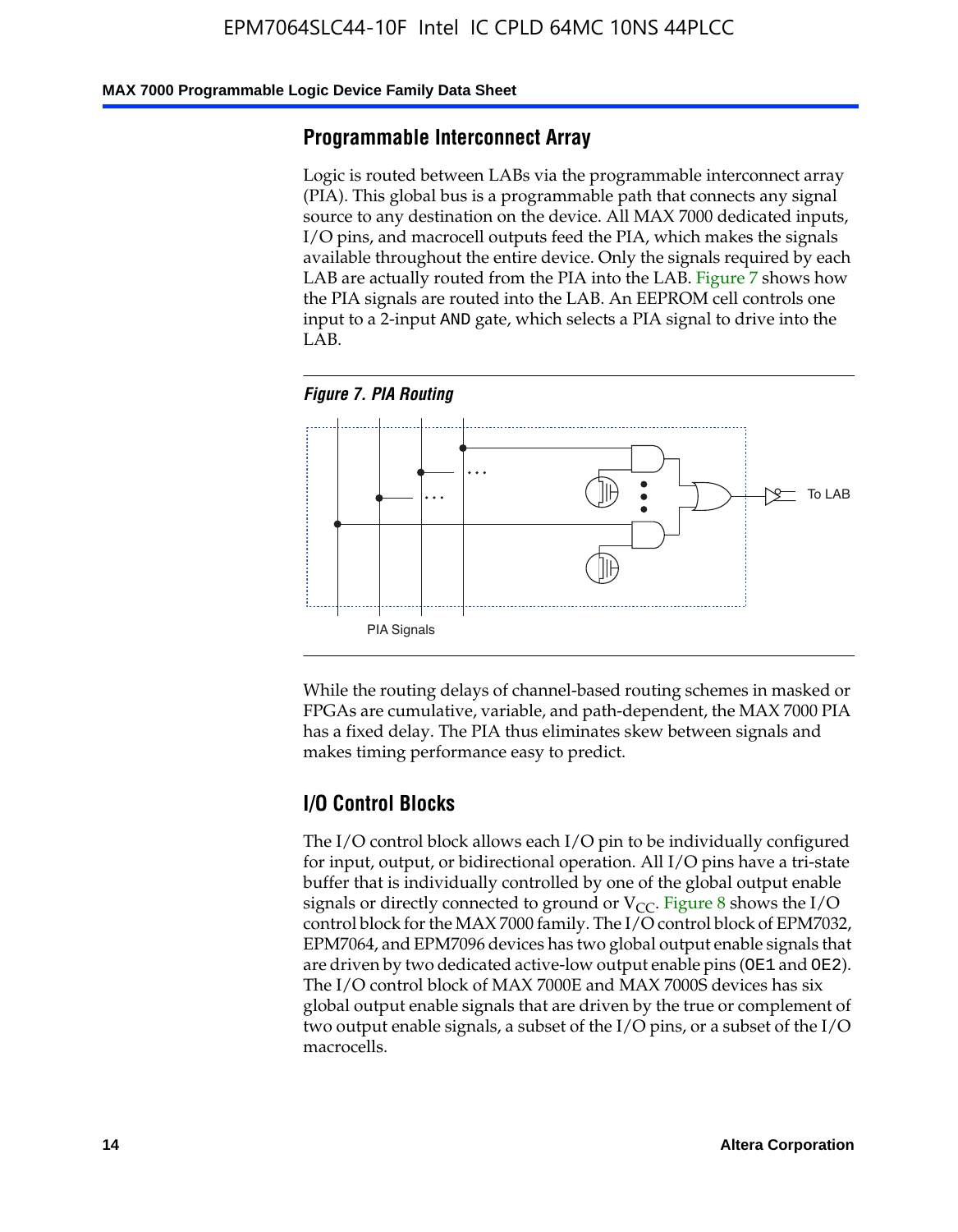

### **EPM7032, EPM7064 & EPM7096 Devices**



**MAX 7000E & MAX 7000S Devices**



#### *Note:*

(1) The open-drain output option is available only in MAX 7000S devices.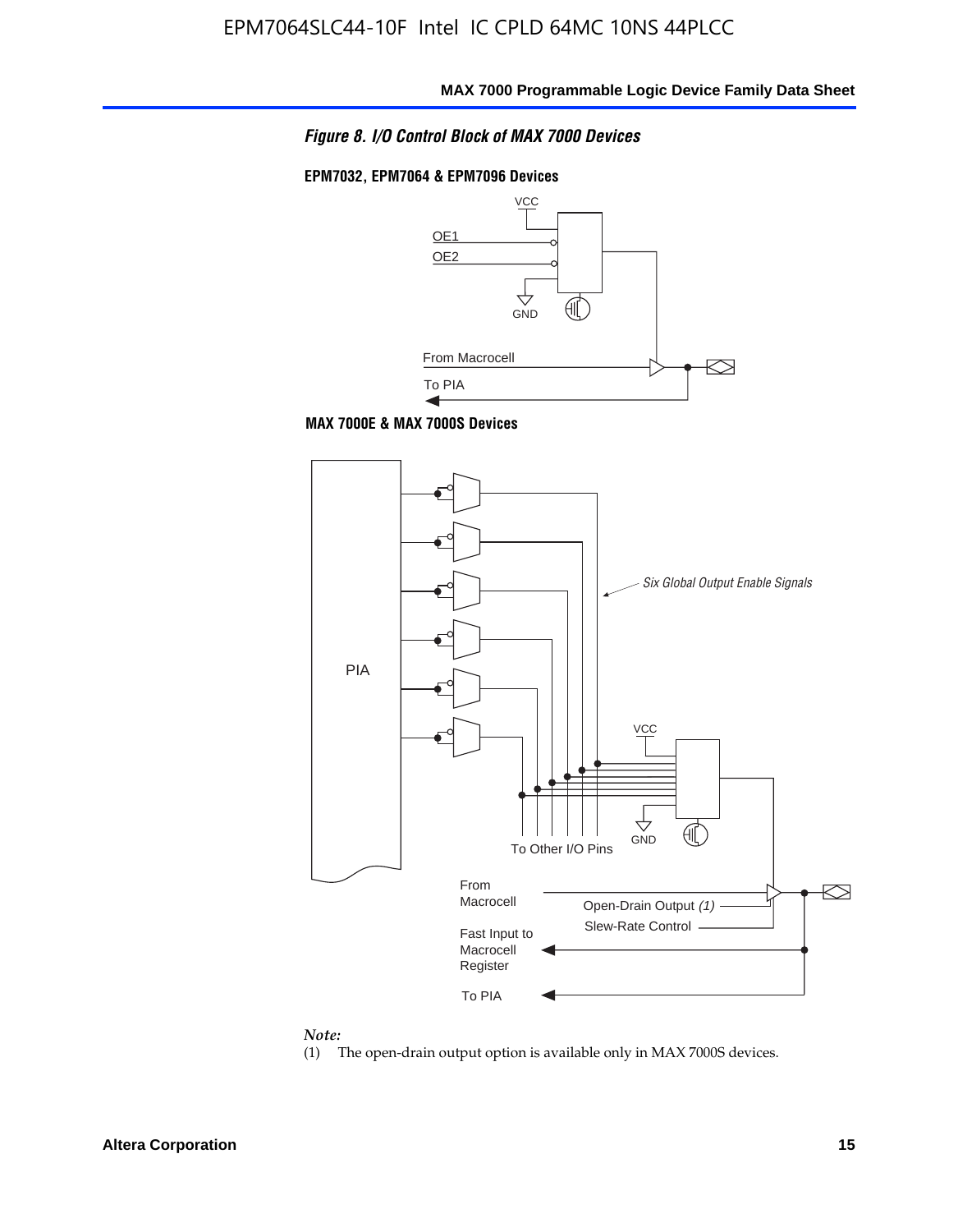When the tri-state buffer control is connected to ground, the output is tri-stated (high impedance) and the I/O pin can be used as a dedicated input. When the tri-state buffer control is connected to  $V_{CC}$ , the output is enabled.

The MAX 7000 architecture provides dual I/O feedback, in which macrocell and pin feedbacks are independent. When an I/O pin is configured as an input, the associated macrocell can be used for buried logic.

# **In-System Programmability (ISP)**

MAX 7000S devices are in-system programmable via an industry-standard 4-pin Joint Test Action Group (JTAG) interface (IEEE Std. 1149.1-1990). ISP allows quick, efficient iterations during design development and debugging cycles. The MAX 7000S architecture internally generates the high programming voltage required to program EEPROM cells, allowing in-system programming with only a single 5.0 V power supply. During in-system programming, the I/O pins are tri-stated and pulled-up to eliminate board conflicts. The pull-up value is nominally 50 k¾.

ISP simplifies the manufacturing flow by allowing devices to be mounted on a printed circuit board with standard in-circuit test equipment before they are programmed. MAX 7000S devices can be programmed by downloading the information via in-circuit testers (ICT), embedded processors, or the Altera MasterBlaster, ByteBlasterMV, ByteBlaster, BitBlaster download cables. (The ByteBlaster cable is obsolete and is replaced by the ByteBlasterMV cable, which can program and configure 2.5-V, 3.3-V, and 5.0-V devices.) Programming the devices after they are placed on the board eliminates lead damage on high-pin-count packages (e.g., QFP packages) due to device handling and allows devices to be reprogrammed after a system has already shipped to the field. For example, product upgrades can be performed in the field via software or modem.

In-system programming can be accomplished with either an adaptive or constant algorithm. An adaptive algorithm reads information from the unit and adapts subsequent programming steps to achieve the fastest possible programming time for that unit. Because some in-circuit testers cannot support an adaptive algorithm, Altera offers devices tested with a constant algorithm. Devices tested to the constant algorithm have an "F" suffix in the ordering code.

The Jam™ Standard Test and Programming Language (STAPL) can be used to program MAX 7000S devices with in-circuit testers, PCs, or embedded processor.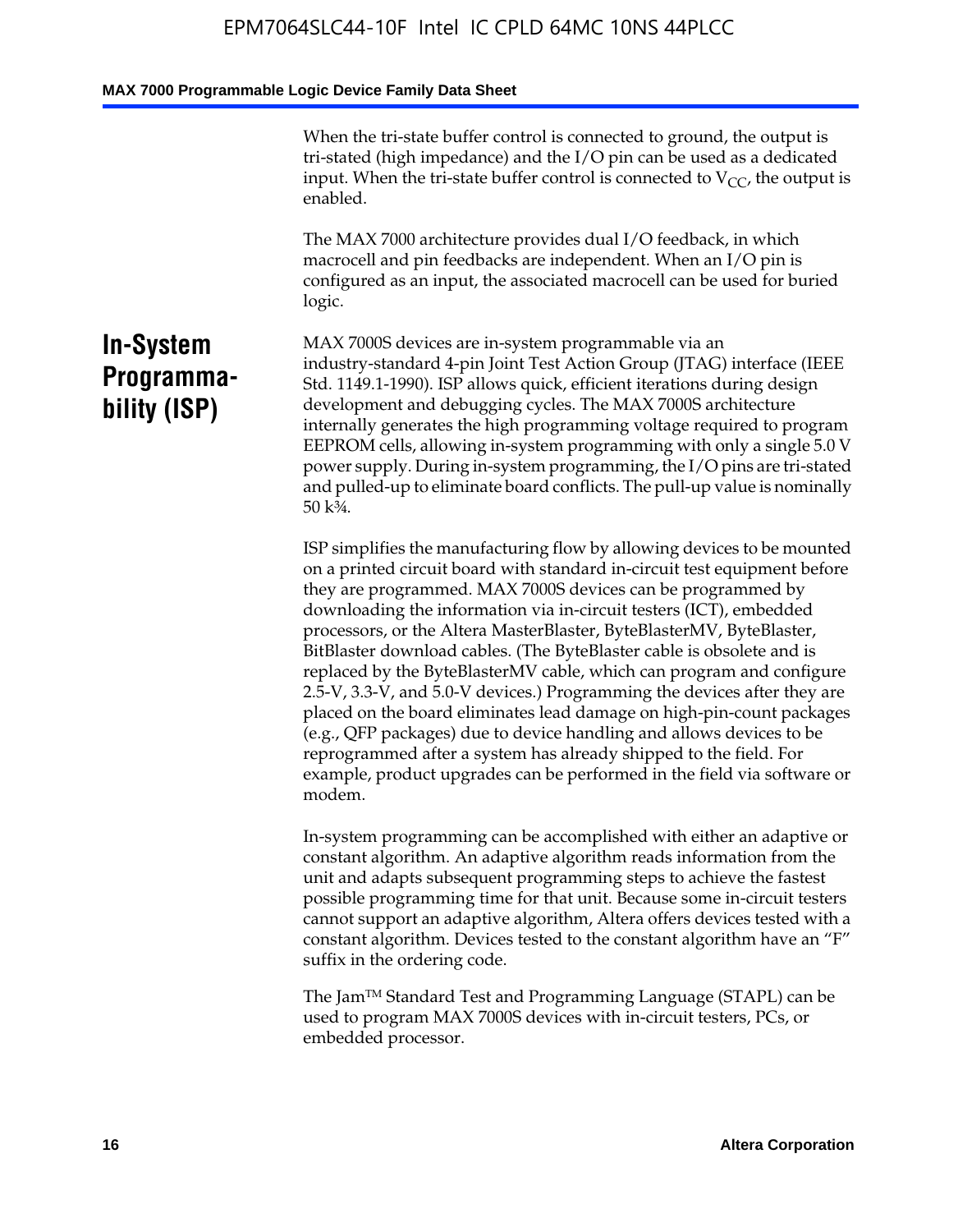For more information on using the Jam language, refer to *AN* 122: Using *Jam STAPL for ISP & ICR via an Embedded Processor*.

The ISP circuitry in MAX 7000S devices is compatible with IEEE Std. 1532 specification. The IEEE Std. 1532 is a standard developed to allow concurrent ISP between multiple PLD vendors.

# **Programming Sequence**

During in-system programming, instructions, addresses, and data are shifted into the MAX 7000S device through the TDI input pin. Data is shifted out through the TDO output pin and compared against the expected data.

Programming a pattern into the device requires the following six ISP stages. A stand-alone verification of a programmed pattern involves only stages 1, 2, 5, and 6.

- 1. *Enter ISP*. The enter ISP stage ensures that the I/O pins transition smoothly from user mode to ISP mode. The enter ISP stage requires 1 ms.
- 2. *Check ID*. Before any program or verify process, the silicon ID is checked. The time required to read this silicon ID is relatively small compared to the overall programming time.
- 3. *Bulk Erase*. Erasing the device in-system involves shifting in the instructions to erase the device and applying one erase pulse of 100 ms.
- 4. *Program*. Programming the device in-system involves shifting in the address and data and then applying the programming pulse to program the EEPROM cells. This process is repeated for each EEPROM address.
- 5. *Verify*. Verifying an Altera device in-system involves shifting in addresses, applying the read pulse to verify the EEPROM cells, and shifting out the data for comparison. This process is repeated for each EEPROM address.
- 6. *Exit ISP*. An exit ISP stage ensures that the I/O pins transition smoothly from ISP mode to user mode. The exit ISP stage requires 1 ms.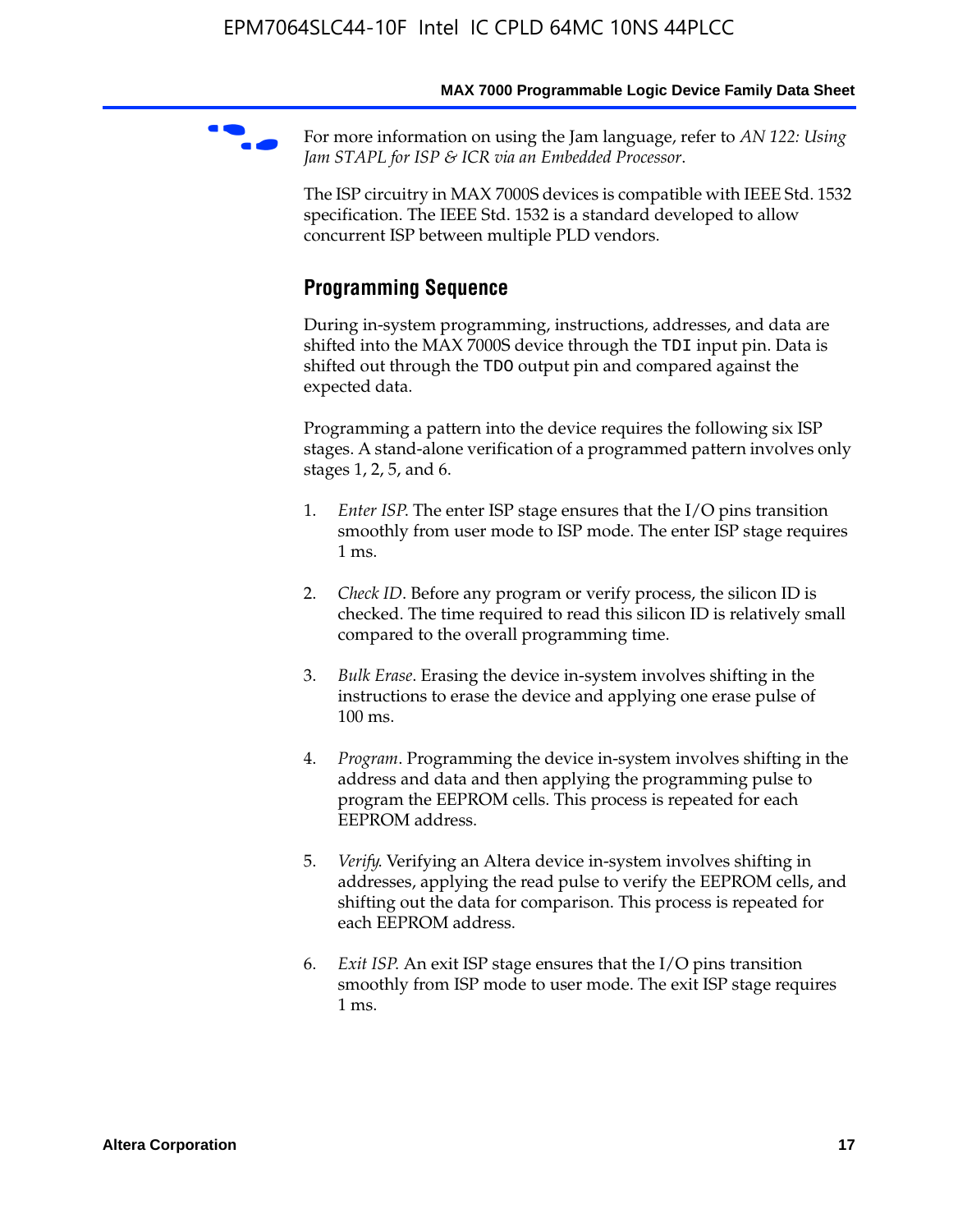# **Programming Times**

The time required to implement each of the six programming stages can be broken into the following two elements:

- A pulse time to erase, program, or read the EEPROM cells.
- A shifting time based on the test clock (TCK) frequency and the number of TCK cycles to shift instructions, address, and data into the device.

By combining the pulse and shift times for each of the programming stages, the program or verify time can be derived as a function of the TCK frequency, the number of devices, and specific target device(s). Because different ISP-capable devices have a different number of EEPROM cells, both the total fixed and total variable times are unique for a single device.

### *Programming a Single MAX 7000S Device*

The time required to program a single MAX 7000S device in-system can be calculated from the following formula:

$$
t_{PROG} = t_{PPULSE} + \frac{C_{ycle_{PTCK}}}{f_{TCK}}
$$
  
where:  $t_{PROG}$  = Programming time  
 $t_{PPULSE}$  = Sum of the fixed times to erase, program, and  
verify the EEPROM cells  
 $C_{ycle_{PTCK}}$  = Number of TCK cycles to program a device  
 $f_{TCK}$  = TCK frequency

The ISP times for a stand-alone verification of a single MAX 7000S device can be calculated from the following formula:

|                  | $t_{VER} = t_{VPULSE} + \frac{Cycle_{VTCK}}{f_{TCK}}$ |                                                                                                                                 |
|------------------|-------------------------------------------------------|---------------------------------------------------------------------------------------------------------------------------------|
| where: $t_{VFR}$ | $t_{VPULSE}$                                          | = Verify time<br>$=$ Sum of the fixed times to verify the EEPROM cells<br>$CycleVTCK$ = Number of TCK cycles to verify a device |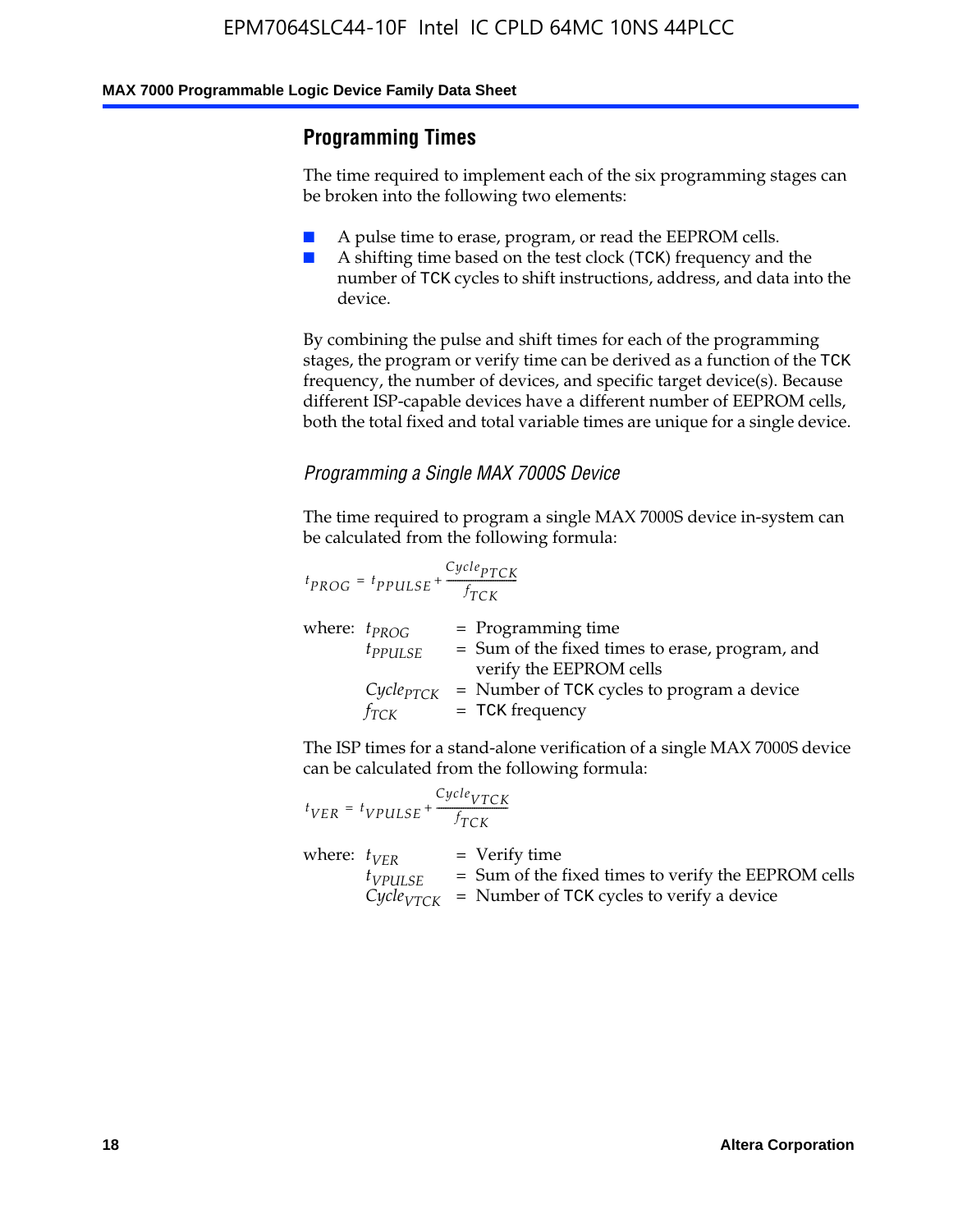### **MAX 7000 Programmable Logic Device Family Data Sheet**

The programming times described in Tables 6 through 8 are associated with the worst-case method using the enhanced ISP algorithm.

| Table 6. MAX 7000S t <sub>PULSE</sub> & Cycle <sub>TCK</sub> Values |                               |                       |                                 |                       |  |  |  |
|---------------------------------------------------------------------|-------------------------------|-----------------------|---------------------------------|-----------------------|--|--|--|
| <b>Device</b>                                                       |                               | <b>Programming</b>    | <b>Stand-Alone Verification</b> |                       |  |  |  |
|                                                                     | <i>t<sub>PPULSE</sub></i> (S) | Cycle <sub>PTCK</sub> | $t_{VPULSE}(s)$                 | Cycle <sub>VTCK</sub> |  |  |  |
| EPM7032S                                                            | 4.02                          | 342,000               | 0.03                            | 200,000               |  |  |  |
| <b>EPM7064S</b>                                                     | 4.50                          | 504.000               | 0.03                            | 308,000               |  |  |  |
| <b>EPM7128S</b>                                                     | 5.11                          | 832,000               | 0.03                            | 528,000               |  |  |  |
| <b>EPM7160S</b>                                                     | 5.35                          | 1,001,000             | 0.03                            | 640,000               |  |  |  |
| <b>EPM7192S</b>                                                     | 5.71                          | 1,192,000             | 0.03                            | 764,000               |  |  |  |
| <b>EPM7256S</b>                                                     | 6.43                          | 1,603,000             | 0.03                            | 1,024,000             |  |  |  |

Tables 7 and 8 show the in-system programming and stand alone verification times for several common test clock frequencies.

| Table 7. MAX 7000S In-System Programming Times for Different Test Clock Frequencies |                  |       |       |       |                |                |                |               |   |
|-------------------------------------------------------------------------------------|------------------|-------|-------|-------|----------------|----------------|----------------|---------------|---|
| <b>Device</b>                                                                       | † <sub>TCK</sub> |       |       |       |                |                |                |               |   |
|                                                                                     | <b>10 MHz</b>    | 5 MHz | 2 MHz | 1 MHz | <b>500 kHz</b> | <b>200 kHz</b> | <b>100 kHz</b> | <b>50 kHz</b> |   |
| <b>EPM7032S</b>                                                                     | 4.06             | 4.09  | 4.19  | 4.36  | 4.71           | 5.73           | 7.44           | 10.86         | s |
| <b>EPM7064S</b>                                                                     | 4.55             | 4.60  | 4.76  | 5.01  | 5.51           | 7.02           | 9.54           | 14.58         | s |
| <b>EPM7128S</b>                                                                     | 5.19             | 5.27  | 5.52  | 5.94  | 6.77           | 9.27           | 13.43          | 21.75         | s |
| <b>EPM7160S</b>                                                                     | 5.45             | 5.55  | 5.85  | 6.35  | 7.35           | 10.35          | 15.36          | 25.37         | s |
| <b>EPM7192S</b>                                                                     | 5.83             | 5.95  | 6.30  | 6.90  | 8.09           | 11.67          | 17.63          | 29.55         | s |
| <b>EPM7256S</b>                                                                     | 6.59             | 6.75  | 7.23  | 8.03  | 9.64           | 14.45          | 22.46          | 38.49         | s |

| Table 8. MAX 7000S Stand-Alone Verification Times for Different Test Clock Frequencies |               |                                  |       |       |                |                |                |               |   |
|----------------------------------------------------------------------------------------|---------------|----------------------------------|-------|-------|----------------|----------------|----------------|---------------|---|
| <b>Device</b>                                                                          |               | <b>Units</b><br>† <sub>TCK</sub> |       |       |                |                |                |               |   |
|                                                                                        | <b>10 MHz</b> | 5 MHz                            | 2 MHz | 1 MHz | <b>500 kHz</b> | <b>200 kHz</b> | <b>100 kHz</b> | <b>50 kHz</b> |   |
| <b>EPM7032S</b>                                                                        | 0.05          | 0.07                             | 0.13  | 0.23  | 0.43           | 1.03           | 2.03           | 4.03          | s |
| <b>EPM7064S</b>                                                                        | 0.06          | 0.09                             | 0.18  | 0.34  | 0.64           | 1.57           | 3.11           | 6.19          | s |
| <b>EPM7128S</b>                                                                        | 0.08          | 0.14                             | 0.29  | 0.56  | 1.09           | 2.67           | 5.31           | 10.59         | s |
| <b>EPM7160S</b>                                                                        | 0.09          | 0.16                             | 0.35  | 0.67  | 1.31           | 3.23           | 6.43           | 12.83         | s |
| <b>EPM7192S</b>                                                                        | 0.11          | 0.18                             | 0.41  | 0.79  | 1.56           | 3.85           | 7.67           | 15.31         | s |
| <b>EPM7256S</b>                                                                        | 0.13          | 0.24                             | 0.54  | 1.06  | 2.08           | 5.15           | 10.27          | 20.51         | s |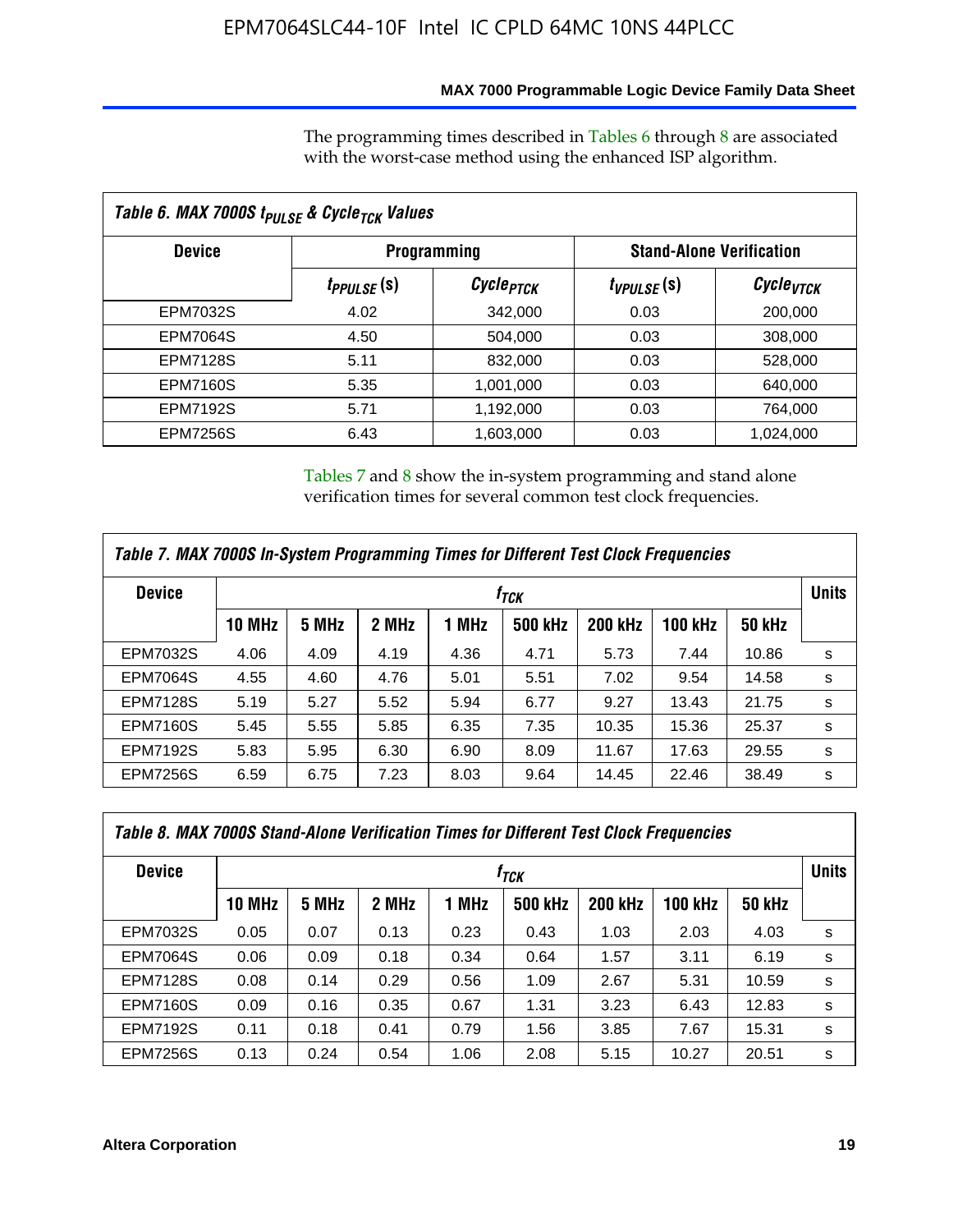# **Programmable Speed/Power Control**

MAX 7000 devices offer a power-saving mode that supports low-power operation across user-defined signal paths or the entire device. This feature allows total power dissipation to be reduced by 50% or more, because most logic applications require only a small fraction of all gates to operate at maximum frequency.

The designer can program each individual macrocell in a MAX 7000 device for either high-speed (i.e., with the Turbo  $Bit^{TM}$  option turned on) or low-power (i.e., with the Turbo Bit option turned off) operation. As a result, speed-critical paths in the design can run at high speed, while the remaining paths can operate at reduced power. Macrocells that run at low power incur a nominal timing delay adder  $(t_{LPA})$  for the  $t_{LAD}$ ,  $t_{LAC}$ ,  $t_{IC}$ ,  $t_{EN}$ , and  $t_{SEXP}$ ,  $t_{ACL}$ , and  $t_{CPPW}$  parameters.

# **Output Configuration**

MAX 7000 device outputs can be programmed to meet a variety of system-level requirements.

# **MultiVolt I/O Interface**

MAX 7000 devices—except 44-pin devices—support the MultiVolt I/O interface feature, which allows MAX 7000 devices to interface with systems that have differing supply voltages. The 5.0-V devices in all packages can be set for 3.3-V or 5.0-V I/O pin operation. These devices have one set of VCC pins for internal operation and input buffers (VCCINT), and another set for I/O output drivers (VCCIO).

The VCCINT pins must always be connected to a 5.0-V power supply. With a 5.0-V  $V_{\text{CCINT}}$  level, input voltage thresholds are at TTL levels, and are therefore compatible with both 3.3-V and 5.0-V inputs.

The VCCIO pins can be connected to either a 3.3-V or a 5.0-V power supply, depending on the output requirements. When the VCCIO pins are connected to a 5.0-V supply, the output levels are compatible with 5.0-V systems. When  $V_{\text{CGO}}$  is connected to a 3.3-V supply, the output high is 3.3 V and is therefore compatible with 3.3-V or 5.0-V systems. Devices operating with  $V_{\text{CCIO}}$  levels lower than 4.75 V incur a nominally greater timing delay of  $t_{OD2}$  instead of  $t_{OD1}$ .

# **Open-Drain Output Option (MAX 7000S Devices Only)**

MAX 7000S devices provide an optional open-drain (functionally equivalent to open-collector) output for each I/O pin. This open-drain output enables the device to provide system-level control signals (e.g., interrupt and write enable signals) that can be asserted by any of several devices. It can also provide an additional wired-OR plane.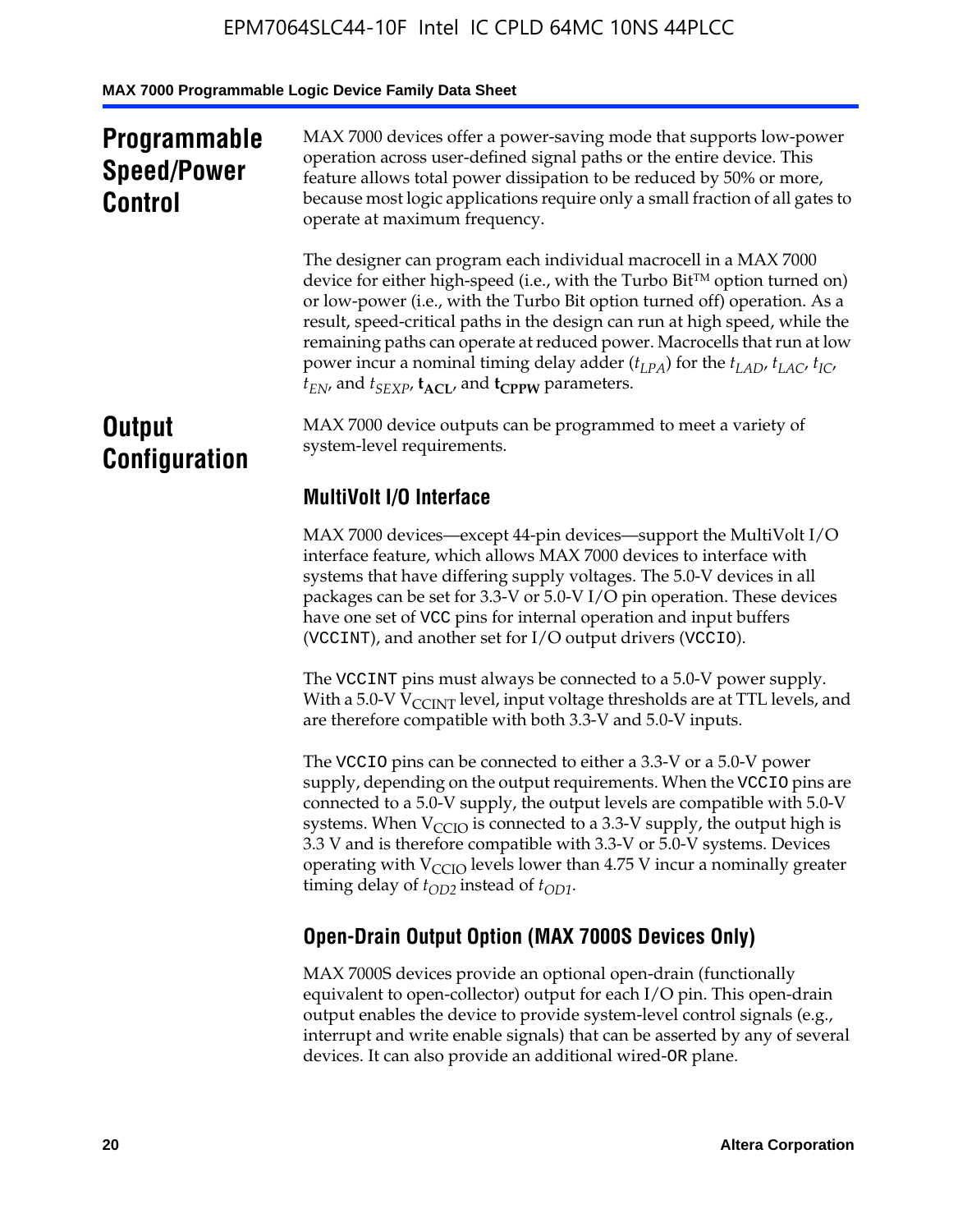By using an external 5.0-V pull-up resistor, output pins on MAX 7000S devices can be set to meet 5.0-V CMOS input voltages. When  $V_{\text{CCIO}}$  is 3.3 V, setting the open drain option will turn off the output pull-up transistor, allowing the external pull-up resistor to pull the output high enough to meet 5.0-V CMOS input voltages. When  $V_{\text{CCIO}}$  is 5.0 V, setting the output drain option is not necessary because the pull-up transistor will already turn off when the pin exceeds approximately 3.8 V, allowing the external pull-up resistor to pull the output high enough to meet 5.0-V CMOS input voltages.

# **Slew-Rate Control**

The output buffer for each MAX 7000E and MAX 7000S I/O pin has an adjustable output slew rate that can be configured for low-noise or high-speed performance. A faster slew rate provides high-speed transitions for high-performance systems. However, these fast transitions may introduce noise transients into the system. A slow slew rate reduces system noise, but adds a nominal delay of 4 to 5 ns. In MAX 7000E devices, when the Turbo Bit is turned off, the slew rate is set for low noise performance. For MAX 7000S devices, each I/O pin has an individual EEPROM bit that controls the slew rate, allowing designers to specify the slew rate on a pin-by-pin basis.

# **Programming with External Hardware**

[MAX](http://www.altera.com/literature/ds/dspghd.pdf) 7000 devices can be prog[rammed on Windows-based PCs with](http://www.altera.com/literature/ds/dspghd.pdf)  the Altera Logic Programmer card, the Master Programming Unit (MPU), and the appropriate device adapter. The MPU performs a continuity check to ensure adequate electrical contact between the adapter and the device.



For more information, see the *Altera Programming Hardware Data Sheet*.

The Altera development system can use text- or waveform-format test vectors created with the Text Editor or Waveform Editor to test the programmed device. For added design verification, designers can perform functional testing to compare the functional behavior of a MAX 7000 device with the results of simulation. Moreover, Data I/O, BP Microsystems, and other programming hardware manufacturers also provide programming support for Altera devices.



For more information, see the *Programming Hardware Manufacturers*.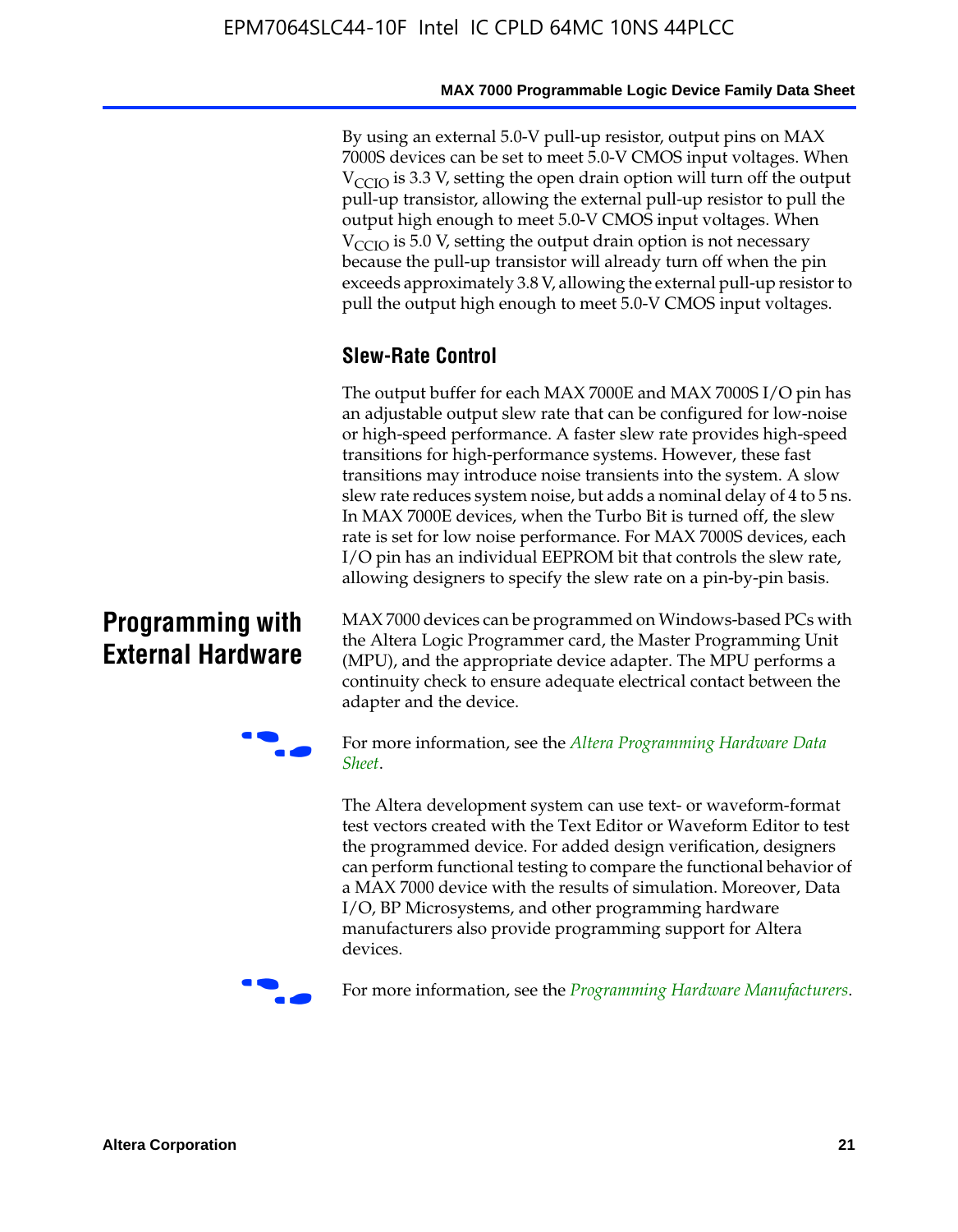### **MAX 7000 Programmable Logic Device Family Data Sheet**

# **IEEE Std. 1149.1 (JTAG) Boundary-Scan Support**

 $\mathsf{r}$ 

MAX 7000 devices support JTAG BST circuitry as specified by IEEE Std. 1149.1-1990. Table 9 describes the JTAG instructions supported by the MAX 7000 family. The pin-out tables (see the Altera web site (**http://www.altera.com**) or the *Altera Digital Library* for pin-out information) show the location of the JTAG control pins for each device. If the JTAG interface is not required, the JTAG pins are available as user I/O pins.

|                         | Table 9. MAX 7000 JTAG Instructions                                                                            |                                                                                                                                                                                                                                                                                                         |  |  |  |  |  |  |
|-------------------------|----------------------------------------------------------------------------------------------------------------|---------------------------------------------------------------------------------------------------------------------------------------------------------------------------------------------------------------------------------------------------------------------------------------------------------|--|--|--|--|--|--|
| <b>JTAG Instruction</b> | <b>Devices</b>                                                                                                 | <b>Description</b>                                                                                                                                                                                                                                                                                      |  |  |  |  |  |  |
| SAMPLE/PRELOAD          | <b>EPM7128S</b><br><b>EPM7160S</b><br><b>EPM7192S</b>                                                          | Allows a snapshot of signals at the device pins to be captured and<br>examined during normal device operation, and permits an initial data<br>pattern output at the device pins.                                                                                                                        |  |  |  |  |  |  |
|                         | <b>EPM7256S</b>                                                                                                |                                                                                                                                                                                                                                                                                                         |  |  |  |  |  |  |
| <b>EXTEST</b>           | <b>EPM7128S</b><br><b>EPM7160S</b><br><b>EPM7192S</b><br><b>EPM7256S</b>                                       | Allows the external circuitry and board-level interconnections to be<br>tested by forcing a test pattern at the output pins and capturing test<br>results at the input pins.                                                                                                                            |  |  |  |  |  |  |
| <b>BYPASS</b>           | EPM7032S<br><b>EPM7064S</b><br><b>EPM7128S</b><br><b>EPM7160S</b><br><b>EPM7192S</b><br><b>EPM7256S</b>        | Places the 1-bit bypass register between the TDI and TDO pins, which<br>allows the BST data to pass synchronously through a selected device<br>to adjacent devices during normal device operation.                                                                                                      |  |  |  |  |  |  |
| <b>IDCODE</b>           | EPM7032S<br><b>EPM7064S</b><br><b>EPM7128S</b><br><b>EPM7160S</b><br><b>EPM7192S</b><br><b>EPM7256S</b>        | Selects the IDCODE register and places it between TDI and TDO,<br>allowing the IDCODE to be serially shifted out of TDO.                                                                                                                                                                                |  |  |  |  |  |  |
| <b>ISP Instructions</b> | <b>EPM7032S</b><br><b>EPM7064S</b><br><b>EPM7128S</b><br><b>EPM7160S</b><br><b>EPM7192S</b><br><b>EPM7256S</b> | These instructions are used when programming MAX 7000S devices<br>via the JTAG ports with the MasterBlaster, ByteBlasterMV, BitBlaster<br>download cable, or using a Jam File (.jam), Jam Byte-Code file (.jbc),<br>or Serial Vector Format file (.svf) via an embedded processor or test<br>equipment. |  |  |  |  |  |  |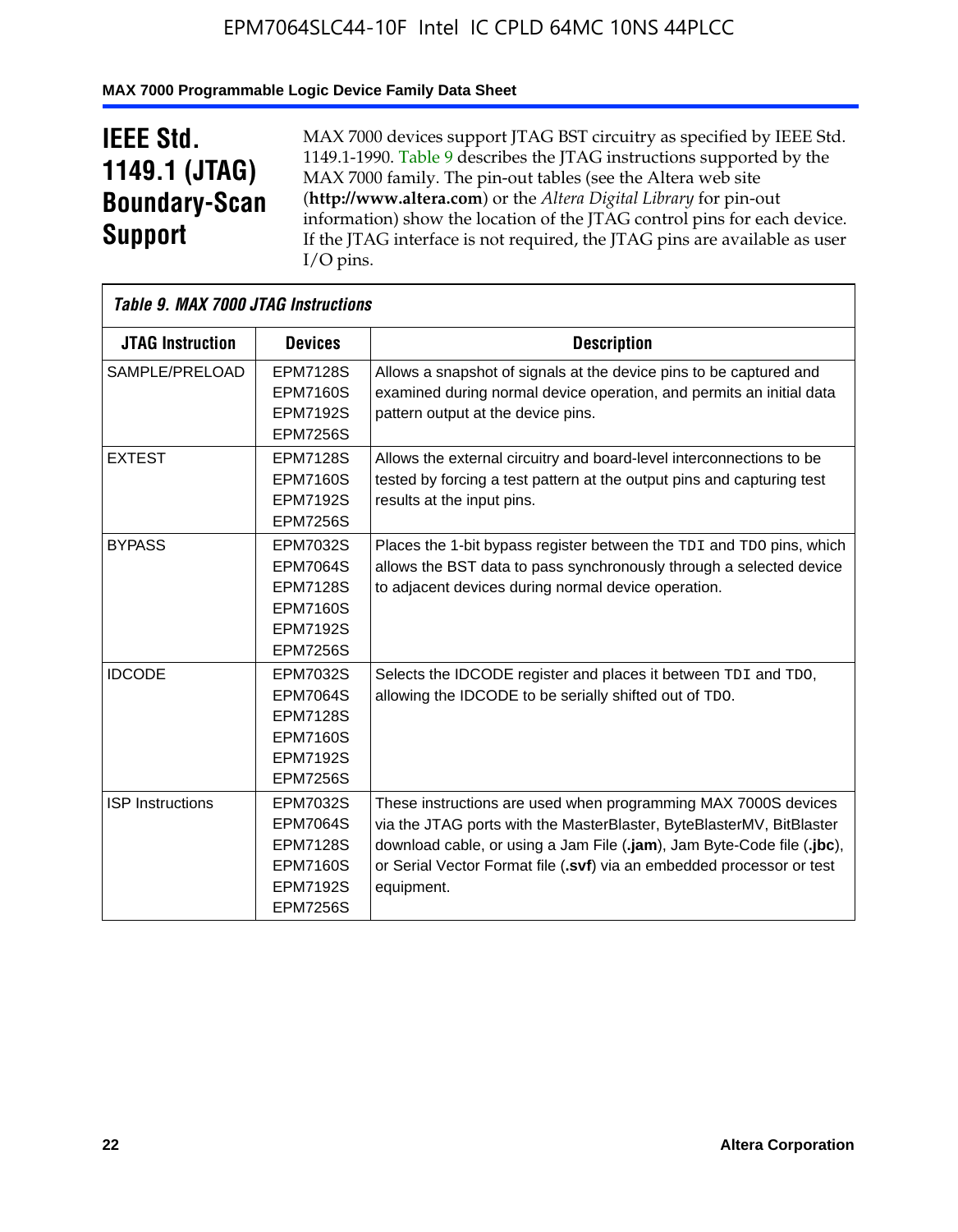The instruction register length of MAX 7000S devices is 10 bits. Tables 10 and 11 show the boundary-scan register length and device IDCODE information for MAX 7000S devices.

| Table 10. MAX 7000S Boundary-Scan Register Length |                                      |  |  |  |  |  |
|---------------------------------------------------|--------------------------------------|--|--|--|--|--|
| <b>Device</b>                                     | <b>Boundary-Scan Register Length</b> |  |  |  |  |  |
| <b>EPM7032S</b>                                   | 1 (1)                                |  |  |  |  |  |
| <b>EPM7064S</b>                                   | 1 $(1)$                              |  |  |  |  |  |
| <b>EPM7128S</b>                                   | 288                                  |  |  |  |  |  |
| <b>EPM7160S</b>                                   | 312                                  |  |  |  |  |  |
| <b>EPM7192S</b>                                   | 360                                  |  |  |  |  |  |
| <b>EPM7256S</b>                                   | 480                                  |  |  |  |  |  |

*Note:*

(1) This device does not support JTAG boundary-scan testing. Selecting either the EXTEST or SAMPLE/PRELOAD instruction will select the one-bit bypass register.

| Table 11, 32-Bit MAX 7000 Device IDCODE<br>Note (1) |                            |                              |                                                    |                  |  |  |  |
|-----------------------------------------------------|----------------------------|------------------------------|----------------------------------------------------|------------------|--|--|--|
| <b>Device</b>                                       |                            | <b>IDCODE (32 Bits)</b>      |                                                    |                  |  |  |  |
|                                                     | <b>Version</b><br>(4 Bits) | Part Number (16 Bits)        | <b>Manufacturer's</b><br><b>Identity (11 Bits)</b> | 1 (1 Bit)<br>(2) |  |  |  |
| EPM7032S                                            | 0000                       | 0010<br>0111<br>0000<br>0011 | 00001101110                                        | 1                |  |  |  |
| <b>EPM7064S</b>                                     | 0000                       | 0000<br>0110<br>0100<br>0111 | 00001101110                                        | 1                |  |  |  |
| <b>EPM7128S</b>                                     | 0000                       | 0001 0010<br>1000<br>0111    | 00001101110                                        | 1                |  |  |  |
| <b>EPM7160S</b>                                     | 0000                       | 0001<br>0110<br>0000<br>0111 | 00001101110                                        | $\mathbf{1}$     |  |  |  |
| <b>EPM7192S</b>                                     | 0000                       | 1001<br>0010<br>0111<br>0001 | 00001101110                                        | 1                |  |  |  |
| EPM7256S                                            | 0000                       | 0111<br>0010<br>0101<br>0110 | 00001101110                                        | 1                |  |  |  |

*Notes:*

(1) The most significant bit (MSB) is on the left.

(2) The least significant bit (LSB) for all JTAG IDCODEs is 1.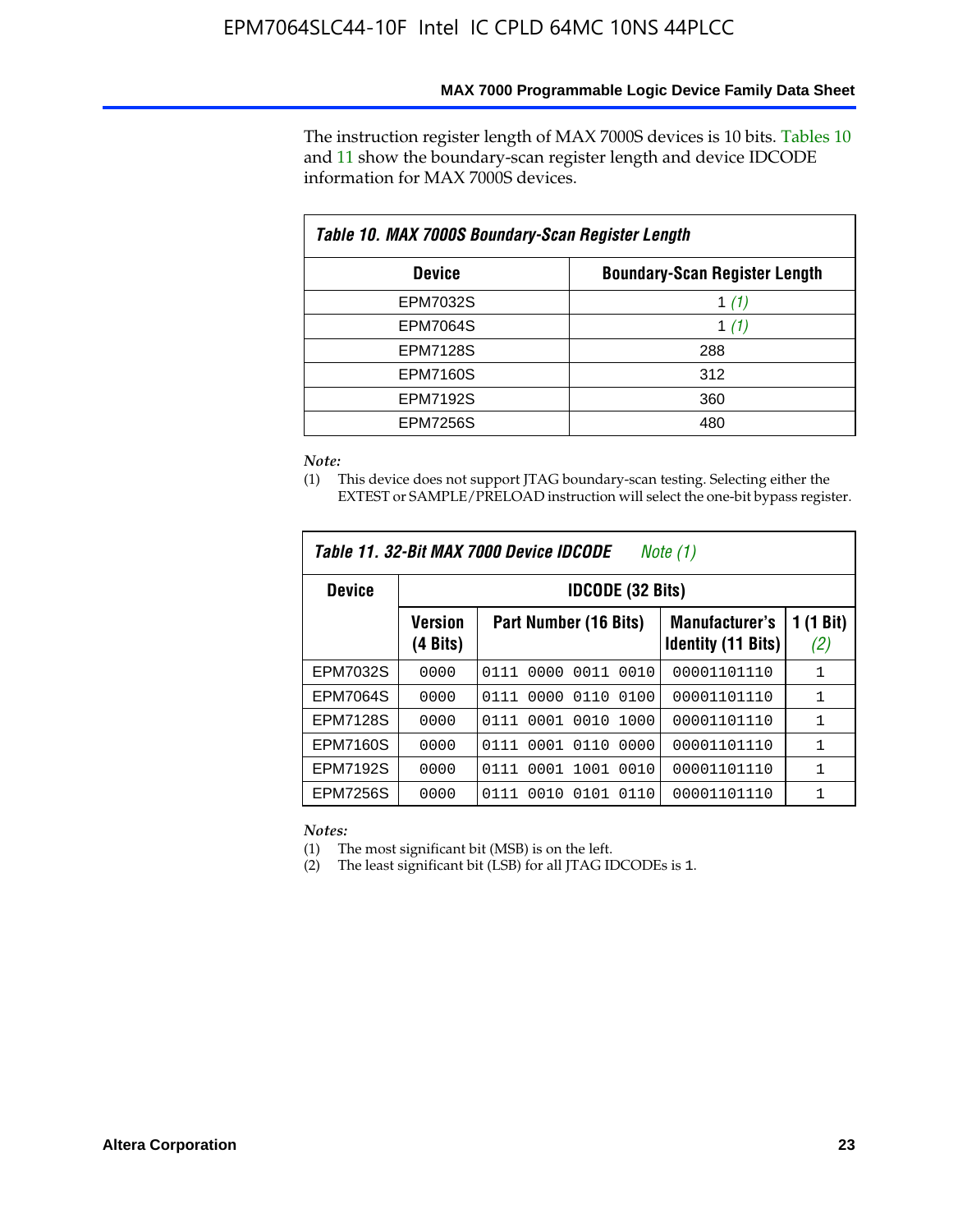### **MAX 7000 Programmable Logic Device Family Data Sheet**

Figure 9 shows the timing requirements for the JTAG signals.



Table 12 shows the JTAG timing parameters and values for MAX 7000S devices.

|                   | Table 12. JTAG Timing Parameters & Values for MAX 7000S Devices |     |     |             |  |  |  |
|-------------------|-----------------------------------------------------------------|-----|-----|-------------|--|--|--|
| <b>Symbol</b>     | Parameter                                                       | Min | Max | <b>Unit</b> |  |  |  |
| t <sub>JCP</sub>  | TCK clock period                                                | 100 |     | ns          |  |  |  |
| t <sub>JCH</sub>  | TCK clock high time                                             | 50  |     | ns          |  |  |  |
| $t_{\sf JCL}$     | <b>TCK clock low time</b>                                       | 50  |     | ns          |  |  |  |
| tjpsu             | JTAG port setup time                                            | 20  |     | ns          |  |  |  |
| t <sub>JPH</sub>  | JTAG port hold time                                             | 45  |     | ns          |  |  |  |
| tjpco             | JTAG port clock to output                                       |     | 25  | ns          |  |  |  |
| t <sub>JPZX</sub> | JTAG port high impedance to valid output                        |     | 25  | ns          |  |  |  |
| t <sub>JPXZ</sub> | JTAG port valid output to high impedance                        |     | 25  | ns          |  |  |  |
| t <sub>JSSU</sub> | Capture register setup time                                     | 20  |     | ns          |  |  |  |
| t <sub>JSH</sub>  | Capture register hold time                                      | 45  |     | ns          |  |  |  |
| tjsco             | Update register clock to output                                 |     | 25  | ns          |  |  |  |
| t <sub>JSZX</sub> | Update register high impedance to valid output                  |     | 25  | ns          |  |  |  |
| tjsxz             | Update register valid output to high impedance                  |     | 25  | ns          |  |  |  |



For more information, see *Application Note 39* (IEEE 1149.1 (JTAG) *Boundary-Scan Testing in Altera Devices)*.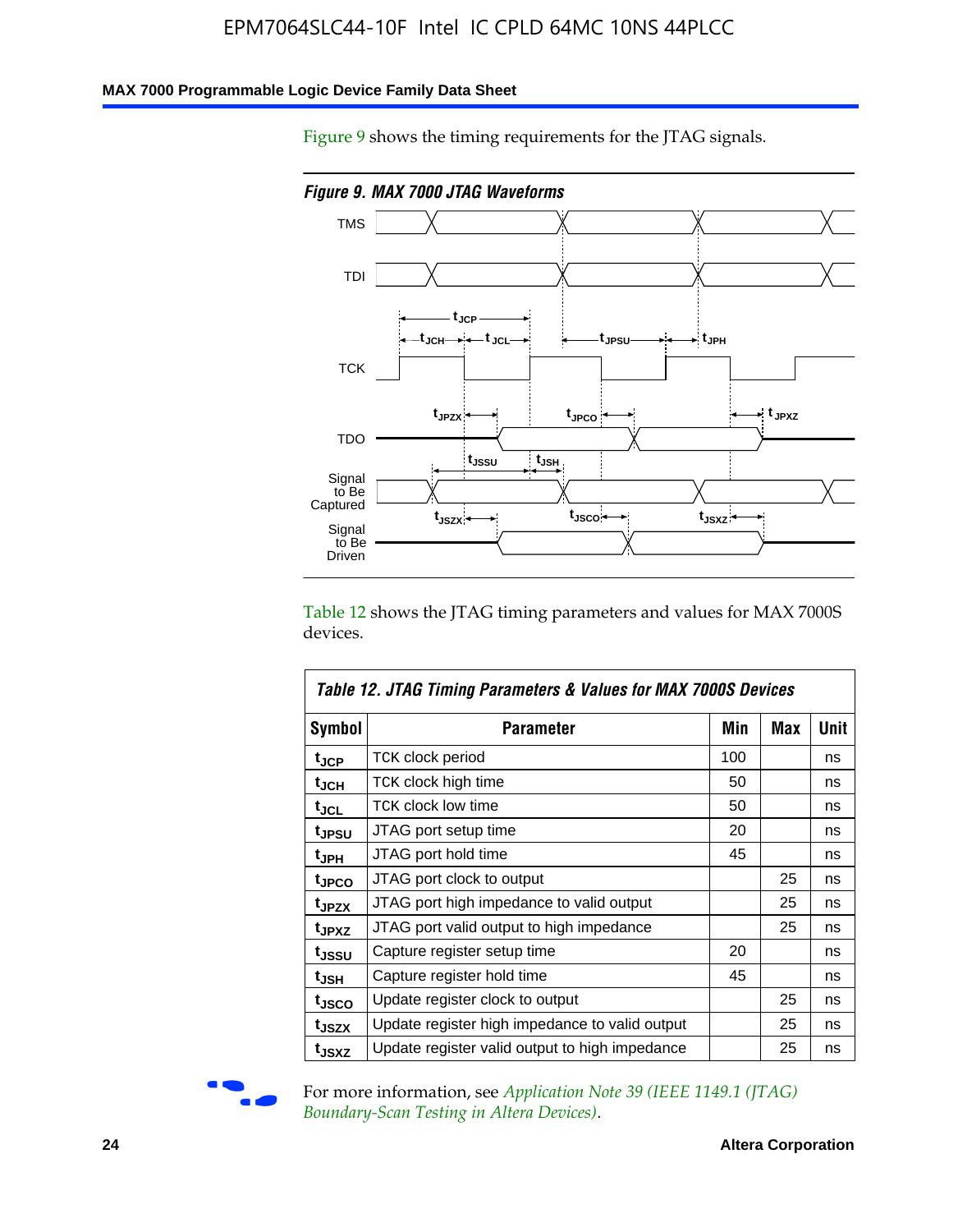#### **MAX 7000 Programmable Logic Device Family Data Sheet**

**Design Security** All MAX 7000 devices contain a programmable security bit that controls access to the data programmed into the device. When this bit is programmed, a proprietary design implemented in the device cannot be copied or retrieved. This feature provides a high level of design security because programmed data within EEPROM cells is invisible. The security bit that controls this function, as well as all other programmed data, is reset only when the device is reprogrammed.

### **Generic Testing** Each MAX 7000 device is functionally tested. Complete testing of each programmable EEPROM bit and all internal logic elements ensures 100% programming yield. AC test measurements are taken under conditions equivalent to those shown in Figure 10. Test patterns can be used and then erased during early stages of the production flow.

#### *Figure 10. MAX 7000 AC Test Conditions*

*Power supply transients can affect AC measurements. Simultaneous transitions of multiple outputs should be avoided for accurate measurement. Threshold tests must not be performed under AC conditions. Large-amplitude, fast ground-current transients normally occur as the device outputs discharge the load capacitances. When these transients flow through the parasitic inductance between the device ground pin and the test system ground, significant reductions in observable noise immunity can result. Numbers in brackets are for 2.5-V devices and outputs. Numbers without brackets are for 3.3-V devices and outputs.*



# **QFP Carrier & Development Socket**

MAX 7000 and MAX 7000E devices in QFP packages with 10[0 or more](http://www.altera.com/literature/ds/dsqfp.pdf)  [pins are shipped in special plas](http://www.altera.com/literature/ds/dsqfp.pdf)tic carriers to protect the QFP leads. The carrier is used with a prototype development socket and special programming hardware available from Altera. This carrier technology makes it possible to program, test, erase, and reprogram a device without exposing the leads to mechanical stress.

For detailed information and carrier dimensions, refer to the *QFP Carrier & Development Socket Data Sheet*.

MAX 7000S devices are not shipped in carriers.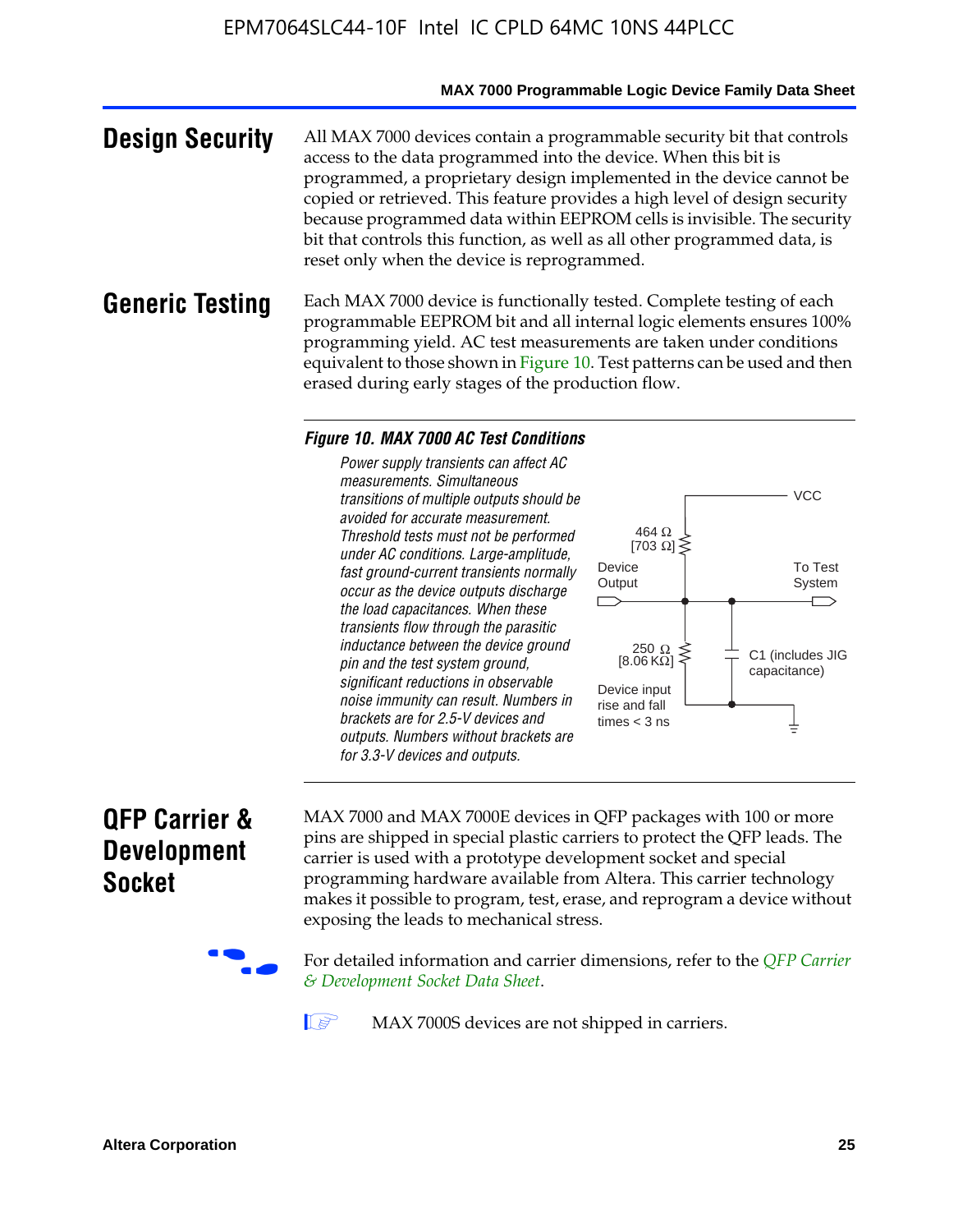### **MAX 7000 Programmable Logic Device Family Data Sheet**

# **Operating Conditions**

Tables 13 through 18 provide information about absolute maximum ratings, recommended operating conditions, operating conditions, and capacitance for 5.0-V MAX 7000 devices.

|                             | Table 13. MAX 7000 5.0-V Device Absolute Maximum Ratings<br>Note (1) |                                    |        |     |                |  |  |  |  |
|-----------------------------|----------------------------------------------------------------------|------------------------------------|--------|-----|----------------|--|--|--|--|
| Symbol                      | <b>Parameter</b>                                                     | <b>Conditions</b>                  | Min    | Max | Unit           |  |  |  |  |
| $V_{\rm CC}$                | Supply voltage                                                       | With respect to ground (2)         | $-2.0$ | 7.0 | V              |  |  |  |  |
| $V_{1}$                     | DC input voltage                                                     |                                    | $-2.0$ | 7.0 | V              |  |  |  |  |
| $I_{OUT}$                   | DC output current, per pin                                           |                                    | $-25$  | 25  | m <sub>A</sub> |  |  |  |  |
| $\mathsf{T}_{\textsf{STG}}$ | Storage temperature                                                  | No bias                            | $-65$  | 150 | ° C            |  |  |  |  |
| $\mathsf{T}_{\mathsf{AMB}}$ | Ambient temperature                                                  | Under bias                         | $-65$  | 135 | ° C            |  |  |  |  |
| $T_{\rm J}$                 | Junction temperature                                                 | Ceramic packages, under bias       |        | 150 | $^{\circ}$ C   |  |  |  |  |
|                             |                                                                      | PQFP and RQFP packages, under bias |        | 135 | ° C            |  |  |  |  |

|                          | <b>Table 14. MAX 7000 5.0-V Device Recommended Operating Conditions</b> |                    |                |                       |              |  |  |  |
|--------------------------|-------------------------------------------------------------------------|--------------------|----------------|-----------------------|--------------|--|--|--|
| Symbol                   | <b>Parameter</b>                                                        | <b>Conditions</b>  | Min            | Max                   | <b>Unit</b>  |  |  |  |
| <b>V<sub>CCINT</sub></b> | Supply voltage for internal logic and<br>input buffers                  | (3), (4), (5)      | 4.75<br>(4.50) | 5.25<br>(5.50)        | $\vee$       |  |  |  |
| V <sub>CCIO</sub>        | Supply voltage for output drivers,<br>5.0-V operation                   | (3), (4)           | 4.75<br>(4.50) | 5.25<br>(5.50)        | $\vee$       |  |  |  |
|                          | Supply voltage for output drivers,<br>3.3-V operation                   | (3), (4), (6)      | 3.00<br>(3.00) | 3.60<br>(3.60)        | $\vee$       |  |  |  |
| V <sub>CCISP</sub>       | Supply voltage during ISP                                               | (7)                | 4.75           | 5.25                  | V            |  |  |  |
| $V_{1}$                  | Input voltage                                                           |                    | $-0.5(8)$      | $V_{\rm CCINT}$ + 0.5 | V            |  |  |  |
| $V_{\rm O}$              | Output voltage                                                          |                    | 0              | V <sub>CCIO</sub>     | v            |  |  |  |
| T <sub>A</sub>           | Ambient temperature                                                     | For commercial use | $\Omega$       | 70                    | $^{\circ}$ C |  |  |  |
|                          |                                                                         | For industrial use | $-40$          | 85                    | $^{\circ}$ C |  |  |  |
| $T_{\rm J}$              | Junction temperature                                                    | For commercial use | $\Omega$       | 90                    | ° C          |  |  |  |
|                          |                                                                         | For industrial use | $-40$          | 105                   | ° C          |  |  |  |
| $t_{\mathsf{R}}$         | Input rise time                                                         |                    |                | 40                    | ns           |  |  |  |
| $t_{\mathsf{F}}$         | Input fall time                                                         |                    |                | 40                    | ns           |  |  |  |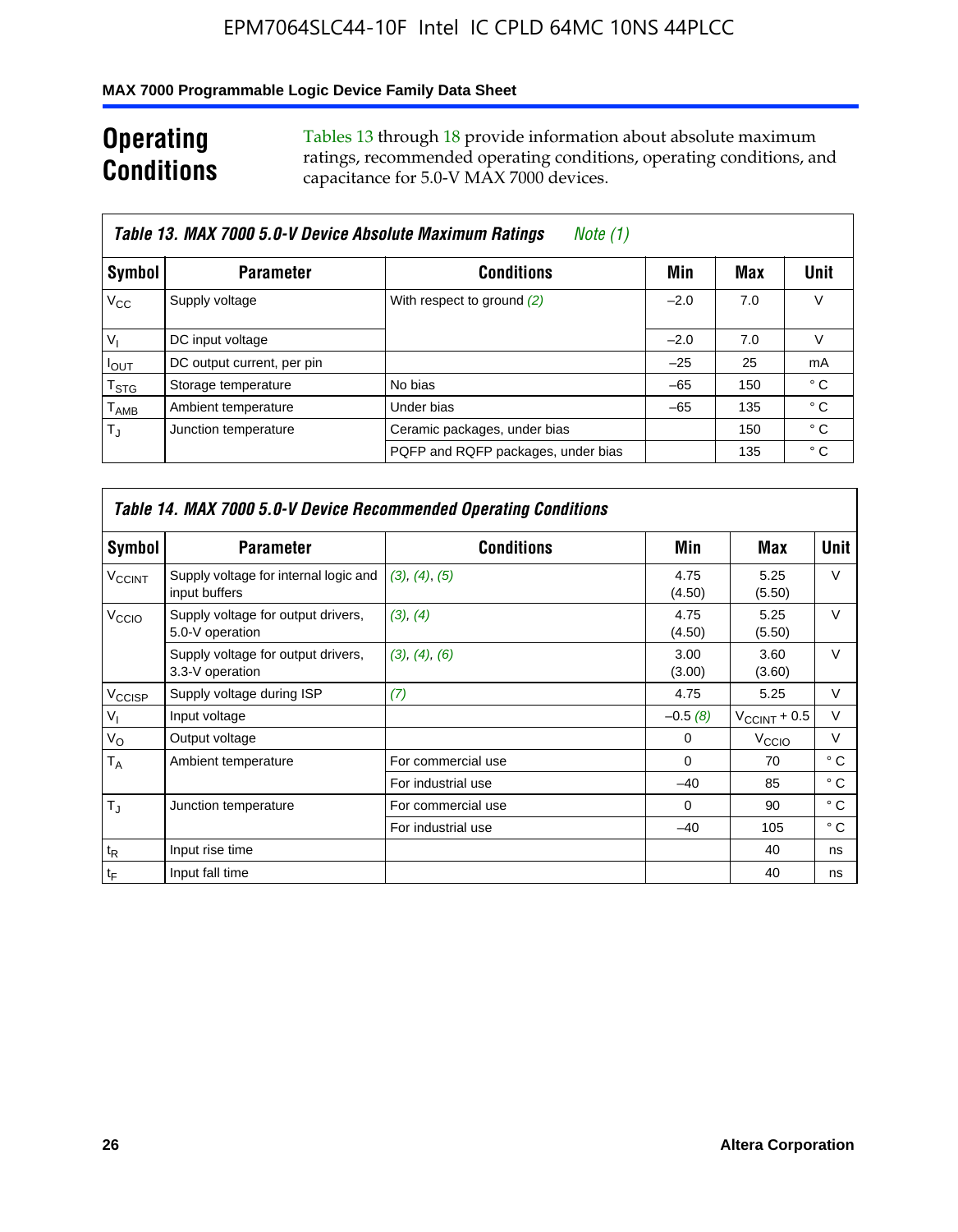|                 | Table 15. MAX 7000 5.0-V Device DC Operating Conditions<br>Note (9) |                                                                           |                      |                          |        |  |  |  |  |
|-----------------|---------------------------------------------------------------------|---------------------------------------------------------------------------|----------------------|--------------------------|--------|--|--|--|--|
| Symbol          | <b>Parameter</b>                                                    | <b>Conditions</b>                                                         | Min                  | Max                      | Unit   |  |  |  |  |
| V <sub>IH</sub> | High-level input voltage                                            |                                                                           | 2.0                  | $V_{\text{CCINT}} + 0.5$ | V      |  |  |  |  |
| $V_{IL}$        | Low-level input voltage                                             |                                                                           | $-0.5(8)$            | 0.8                      | V      |  |  |  |  |
| $V_{OH}$        | 5.0-V high-level TTL output voltage                                 | $I_{OH} = -4$ mA DC, $V_{CClO} = 4.75$ V (10)                             | 2.4                  |                          | $\vee$ |  |  |  |  |
|                 | 3.3-V high-level TTL output voltage                                 | $I_{OH} = -4$ mA DC, $V_{CClO} = 3.00$ V (10)                             | 2.4                  |                          | V      |  |  |  |  |
|                 | 3.3-V high-level CMOS output<br>voltage                             | $I_{OH} = -0.1$ mA DC, $V_{CClO} = 3.0$ V (10)                            | $V_{\rm CClO}$ – 0.2 |                          | V      |  |  |  |  |
| $V_{OL}$        | 5.0-V low-level TTL output voltage                                  | $I_{\text{OI}}$ = 12 mA DC, $V_{\text{CCIO}}$ = 4.75 V (11)               |                      | 0.45                     | $\vee$ |  |  |  |  |
|                 | 3.3-V low-level TTL output voltage                                  | $I_{OL}$ = 12 mA DC, $V_{CCIO}$ = 3.00 V (11)                             |                      | 0.45                     | $\vee$ |  |  |  |  |
|                 | 3.3-V low-level CMOS output<br>voltage                              | $I_{\text{OI}} = 0.1 \text{ mA DC}, V_{\text{CCIO}} = 3.0 \text{ V} (11)$ |                      | 0.2                      | $\vee$ |  |  |  |  |
| ı,              | Leakage current of dedicated input<br>pins                          | $V_1 = -0.5$ to 5.5 V (11)                                                | $-10$                | 10                       | μA     |  |  |  |  |
| $I_{OZ}$        | I/O pin tri-state output off-state<br>current                       | $V_1 = -0.5$ to 5.5 V (11), (12)                                          | $-40$                | 40                       | μA     |  |  |  |  |

| Table 16. MAX 7000 5.0-V Device Capacitance: EPM7032, EPM7064 & EPM7096 Devices |                                              |                                |  |    | <i>Note</i> (13) |
|---------------------------------------------------------------------------------|----------------------------------------------|--------------------------------|--|----|------------------|
| <b>Symbol</b>                                                                   | <b>Conditions</b><br>Min<br><b>Parameter</b> |                                |  |    |                  |
| $C_{IN}$                                                                        | Input pin capacitance                        | $V_{IN} = 0 V$ , f = 1.0 MHz   |  | 12 | рF               |
| C <sub>I/O</sub>                                                                | I/O pin capacitance                          | $V_{OUIT} = 0 V$ , f = 1.0 MHz |  | 12 | рF               |

|                  | Table 17. MAX 7000 5.0-V Device Capacitance: MAX 7000E Devices<br><i>Note (13)</i> |                               |     |      |    |  |
|------------------|------------------------------------------------------------------------------------|-------------------------------|-----|------|----|--|
| <b>Symbol</b>    | <b>Parameter</b>                                                                   | Min                           | Max | Unit |    |  |
| $C_{IN}$         | Input pin capacitance                                                              | $V_{IN} = 0 V$ , f = 1.0 MHz  |     | 15   | pF |  |
| C <sub>I/O</sub> | I/O pin capacitance                                                                | $V_{OUT} = 0 V$ , f = 1.0 MHz |     | 15   | pF |  |

|                  | Table 18. MAX 7000 5.0-V Device Capacitance: MAX 7000S Devices | <i>Note (13)</i>                    |     |     |        |
|------------------|----------------------------------------------------------------|-------------------------------------|-----|-----|--------|
| Symbol           | <b>Parameter</b>                                               | <b>Conditions</b>                   | Min | Max | Unit I |
| $C_{IN}$         | Dedicated input pin capacitance                                | $V_{IN} = 0 V$ , f = 1.0 MHz        |     | 10  | pF     |
| C <sub>I/O</sub> | I/O pin capacitance                                            | $V_{\text{OUT}} = 0 V, f = 1.0 MHz$ |     | 10  | pF     |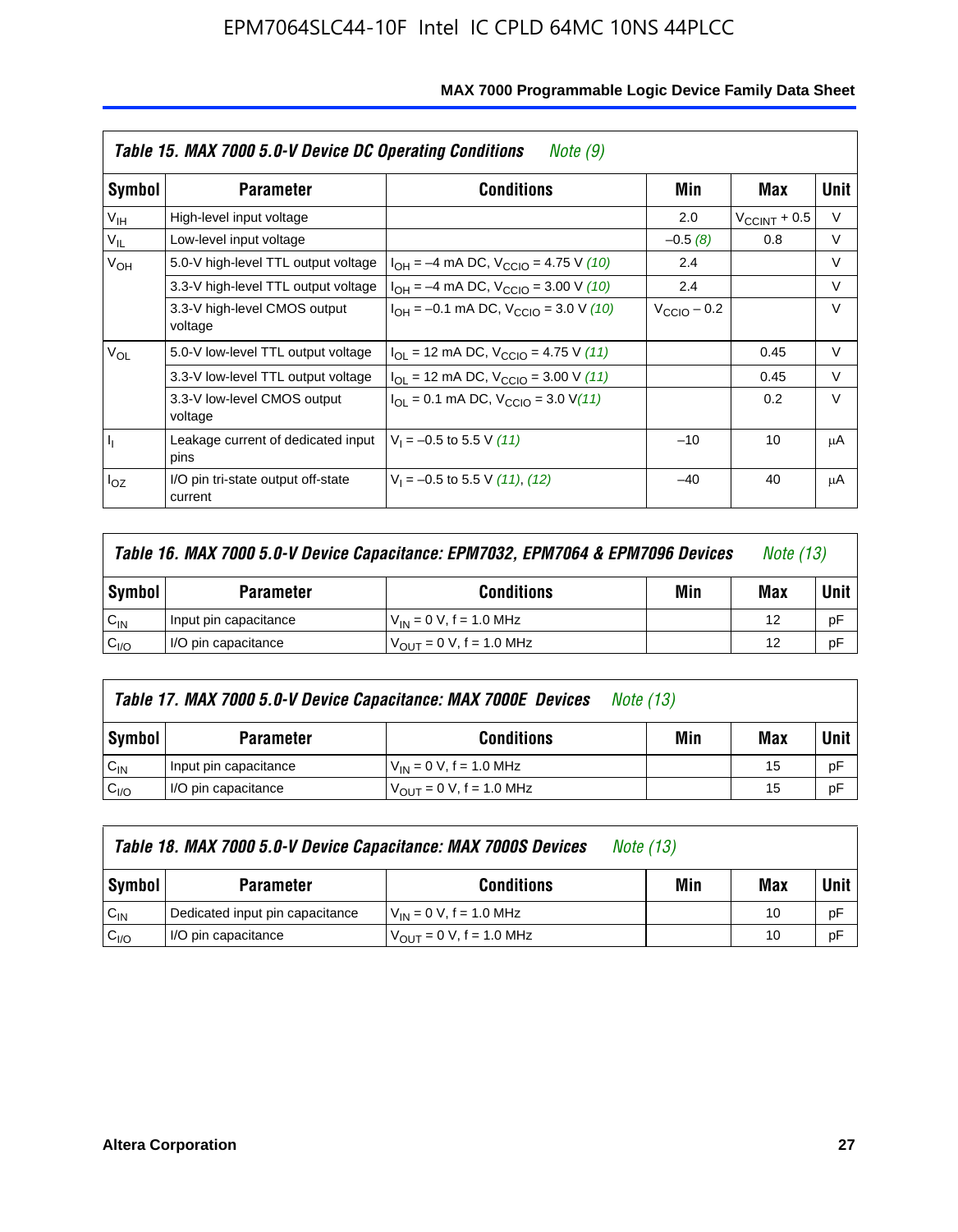#### **MAX 7000 Programmable Logic Device Family Data Sheet**

*Notes to tables:*

- (1) See the *Operating Requirements for Altera Devices Data Sheet*.
- (2) Minimum DC input voltage on I/O pins is –0.5 V and on 4 dedicated input pins is –0.3 V. During transitions, the inputs may undershoot to –2.0 V or overshoot to 7.0 V for input currents less than 100 mA and periods shorter than  $20$  ns.
- (3) Numbers in parentheses are for industrial-temperature-range devices.<br>(4)  ${\rm V}_{CC}$  must rise monotonically.
- $V_{CC}$  must rise monotonically.
- (5) The POR time for all 7000S devices does not exceed 300 µs. The sufficient V<sub>CCINT</sub> voltage level for POR is 4.5 V. The device is fully initialized within the POR time after  $V_{\text{CCINT}}$  reaches the sufficient POR voltage level.
- (6) 3.3-V I/O operation is not available for 44-pin packages.
- (7) The  $V_{\text{CCISP}}$  parameter applies only to MAX 7000S devices.
- (8) During in-system programming, the minimum DC input voltage is –0.3 V.
- (9) These values are specified under the MAX 7000 recommended operating conditions in Table 14 on page 26.
- (10) The parameter is measured with 50% of the outputs each sourcing the specified current. The  $I_{OH}$  parameter refers to high-level TTL or CMOS output current.
- (11) The parameter is measured with 50% of the outputs each sinking the specified current. The  $I_{OL}$  parameter refers to low-level TTL, PCI, or CMOS output current.
- (12) When the JTAG interface is enabled in MAX 7000S devices, the input leakage current on the JTAG pins is typically –60 μA.
- (13) Capacitance is measured at 25° C and is sample-tested only. The OE1 pin has a maximum capacitance of 20 pF.

Figure 11 shows the typical output drive characteristics of MAX 7000 devices.

#### *Figure 11. Output Drive Characteristics of 5.0-V MAX 7000 Devices*



**Timing Model** MAX 7000 device timing can be analyzed with the Altera software, with a variety of popular industry-standard EDA simulators and timing analyzers, or with the timing model shown in Figure 12. MAX 7000 devices have fixed internal delays that enable the designer to determine the worst-case timing of any design. The Altera software provides timing simulation, point-to-point delay prediction, and detailed timing analysis for a device-wide performance evaluation.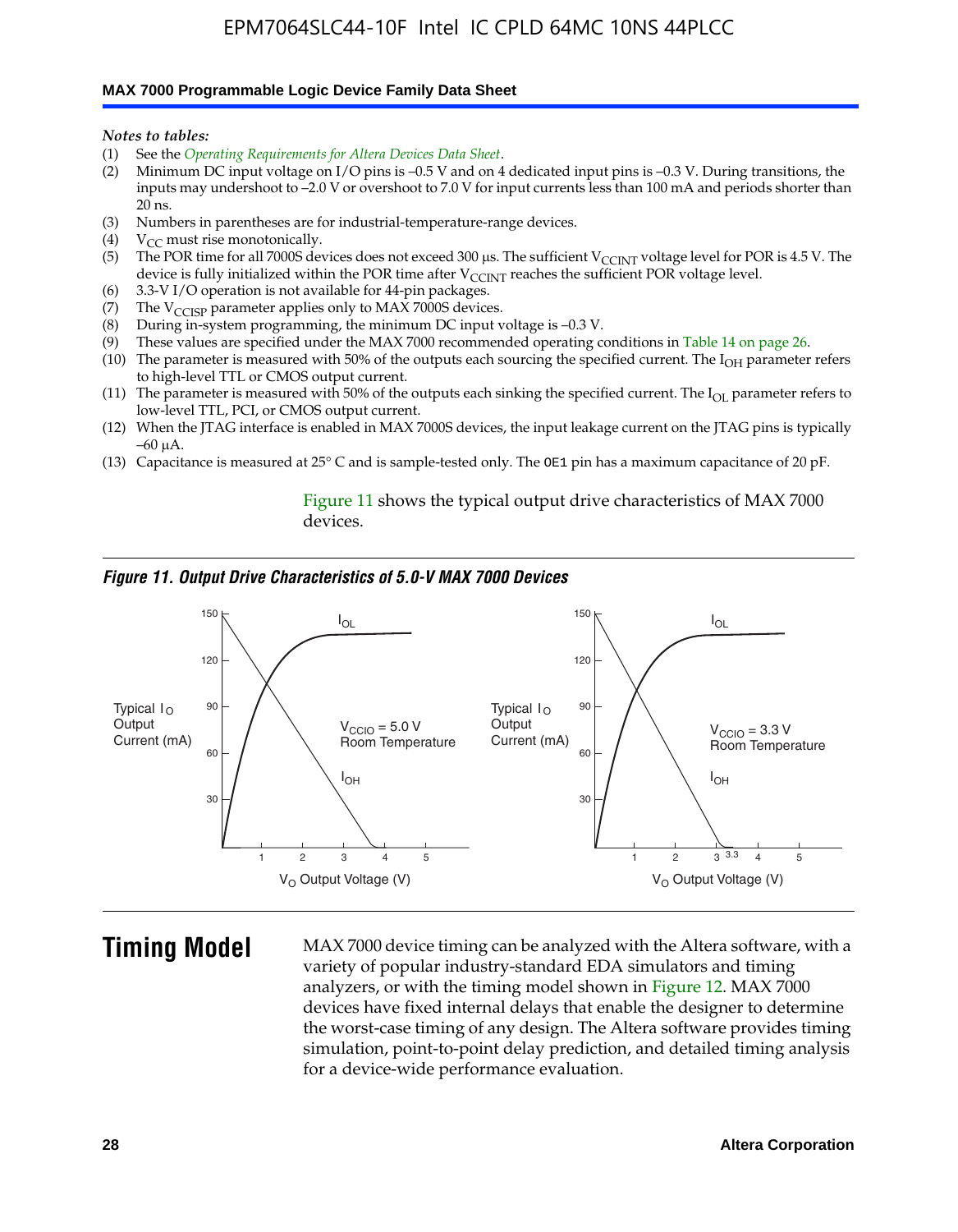

### **MAX 7000 Programmable Logic Device Family Data Sheet**

#### *Notes:*

- (1) Only available in MAX 7000E and MAX 7000S devices.
- (2) Not available in 44-pin devices.

[The tim](http://www.altera.com/literature/an/an094.pdf)ing characteristics [of any signal path can be derived from the](http://www.altera.com/literature/an/an094.pdf)  timing model and parameters of a particular device. External timing parameters, which represent pin-to-pin timing delays, can be calculated as the sum of internal parameters. Figure 13 shows the internal timing relationship of internal and external delay parameters.



For more infomration, see *Application Note 94 (Understanding MAX 7000 Timing)*.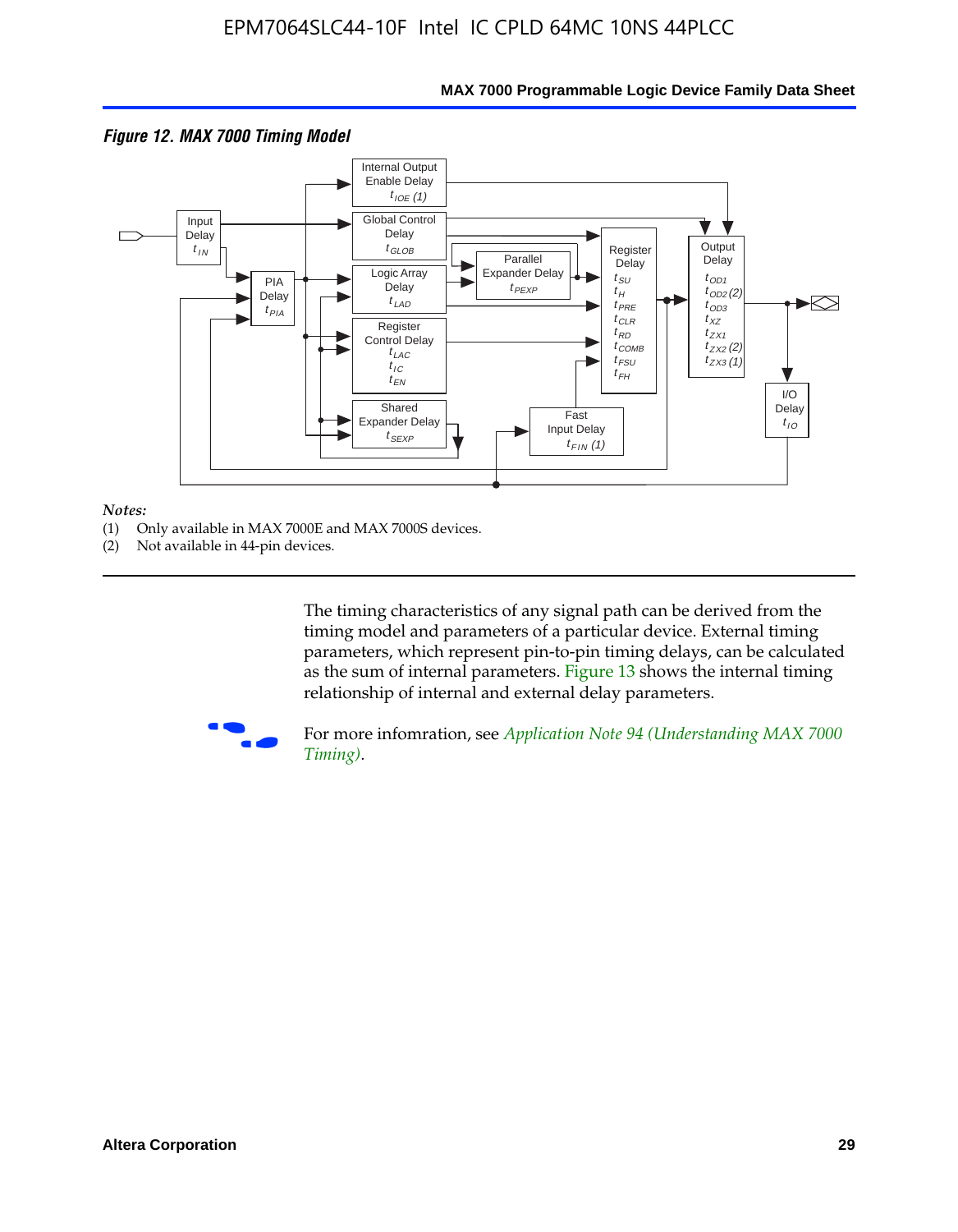### *Figure 13. Switching Waveforms*



**30 Altera Corporation**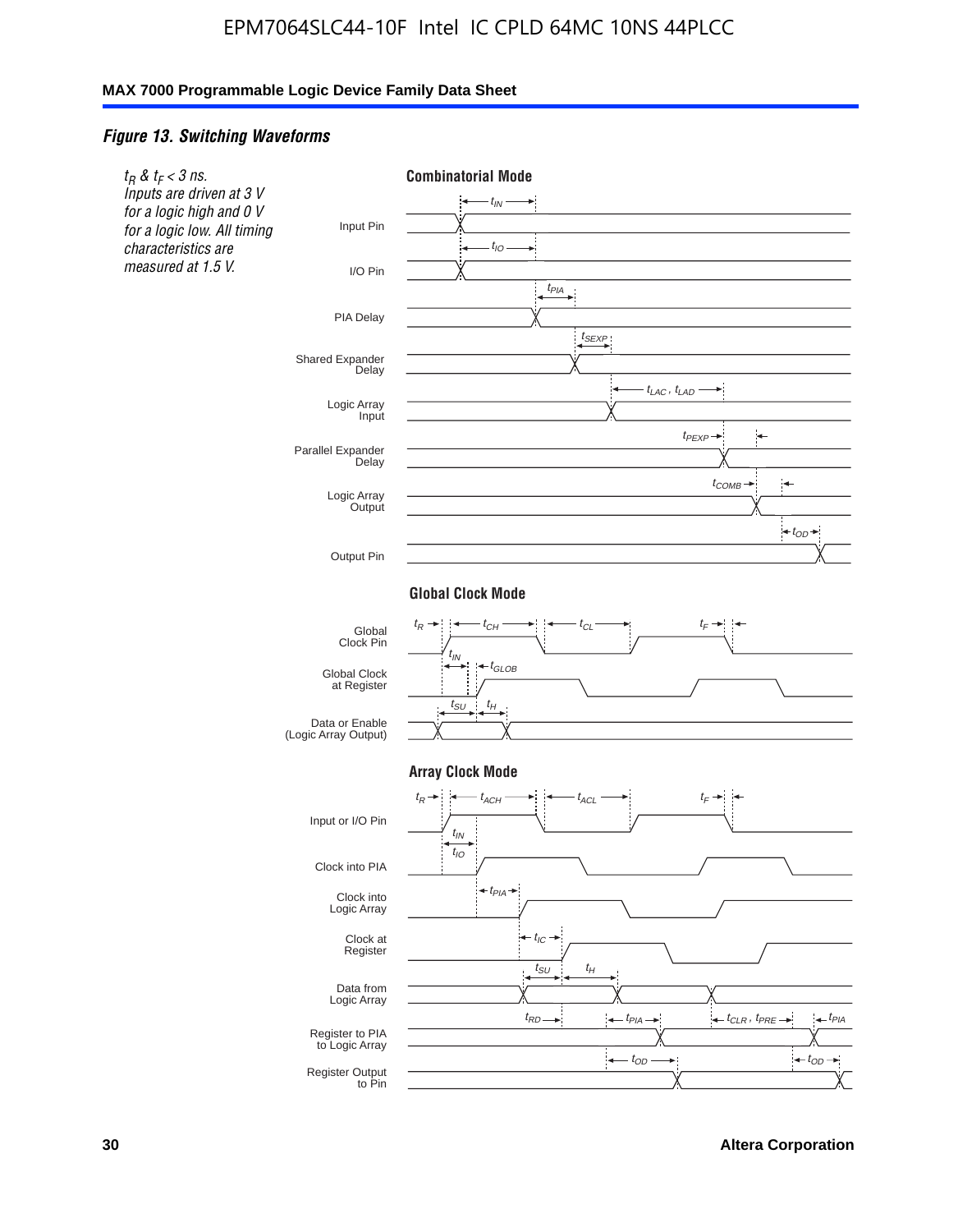|                    | Table 19. MAX 7000 & MAX 7000E External Timing Parameters<br>Note $(1)$ |                    |                |     |       |                |             |  |  |
|--------------------|-------------------------------------------------------------------------|--------------------|----------------|-----|-------|----------------|-------------|--|--|
| Symbol             | <b>Parameter</b>                                                        | <b>Conditions</b>  | -6 Speed Grade |     |       | -7 Speed Grade | <b>Unit</b> |  |  |
|                    |                                                                         |                    | Min            | Max | Min   | Max            |             |  |  |
| t <sub>PD1</sub>   | Input to non-registered output                                          | $C1 = 35 pF$       |                | 6.0 |       | 7.5            | ns          |  |  |
| t <sub>PD2</sub>   | I/O input to non-registered output                                      | $C1 = 35 pF$       |                | 6.0 |       | 7.5            | ns          |  |  |
| $t_{\text{SU}}$    | Global clock setup time                                                 |                    | 5.0            |     | 6.0   |                | ns          |  |  |
| tμ                 | Global clock hold time                                                  |                    | 0.0            |     | 0.0   |                | ns          |  |  |
| $t_{FSU}$          | Global clock setup time of fast input                                   | (2)                | 2.5            |     | 3.0   |                | ns          |  |  |
| $t_{FH}$           | Global clock hold time of fast input                                    | (2)                | 0.5            |     | 0.5   |                | ns          |  |  |
| t <sub>CO1</sub>   | Global clock to output delay                                            | $C1 = 35 pF$       |                | 4.0 |       | 4.5            | ns          |  |  |
| $t_{\mathsf{CH}}$  | Global clock high time                                                  |                    | 2.5            |     | 3.0   |                | ns          |  |  |
| $t_{CL}$           | Global clock low time                                                   |                    | 2.5            |     | 3.0   |                | ns          |  |  |
| t <sub>ASU</sub>   | Array clock setup time                                                  |                    | 2.5            |     | 3.0   |                | ns          |  |  |
| t <sub>АН</sub>    | Array clock hold time                                                   |                    | 2.0            |     | 2.0   |                | ns          |  |  |
| t <sub>ACO1</sub>  | Array clock to output delay                                             | $C1 = 35 pF$       |                | 6.5 |       | 7.5            | ns          |  |  |
| t <sub>ACH</sub>   | Array clock high time                                                   |                    | 3.0            |     | 3.0   |                | ns          |  |  |
| $t_{\sf ACL}$      | Array clock low time                                                    |                    | 3.0            |     | 3.0   |                | ns          |  |  |
| t <sub>CPPW</sub>  | Minimum pulse width for clear and<br>preset                             | (3)                | 3.0            |     | 3.0   |                | ns          |  |  |
| t <sub>ODH</sub>   | Output data hold time after clock                                       | $C1 = 35$ pF $(4)$ | 1.0            |     | 1.0   |                | ns          |  |  |
| t <sub>CNT</sub>   | Minimum global clock period                                             |                    |                | 6.6 |       | 8.0            | ns          |  |  |
| $f_{\mathsf{CNT}}$ | Maximum internal global clock<br>frequency                              | (5)                | 151.5          |     | 125.0 |                | <b>MHz</b>  |  |  |
| t <sub>ACNT</sub>  | Minimum array clock period                                              |                    |                | 6.6 |       | 8.0            | ns          |  |  |
| $f_{ACNT}$         | Maximum internal array clock<br>frequency                               | (5)                | 151.5          |     | 125.0 |                | <b>MHz</b>  |  |  |
| f <sub>MAX</sub>   | Maximum clock frequency                                                 | (6)                | 200            |     | 166.7 |                | <b>MHz</b>  |  |  |

# **MAX 7000 Programmable Logic Device Family Data Sheet**

Tables 19 through 26 show the MAX 7000 and MAX 7000E AC operating conditions.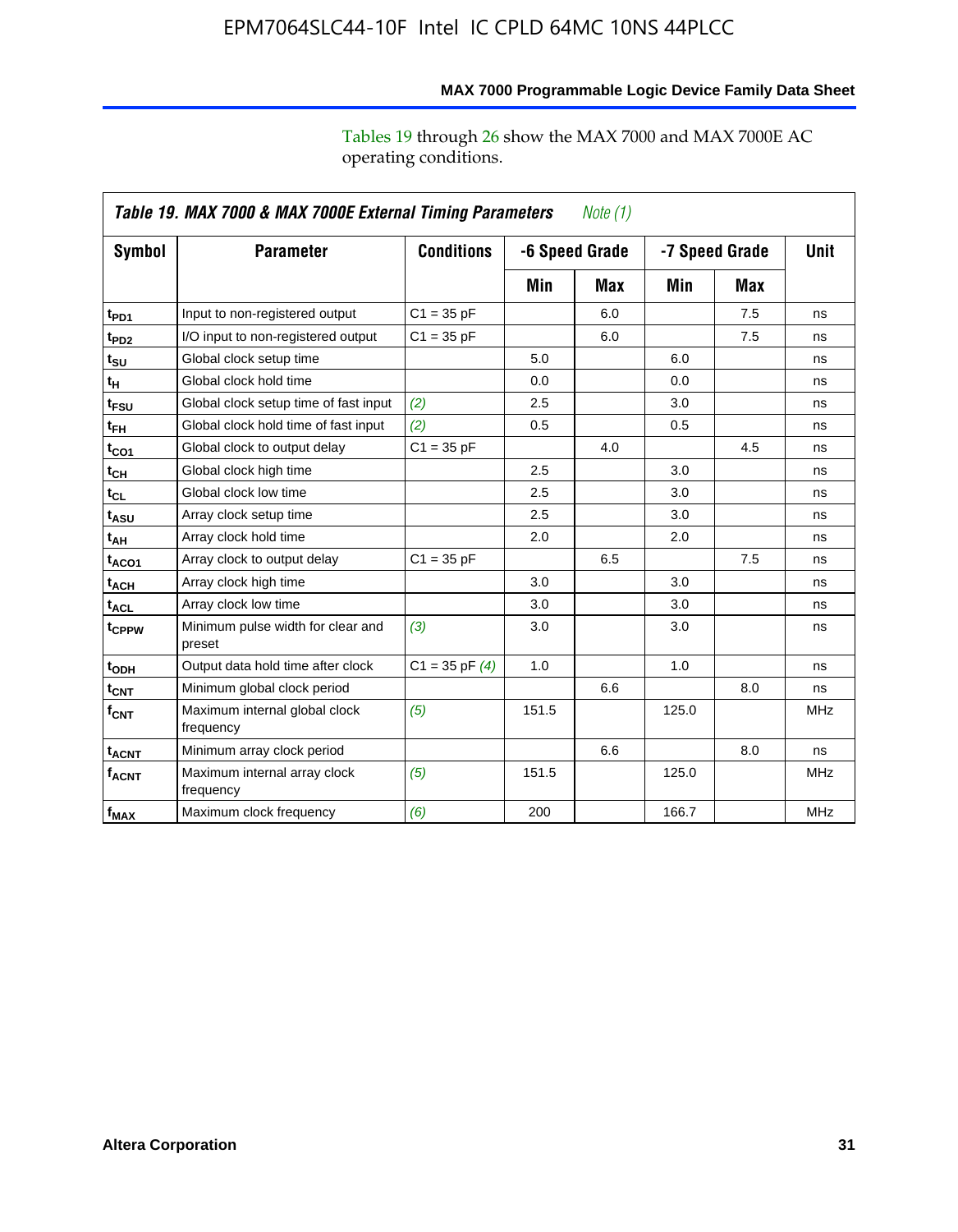| <b>Symbol</b>               | <b>Parameter</b>                                                                                             | <b>Conditions</b>  |     | Speed Grade -6<br>Speed Grade -7 |            | Unit |    |
|-----------------------------|--------------------------------------------------------------------------------------------------------------|--------------------|-----|----------------------------------|------------|------|----|
|                             |                                                                                                              |                    | Min | Max                              | Min<br>Max |      |    |
| $t_{IN}$                    | Input pad and buffer delay                                                                                   |                    |     | 0.4                              |            | 0.5  | ns |
| $t_{IO}$                    | I/O input pad and buffer delay                                                                               |                    |     | 0.4                              |            | 0.5  | ns |
| $t_{\sf FIN}$               | Fast input delay                                                                                             | (2)                |     | 0.8                              |            | 1.0  | ns |
| <sup>t</sup> SEXP           | Shared expander delay                                                                                        |                    |     | 3.5                              |            | 4.0  | ns |
| t <sub>PEXP</sub>           | Parallel expander delay                                                                                      |                    |     | 0.8                              |            | 0.8  | ns |
| t <sub>LAD</sub>            | Logic array delay                                                                                            |                    |     | 2.0                              |            | 3.0  | ns |
| $t_{LAC}$                   | Logic control array delay                                                                                    |                    |     | 2.0                              |            | 3.0  | ns |
| $t_{IOE}$                   | Internal output enable delay                                                                                 | (2)                |     |                                  |            | 2.0  | ns |
| $t_{OD1}$                   | Output buffer and pad delay<br>Slow slew rate = off, $V_{\text{CCIO}} = 5.0 V$                               | $C1 = 35 pF$       |     | 2.0                              |            | 2.0  | ns |
| $t_{OD2}$                   | Output buffer and pad delay<br>Slow slew rate = off, $V_{\text{CCIO}} = 3.3$ V                               | $C1 = 35$ pF $(7)$ |     | 2.5                              |            | 2.5  | ns |
| $t_{OD3}$                   | Output buffer and pad delay<br>Slow slew rate $=$ on,<br>$V_{\text{CCIO}} = 5.0 \text{ V or } 3.3 \text{ V}$ | $C1 = 35$ pF $(2)$ |     | 7.0                              |            | 7.0  | ns |
| $t_{ZX1}$                   | Output buffer enable delay<br>Slow slew rate = off, $V_{\text{CCIO}} = 5.0 V$                                | $C1 = 35 pF$       |     | 4.0                              |            | 4.0  | ns |
| t <sub>ZX2</sub>            | Output buffer enable delay<br>Slow slew rate = off, $V_{\text{CCIO}} = 3.3 \text{ V}$                        | $C1 = 35$ pF $(7)$ |     | 4.5                              |            | 4.5  | ns |
| tzx3                        | Output buffer enable delay<br>Slow slew rate $=$ on<br>$V_{\text{CCIO}} = 5.0 \text{ V or } 3.3 \text{ V}$   | $C1 = 35$ pF $(2)$ |     | 9.0                              |            | 9.0  | ns |
| $t_{\mathsf{XZ}}$           | Output buffer disable delay                                                                                  | $C1 = 5pF$         |     | 4.0                              |            | 4.0  | ns |
| $t_{\scriptstyle\text{SU}}$ | Register setup time                                                                                          |                    | 3.0 |                                  | 3.0        |      | ns |
| $t_H$                       | Register hold time                                                                                           |                    | 1.5 |                                  | 2.0        |      | ns |
| t <sub>FSU</sub>            | Register setup time of fast input                                                                            | (2)                | 2.5 |                                  | 3.0        |      | ns |
| $t_{FH}$                    | Register hold time of fast input                                                                             | (2)                | 0.5 |                                  | 0.5        |      | ns |
| t <sub>RD</sub>             | Register delay                                                                                               |                    |     | 0.8                              |            | 1.0  | ns |
| $t_{\mathsf{COMB}}$         | Combinatorial delay                                                                                          |                    |     | 0.8                              |            | 1.0  | ns |
| $t_{IC}$                    | Array clock delay                                                                                            |                    |     | 2.5                              |            | 3.0  | ns |
| $t_{EN}$                    | Register enable time                                                                                         |                    |     | 2.0                              |            | 3.0  | ns |
| t <sub>GLOB</sub>           | Global control delay                                                                                         |                    |     | 0.8                              |            | 1.0  | ns |
| $t_{PRE}$                   | Register preset time                                                                                         |                    |     | 2.0                              |            | 2.0  | ns |
| $t_{\sf CLR}$               | Register clear time                                                                                          |                    |     | 2.0                              |            | 2.0  | ns |
| $t_{PIA}$                   | PIA delay                                                                                                    |                    |     | 0.8                              |            | 1.0  | ns |
| $t_{LPA}$                   | Low-power adder                                                                                              | (8)                |     | 10.0                             |            | 10.0 | ns |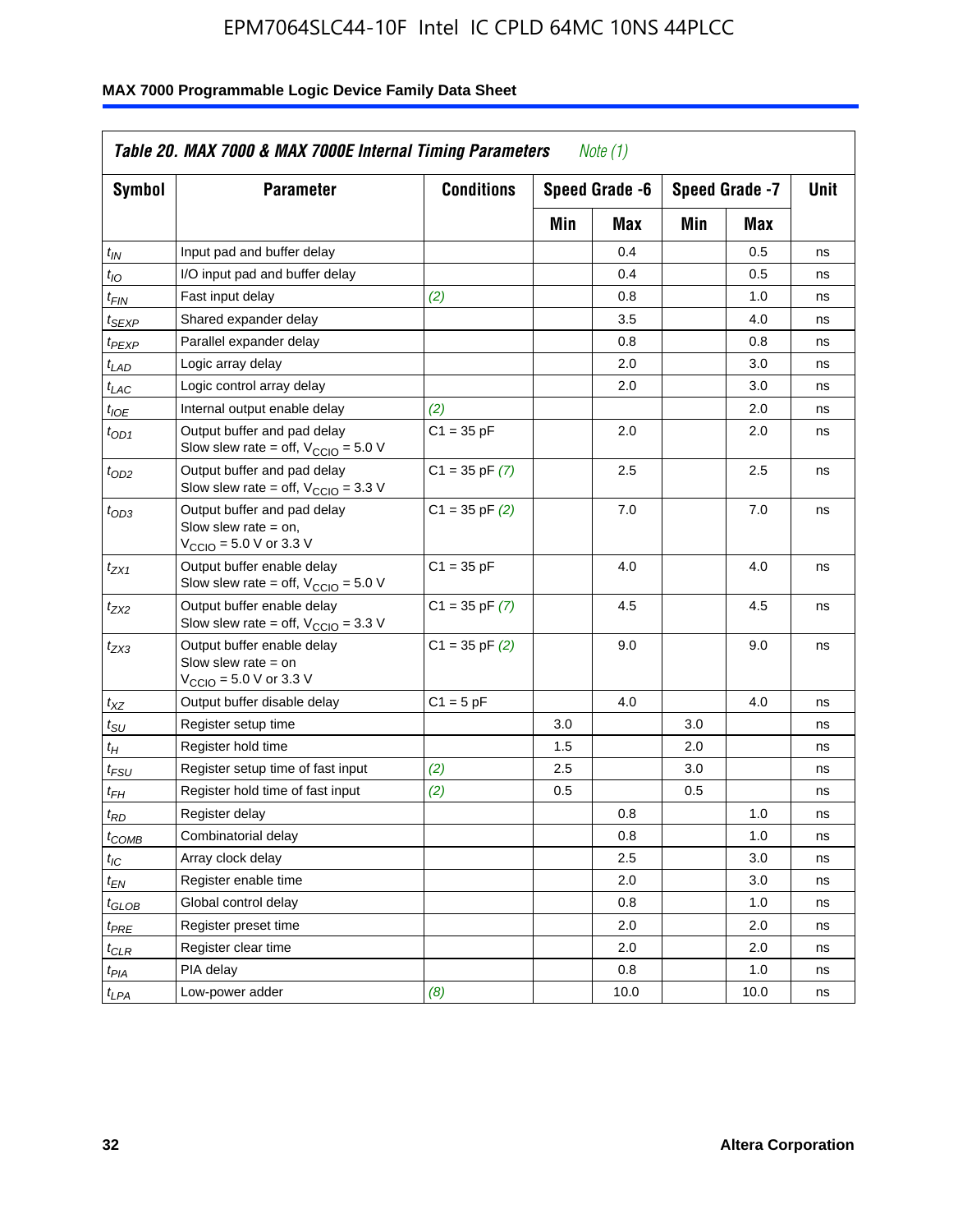| Symbol                  | <b>Parameter</b>                            | <b>Conditions</b>  |       | <b>Speed Grade</b>      |       |                                   | <b>Unit</b> |
|-------------------------|---------------------------------------------|--------------------|-------|-------------------------|-------|-----------------------------------|-------------|
|                         |                                             |                    |       | <b>MAX 7000E (-10P)</b> |       | MAX 7000 (-10)<br>MAX 7000E (-10) |             |
|                         |                                             |                    | Min   | Max                     | Min   | Max                               |             |
| t <sub>PD1</sub>        | Input to non-registered output              | $C1 = 35 pF$       |       | 10.0                    |       | 10.0                              | ns          |
| t <sub>PD2</sub>        | I/O input to non-registered output          | $C1 = 35 pF$       |       | 10.0                    |       | 10.0                              | ns          |
| t <sub>su</sub>         | Global clock setup time                     |                    | 7.0   |                         | 8.0   |                                   | ns          |
| tμ                      | Global clock hold time                      |                    | 0.0   |                         | 0.0   |                                   | ns          |
| t <sub>FSU</sub>        | Global clock setup time of fast input (2)   |                    | 3.0   |                         | 3.0   |                                   | ns          |
| t <sub>FH</sub>         | Global clock hold time of fast input        | (2)                | 0.5   |                         | 0.5   |                                   | ns          |
| t <sub>CO1</sub>        | Global clock to output delay                | $C1 = 35 pF$       |       | 5.0                     |       | 5                                 | ns          |
| $t_{\mathsf{CH}}$       | Global clock high time                      |                    | 4.0   |                         | 4.0   |                                   | ns          |
| t <sub>CL</sub>         | Global clock low time                       |                    | 4.0   |                         | 4.0   |                                   | ns          |
| t <sub>ASU</sub>        | Array clock setup time                      |                    | 2.0   |                         | 3.0   |                                   | ns          |
| t <sub>АН</sub>         | Array clock hold time                       |                    | 3.0   |                         | 3.0   |                                   | ns          |
| t <sub>ACO1</sub>       | Array clock to output delay                 | $C1 = 35 pF$       |       | 10.0                    |       | 10.0                              | ns          |
| t <sub>ACH</sub>        | Array clock high time                       |                    | 4.0   |                         | 4.0   |                                   | ns          |
| $t_{\sf ACL}$           | Array clock low time                        |                    | 4.0   |                         | 4.0   |                                   | ns          |
| t <sub>CPPW</sub>       | Minimum pulse width for clear and<br>preset | (3)                | 4.0   |                         | 4.0   |                                   | ns          |
| t <sub>ODH</sub>        | Output data hold time after clock           | $C1 = 35$ pF $(4)$ | 1.0   |                         | 1.0   |                                   | ns          |
| $t_{\mathsf{CNT}}$      | Minimum global clock period                 |                    |       | 10.0                    |       | 10.0                              | ns          |
| $f_{\mathsf{CNT}}$      | Maximum internal global clock<br>frequency  | (5)                | 100.0 |                         | 100.0 |                                   | <b>MHz</b>  |
| <b>t<sub>ACNT</sub></b> | Minimum array clock period                  |                    |       | 10.0                    |       | 10.0                              | ns          |
| f <sub>ACNT</sub>       | Maximum internal array clock<br>frequency   | (5)                | 100.0 |                         | 100.0 |                                   | <b>MHz</b>  |
| f <sub>MAX</sub>        | Maximum clock frequency                     | (6)                | 125.0 |                         | 125.0 |                                   | <b>MHz</b>  |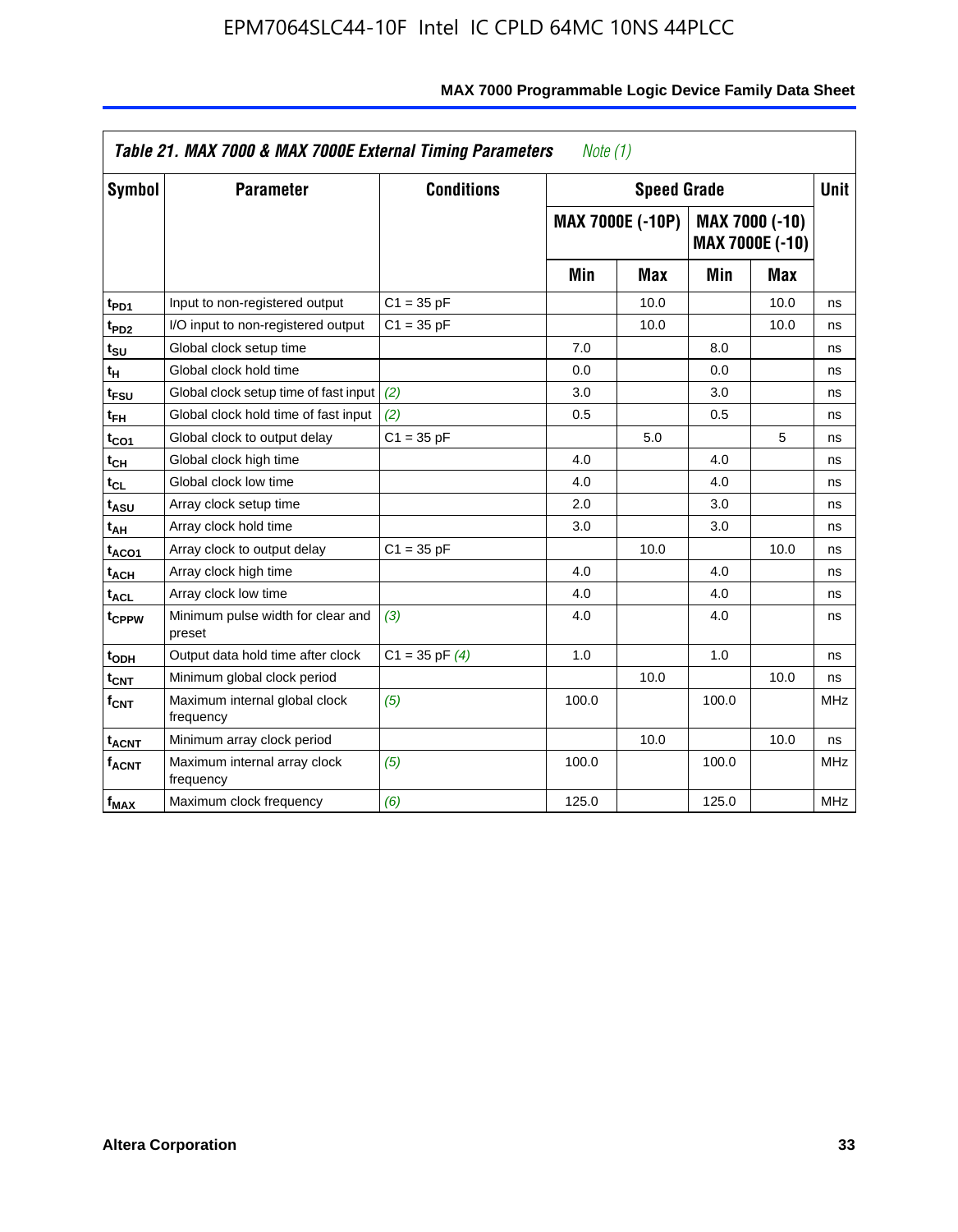| Symbol                      | <b>Parameter</b>                                                                                            | <b>Conditions</b>  |     |                  | <b>Speed Grade</b> |                                   | Unit |
|-----------------------------|-------------------------------------------------------------------------------------------------------------|--------------------|-----|------------------|--------------------|-----------------------------------|------|
|                             |                                                                                                             |                    |     | MAX 7000E (-10P) |                    | MAX 7000 (-10)<br>MAX 7000E (-10) |      |
|                             |                                                                                                             |                    | Min | Max              | Min                | Max                               |      |
| $t_{IN}$                    | Input pad and buffer delay                                                                                  |                    |     | 0.5              |                    | 1.0                               | ns   |
| $t_{IO}$                    | I/O input pad and buffer delay                                                                              |                    |     | 0.5              |                    | 1.0                               | ns   |
| t <sub>FIN</sub>            | Fast input delay                                                                                            | (2)                |     | 1.0              |                    | 1.0                               | ns   |
| $t_{SEXP}$                  | Shared expander delay                                                                                       |                    |     | 5.0              |                    | 5.0                               | ns   |
| $t_{PEXP}$                  | Parallel expander delay                                                                                     |                    |     | 0.8              |                    | 0.8                               | ns   |
| $t_{LAD}$                   | Logic array delay                                                                                           |                    |     | 5.0              |                    | 5.0                               | ns   |
| $t_{LAC}$                   | Logic control array delay                                                                                   |                    |     | 5.0              |                    | 5.0                               | ns   |
| $t_{IOE}$                   | Internal output enable delay                                                                                | (2)                |     | 2.0              |                    | 2.0                               | ns   |
| $t_{OD1}$                   | Output buffer and pad delay<br>Slow slew rate $=$ off<br>V <sub>CCIO</sub> = 5.0 V                          | $C1 = 35 pF$       |     | 1.5              |                    | 2.0                               | ns   |
| $t_{OD2}$                   | Output buffer and pad delay<br>Slow slew rate $=$ off<br>$V_{\text{CCIO}} = 3.3 \text{ V}$                  | $C1 = 35$ pF $(7)$ |     | 2.0              |                    | 2.5                               | ns   |
| $t_{OD3}$                   | Output buffer and pad delay<br>Slow slew rate $=$ on<br>$V_{\text{CCIO}} = 5.0 \text{ V or } 3.3 \text{ V}$ | $C1 = 35$ pF $(2)$ |     | 5.5              |                    | 6.0                               | ns   |
| t <sub>ZX1</sub>            | Output buffer enable delay<br>Slow slew rate $=$ off<br>$VCCIO = 5.0 V$                                     | $C1 = 35 pF$       |     | 5.0              |                    | 5.0                               | ns   |
| t <sub>ZX2</sub>            | Output buffer enable delay<br>Slow slew rate $=$ off<br>$VCCIO = 3.3 V$                                     | $C1 = 35$ pF $(7)$ |     | 5.5              |                    | 5.5                               | ns   |
| t <sub>ZX3</sub>            | Output buffer enable delay<br>Slow slew rate $=$ on<br>$V_{\text{CCIO}} = 5.0 \text{ V or } 3.3 \text{ V}$  | $C1 = 35$ pF $(2)$ |     | 9.0              |                    | 9.0                               | ns   |
| $t_{XZ}$                    | Output buffer disable delay                                                                                 | $C1 = 5 pF$        |     | 5.0              |                    | 5.0                               | ns   |
| $t_{\scriptstyle\text{SU}}$ | Register setup time                                                                                         |                    | 2.0 |                  | 3.0                |                                   | ns   |
| $t_H$                       | Register hold time                                                                                          |                    | 3.0 |                  | 3.0                |                                   | ns   |
| $t_{\it FSU}$               | Register setup time of fast input                                                                           | (2)                | 3.0 |                  | 3.0                |                                   | ns   |
| $t_{FH}$                    | Register hold time of fast input                                                                            | (2)                | 0.5 |                  | 0.5                |                                   | ns   |
| $t_{RD}$                    | Register delay                                                                                              |                    |     | 2.0              |                    | 1.0                               | ns   |
| $t_{COMB}$                  | Combinatorial delay                                                                                         |                    |     | 2.0              |                    | 1.0                               | ns   |
| ЧC                          | Array clock delay                                                                                           |                    |     | $5.0\,$          |                    | $5.0\,$                           | ns   |
| $t_{EN}$                    | Register enable time                                                                                        |                    |     | 5.0              |                    | 5.0                               | ns   |
| $t_{GLOB}$                  | Global control delay                                                                                        |                    |     | 1.0              |                    | 1.0                               | ns   |
| $t_{PRE}$                   | Register preset time                                                                                        |                    |     | 3.0              |                    | 3.0                               | ns   |
| $t_{CLR}$                   | Register clear time                                                                                         |                    |     | 3.0              |                    | 3.0                               | ns   |
| t <sub>PIA</sub>            | PIA delay                                                                                                   |                    |     | 1.0              |                    | 1.0                               | ns   |
| $t_{LPA}$                   | Low-power adder                                                                                             | (8)                |     | 11.0             |                    | 11.0                              | ns   |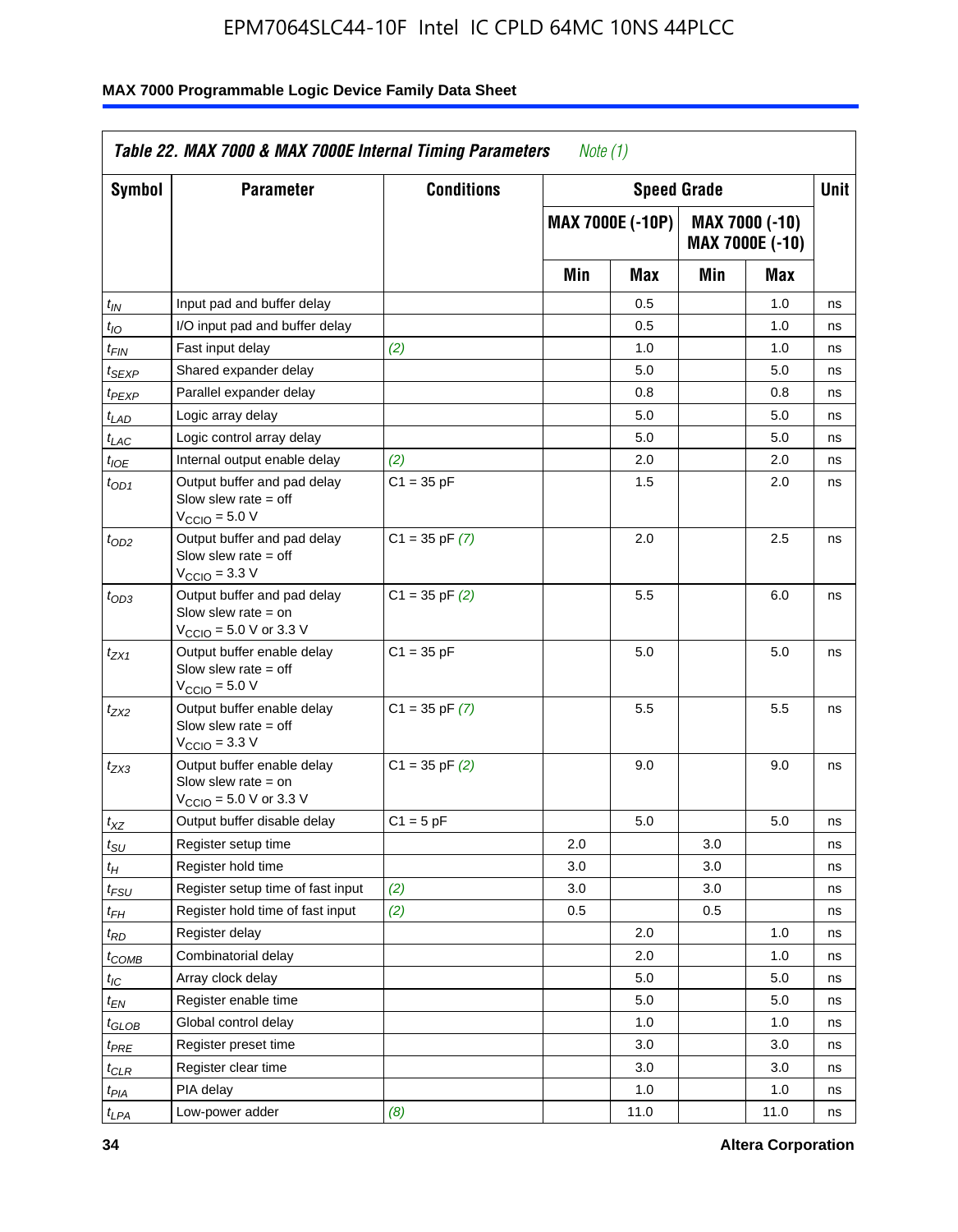| <b>Symbol</b>                | <b>Parameter</b>                            | <b>Conditions</b>  |       | <b>Speed Grade</b>      |       |                                   | <b>Unit</b> |
|------------------------------|---------------------------------------------|--------------------|-------|-------------------------|-------|-----------------------------------|-------------|
|                              |                                             |                    |       | <b>MAX 7000E (-12P)</b> |       | MAX 7000 (-12)<br>MAX 7000E (-12) |             |
|                              |                                             |                    | Min   | <b>Max</b>              | Min   | <b>Max</b>                        |             |
| t <sub>PD1</sub>             | Input to non-registered output              | $C1 = 35 pF$       |       | 12.0                    |       | 12.0                              | ns          |
| t <sub>PD2</sub>             | I/O input to non-registered output          | $C1 = 35 pF$       |       | 12.0                    |       | 12.0                              | ns          |
| t <sub>su</sub>              | Global clock setup time                     |                    | 7.0   |                         | 10.0  |                                   | ns          |
| tμ                           | Global clock hold time                      |                    | 0.0   |                         | 0.0   |                                   | ns          |
| t <sub>FSU</sub>             | Global clock setup time of fast input       | (2)                | 3.0   |                         | 3.0   |                                   | ns          |
| t <sub>FH</sub>              | Global clock hold time of fast input        | (2)                | 0.0   |                         | 0.0   |                                   | ns          |
| t <sub>CO1</sub>             | Global clock to output delay                | $C1 = 35 pF$       |       | 6.0                     |       | 6.0                               | ns          |
| t <sub>СН</sub>              | Global clock high time                      |                    | 4.0   |                         | 4.0   |                                   | ns          |
| $\mathfrak{t}_{\texttt{CL}}$ | Global clock low time                       |                    | 4.0   |                         | 4.0   |                                   | ns          |
| t <sub>ASU</sub>             | Array clock setup time                      |                    | 3.0   |                         | 4.0   |                                   | ns          |
| t <sub>АН</sub>              | Array clock hold time                       |                    | 4.0   |                         | 4.0   |                                   | ns          |
| t <sub>ACO1</sub>            | Array clock to output delay                 | $C1 = 35 pF$       |       | 12.0                    |       | 12.0                              | ns          |
| t <sub>ACH</sub>             | Array clock high time                       |                    | 5.0   |                         | 5.0   |                                   | ns          |
| $t_{\sf ACL}$                | Array clock low time                        |                    | 5.0   |                         | 5.0   |                                   | ns          |
| t <sub>CPPW</sub>            | Minimum pulse width for clear and<br>preset | (3)                | 5.0   |                         | 5.0   |                                   | ns          |
| t <sub>ODH</sub>             | Output data hold time after clock           | $C1 = 35$ pF $(4)$ | 1.0   |                         | 1.0   |                                   | ns          |
| $t_{\mathsf{CNT}}$           | Minimum global clock period                 |                    |       | 11.0                    |       | 11.0                              | ns          |
| $f_{\mathsf{CNT}}$           | Maximum internal global clock<br>frequency  | (5)                | 90.9  |                         | 90.9  |                                   | <b>MHz</b>  |
| <b>t<sub>ACNT</sub></b>      | Minimum array clock period                  |                    |       | 11.0                    |       | 11.0                              | ns          |
| f <sub>ACNT</sub>            | Maximum internal array clock<br>frequency   | (5)                | 90.9  |                         | 90.9  |                                   | <b>MHz</b>  |
| $f_{MAX}$                    | Maximum clock frequency                     | (6)                | 125.0 |                         | 125.0 |                                   | MHz         |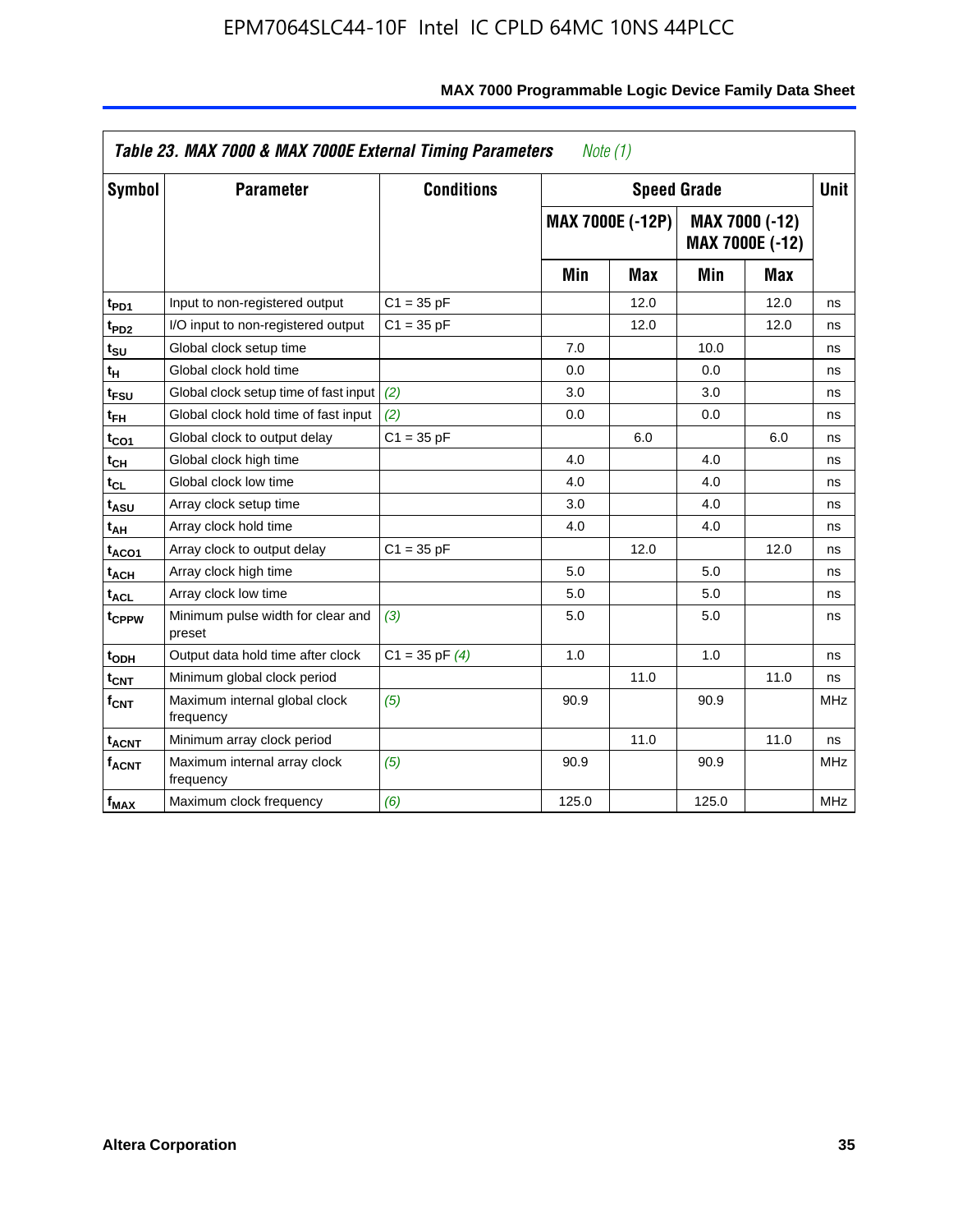| Symbol                      | <b>Parameter</b>                                                                                            | <b>Conditions</b>  |     | <b>Speed Grade</b>      |     |                                          | <b>Unit</b> |
|-----------------------------|-------------------------------------------------------------------------------------------------------------|--------------------|-----|-------------------------|-----|------------------------------------------|-------------|
|                             |                                                                                                             |                    |     | <b>MAX 7000E (-12P)</b> |     | MAX 7000 (-12)<br><b>MAX 7000E (-12)</b> |             |
|                             |                                                                                                             |                    | Min | Max                     | Min | Max                                      |             |
| t <sub>IN</sub>             | Input pad and buffer delay                                                                                  |                    |     | 1.0                     |     | 2.0                                      | ns          |
| $t_{IO}$                    | I/O input pad and buffer delay                                                                              |                    |     | 1.0                     |     | 2.0                                      | ns          |
| $t_{\sf FIN}$               | Fast input delay                                                                                            | (2)                |     | 1.0                     |     | 1.0                                      | ns          |
| $t_{SEXP}$                  | Shared expander delay                                                                                       |                    |     | 7.0                     |     | 7.0                                      | ns          |
| t <sub>PEXP</sub>           | Parallel expander delay                                                                                     |                    |     | 1.0                     |     | 1.0                                      | ns          |
| $t_{LAD}$                   | Logic array delay                                                                                           |                    |     | 7.0                     |     | 5.0                                      | ns          |
| $t_{LAC}$                   | Logic control array delay                                                                                   |                    |     | 5.0                     |     | 5.0                                      | ns          |
| $t_{IOE}$                   | Internal output enable delay                                                                                | (2)                |     | 2.0                     |     | 2.0                                      | ns          |
| $t_{OD1}$                   | Output buffer and pad delay<br>Slow slew rate $=$ off<br>$V_{\text{CCIO}} = 5.0 V$                          | $C1 = 35 pF$       |     | 1.0                     |     | 3.0                                      | ns          |
| $t_{OD2}$                   | Output buffer and pad delay<br>Slow slew rate $=$ off<br>$V_{\text{CCIO}} = 3.3 \text{ V}$                  | $C1 = 35$ pF $(7)$ |     | 2.0                     |     | 4.0                                      | ns          |
| $t_{OD3}$                   | Output buffer and pad delay<br>Slow slew rate $=$ on<br>$V_{\text{CCIO}} = 5.0 \text{ V or } 3.3 \text{ V}$ | $C1 = 35$ pF $(2)$ |     | 5.0                     |     | 7.0                                      | ns          |
| $t_{ZX1}$                   | Output buffer enable delay<br>Slow slew rate $=$ off<br>$VCCIO = 5.0 V$                                     | $C1 = 35 pF$       |     | 6.0                     |     | 6.0                                      | ns          |
| tzx2                        | Output buffer enable delay<br>Slow slew rate $=$ off<br>$V_{\text{CCIO}} = 3.3 \text{ V}$                   | $C1 = 35$ pF $(7)$ |     | 7.0                     |     | 7.0                                      | ns          |
| $t_{ZX3}$                   | Output buffer enable delay<br>Slow slew rate $=$ on<br>$V_{\text{CCIO}} = 5.0 \text{ V or } 3.3 \text{ V}$  | $C1 = 35$ pF $(2)$ |     | 10.0                    |     | 10.0                                     | ns          |
| $t_{XZ}$                    | Output buffer disable delay                                                                                 | $C1 = 5$ pF        |     | 6.0                     |     | 6.0                                      | ns          |
| $t_{\scriptstyle\text{SU}}$ | Register setup time                                                                                         |                    | 1.0 |                         | 4.0 |                                          | ns          |
| $t_H$                       | Register hold time                                                                                          |                    | 6.0 |                         | 4.0 |                                          | ns          |
| $t_{FSU}$                   | Register setup time of fast input                                                                           | (2)                | 4.0 |                         | 2.0 |                                          | ns          |
| t <sub>FH</sub>             | Register hold time of fast input                                                                            | (2)                | 0.0 |                         | 2.0 |                                          | ns          |
| $t_{RD}$                    | Register delay                                                                                              |                    |     | 2.0                     |     | 1.0                                      | ns          |
| $t_{COMB}$                  | Combinatorial delay                                                                                         |                    |     | 2.0                     |     | 1.0                                      | ns          |
| ЧC                          | Array clock delay                                                                                           |                    |     | $5.0\,$                 |     | 5.0                                      | ns          |
| $t_{EM}$                    | Register enable time                                                                                        |                    |     | 7.0                     |     | 5.0                                      | ns          |
| $t_{GLOB}$                  | Global control delay                                                                                        |                    |     | 2.0                     |     | 0.0                                      | ns          |
| t <sub>PRE</sub>            | Register preset time                                                                                        |                    |     | 4.0                     |     | 3.0                                      | ns          |
| $t_{CLR}$                   | Register clear time                                                                                         |                    |     | 4.0                     |     | 3.0                                      | ns          |
| $t_{PIA}$                   | PIA delay                                                                                                   |                    |     | 1.0                     |     | 1.0                                      | ns          |
| $t_{LPA}$                   | Low-power adder                                                                                             | (8)                |     | 12.0                    |     | 12.0                                     | ns          |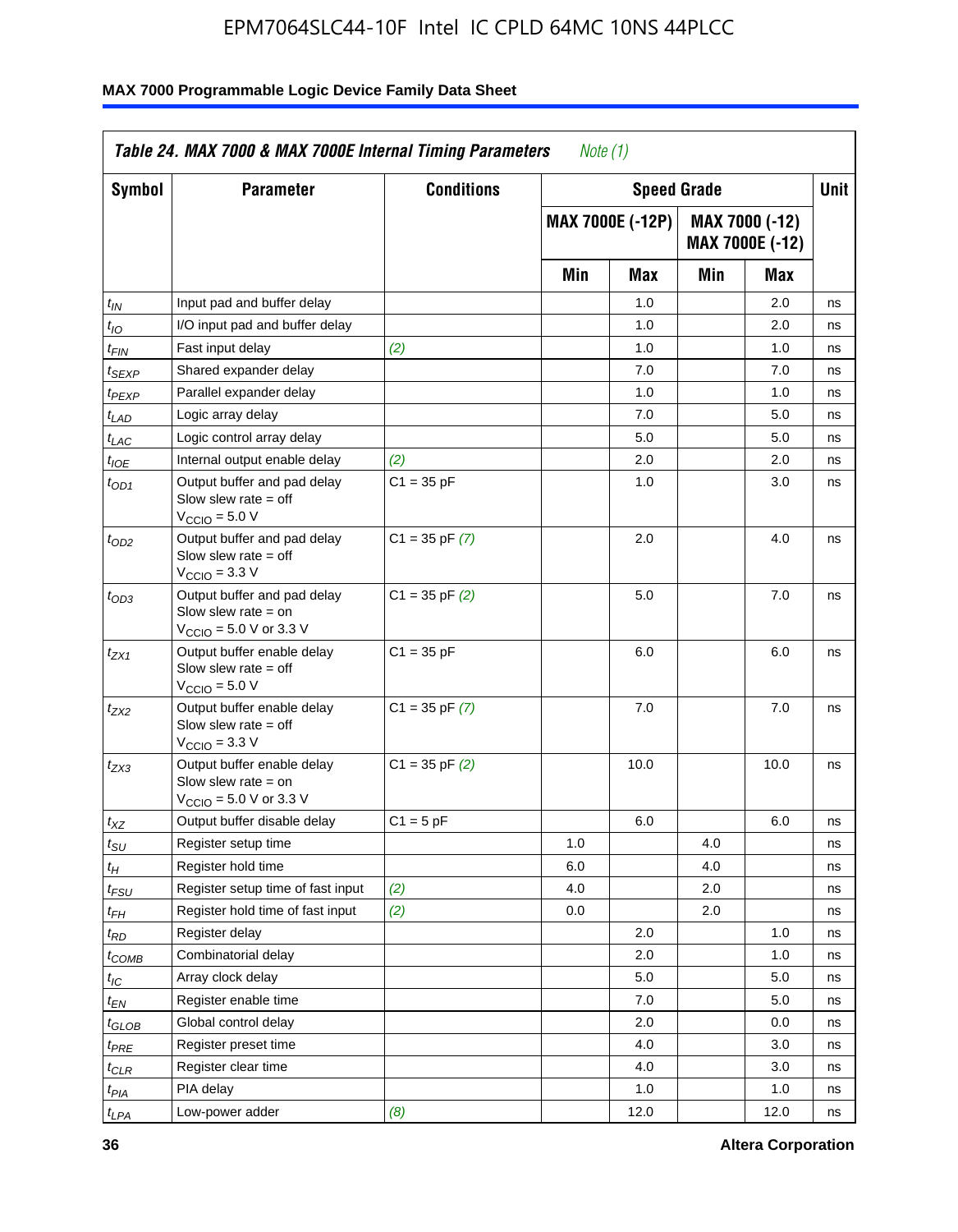| Symbol                  | <b>Parameter</b>                            | <b>Conditions</b>  |      |            |                          | <b>Speed Grade</b> |      |            | <b>Unit</b> |
|-------------------------|---------------------------------------------|--------------------|------|------------|--------------------------|--------------------|------|------------|-------------|
|                         |                                             |                    |      | $-15$      |                          | $-15T$             |      | $-20$      |             |
|                         |                                             |                    | Min  | <b>Max</b> | Min                      | Max                | Min  | <b>Max</b> |             |
| $t_{PD1}$               | Input to non-registered output              | $C1 = 35 pF$       |      | 15.0       |                          | 15.0               |      | 20.0       | ns          |
| $t_{PD2}$               | I/O input to non-registered<br>output       | $C1 = 35 pF$       |      | 15.0       |                          | 15.0               |      | 20.0       | ns          |
| tsu                     | Global clock setup time                     |                    | 11.0 |            | 11.0                     |                    | 12.0 |            | ns          |
| $t_H$                   | Global clock hold time                      |                    | 0.0  |            | 0.0                      |                    | 0.0  |            | ns          |
| t <sub>FSU</sub>        | Global clock setup time of fast<br>input    | (2)                | 3.0  |            |                          |                    | 5.0  |            | ns          |
| $t_{FH}$                | Global clock hold time of fast<br>input     | (2)                | 0.0  |            | $\overline{\phantom{0}}$ |                    | 0.0  |            | ns          |
| $t_{CO1}$               | Global clock to output delay                | $C1 = 35 pF$       |      | 8.0        |                          | 8.0                |      | 12.0       | ns          |
| $t_{CH}$                | Global clock high time                      |                    | 5.0  |            | 6.0                      |                    | 6.0  |            | ns          |
| $t_{CL}$                | Global clock low time                       |                    | 5.0  |            | 6.0                      |                    | 6.0  |            | ns          |
| t <sub>ASU</sub>        | Array clock setup time                      |                    | 4.0  |            | 4.0                      |                    | 5.0  |            | ns          |
| t <sub>АН</sub>         | Array clock hold time                       |                    | 4.0  |            | 4.0                      |                    | 5.0  |            | ns          |
| t <sub>ACO1</sub>       | Array clock to output delay                 | $C1 = 35 pF$       |      | 15.0       |                          | 15.0               |      | 20.0       | ns          |
| $t_{ACH}$               | Array clock high time                       |                    | 6.0  |            | 6.5                      |                    | 8.0  |            | ns          |
| <b>t<sub>ACL</sub></b>  | Array clock low time                        |                    | 6.0  |            | 6.5                      |                    | 8.0  |            | ns          |
| t <sub>CPPW</sub>       | Minimum pulse width for clear<br>and preset | (3)                | 6.0  |            | 6.5                      |                    | 8.0  |            | ns          |
| $t$ <sub>ODH</sub>      | Output data hold time after<br>clock        | $C1 = 35$ pF $(4)$ | 1.0  |            | 1.0                      |                    | 1.0  |            | ns          |
| $t_{\mathsf{CNT}}$      | Minimum global clock period                 |                    |      | 13.0       |                          | 13.0               |      | 16.0       | ns          |
| f <sub>CNT</sub>        | Maximum internal global clock<br>frequency  | (5)                | 76.9 |            | 76.9                     |                    | 62.5 |            | <b>MHz</b>  |
| <b>t<sub>ACNT</sub></b> | Minimum array clock period                  |                    |      | 13.0       |                          | 13.0               |      | 16.0       | ns          |
| $f_{ACNT}$              | Maximum internal array clock<br>frequency   | (5)                | 76.9 |            | 76.9                     |                    | 62.5 |            | <b>MHz</b>  |
| f <sub>MAX</sub>        | Maximum clock frequency                     | (6)                | 100  |            | 83.3                     |                    | 83.3 |            | MHz         |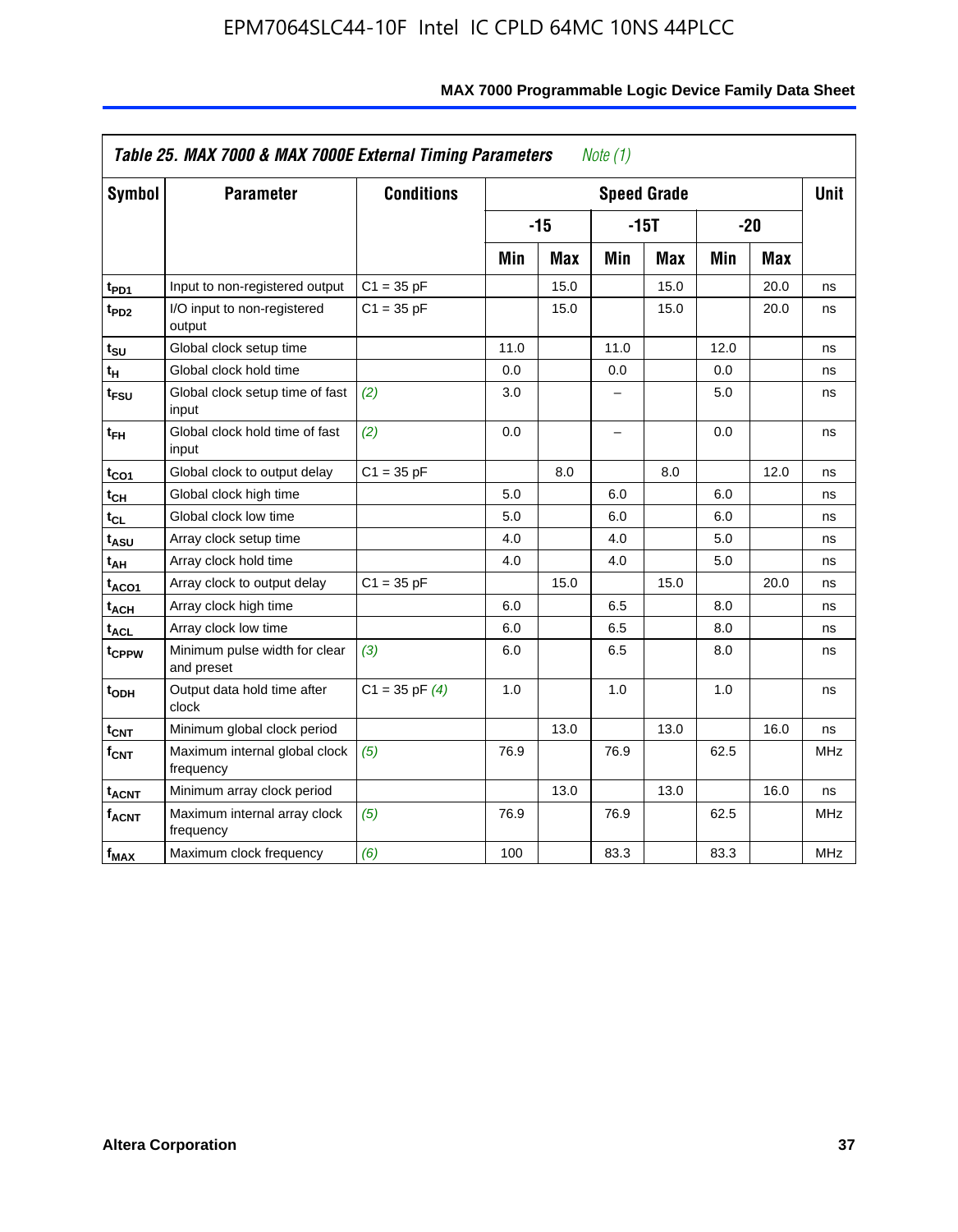| <b>Symbol</b>                 | <b>Parameter</b>                                                                                            | <b>Conditions</b>  |     |       |                          | <b>Speed Grade</b> |     |      | <b>Unit</b> |
|-------------------------------|-------------------------------------------------------------------------------------------------------------|--------------------|-----|-------|--------------------------|--------------------|-----|------|-------------|
|                               |                                                                                                             |                    |     | $-15$ |                          | $-15T$             |     | -20  |             |
|                               |                                                                                                             |                    | Min | Max   | Min                      | Max                | Min | Max  |             |
| $t_{IN}$                      | Input pad and buffer delay                                                                                  |                    |     | 2.0   |                          | 2.0                |     | 3.0  | ns          |
| $t_{IO}$                      | I/O input pad and buffer delay                                                                              |                    |     | 2.0   |                          | 2.0                |     | 3.0  | ns          |
| $t_{\textit{FIN}}$            | Fast input delay                                                                                            | (2)                |     | 2.0   |                          | $\equiv$           |     | 4.0  | ns          |
| $t_{SEXP}$                    | Shared expander delay                                                                                       |                    |     | 8.0   |                          | 10.0               |     | 9.0  | ns          |
| t <sub>PEXP</sub>             | Parallel expander delay                                                                                     |                    |     | 1.0   |                          | 1.0                |     | 2.0  | ns          |
| t <sub>LAD</sub>              | Logic array delay                                                                                           |                    |     | 6.0   |                          | 6.0                |     | 8.0  | ns          |
| $t_{LAC}$                     | Logic control array delay                                                                                   |                    |     | 6.0   |                          | 6.0                |     | 8.0  | ns          |
| $t_{IOE}$                     | Internal output enable delay                                                                                | (2)                |     | 3.0   |                          | $\overline{a}$     |     | 4.0  | ns          |
| $t_{OD1}$                     | Output buffer and pad delay<br>Slow slew rate $=$ off<br>$V_{\text{CCIO}} = 5.0 V$                          | $C1 = 35 pF$       |     | 4.0   |                          | 4.0                |     | 5.0  | ns          |
| $t_{OD2}$                     | Output buffer and pad delay<br>Slow slew rate $=$ off<br>$V_{\text{CCIO}} = 3.3 \text{ V}$                  | $C1 = 35 pF(7)$    |     | 5.0   |                          | L,                 |     | 6.0  | ns          |
| $t_{OD3}$                     | Output buffer and pad delay<br>Slow slew rate $=$ on<br>$V_{\text{CCIO}} = 5.0 \text{ V or } 3.3 \text{ V}$ | $C1 = 35$ pF $(2)$ |     | 8.0   |                          |                    |     | 9.0  | ns          |
| $t_{ZX1}$                     | Output buffer enable delay<br>Slow slew rate $=$ off<br>$V_{\text{CCIO}} = 5.0 V$                           | $C1 = 35 pF$       |     | 6.0   |                          | 6.0                |     | 10.0 | ns          |
| t <sub>ZX2</sub>              | Output buffer enable delay<br>Slow slew rate $=$ off<br>$V_{\text{CCIO}} = 3.3 \text{ V}$                   | $C1 = 35 pF(7)$    |     | 7.0   |                          | L,                 |     | 11.0 | ns          |
| t <sub>ZX3</sub>              | Output buffer enable delay<br>Slow slew rate $=$ on<br>$V_{\text{CCIO}} = 5.0 \text{ V or } 3.3 \text{ V}$  | $C1 = 35$ pF $(2)$ |     | 10.0  |                          |                    |     | 14.0 | ns          |
| $t_{\mathsf{XZ}}$             | Output buffer disable delay                                                                                 | $C1 = 5 pF$        |     | 6.0   |                          | 6.0                |     | 10.0 | ns          |
| $t_{\scriptstyle\text{SU}}$   | Register setup time                                                                                         |                    | 4.0 |       | 4.0                      |                    | 4.0 |      | ns          |
| tμ                            | Register hold time                                                                                          |                    | 4.0 |       | 4.0                      |                    | 5.0 |      | ns          |
| t <sub>FSU</sub>              | Register setup time of fast input                                                                           | (2)                | 2.0 |       | $\overline{\phantom{0}}$ |                    | 4.0 |      | ns          |
| t <sub>FH</sub>               | Register hold time of fast input                                                                            | (2)                | 2.0 |       | $\overline{\phantom{0}}$ |                    | 3.0 |      | ns          |
| $t_{RD}$                      | Register delay                                                                                              |                    |     | 1.0   |                          | 1.0                |     | 1.0  | ns          |
| $t_{COMB}$                    | Combinatorial delay                                                                                         |                    |     | 1.0   |                          | 1.0                |     | 1.0  | ns          |
| $t_{IC}$                      | Array clock delay                                                                                           |                    |     | 6.0   |                          | 6.0                |     | 8.0  | ns          |
| $t_{EN}$                      | Register enable time                                                                                        |                    |     | 6.0   |                          | 6.0                |     | 8.0  | ns          |
| $t_{\scriptstyle\text{GLOB}}$ | Global control delay                                                                                        |                    |     | 1.0   |                          | 1.0                |     | 3.0  | ns          |
| $t_{PRE}$                     | Register preset time                                                                                        |                    |     | 4.0   |                          | 4.0                |     | 4.0  | ns          |
| $t_{\sf CLR}$                 | Register clear time                                                                                         |                    |     | 4.0   |                          | 4.0                |     | 4.0  | ns          |
| $t_{PIA}$                     | PIA delay                                                                                                   |                    |     | 2.0   |                          | 2.0                |     | 3.0  | ns          |
| $t_{LPA}$                     | Low-power adder                                                                                             | (8)                |     | 13.0  |                          | 15.0               |     | 15.0 | ns          |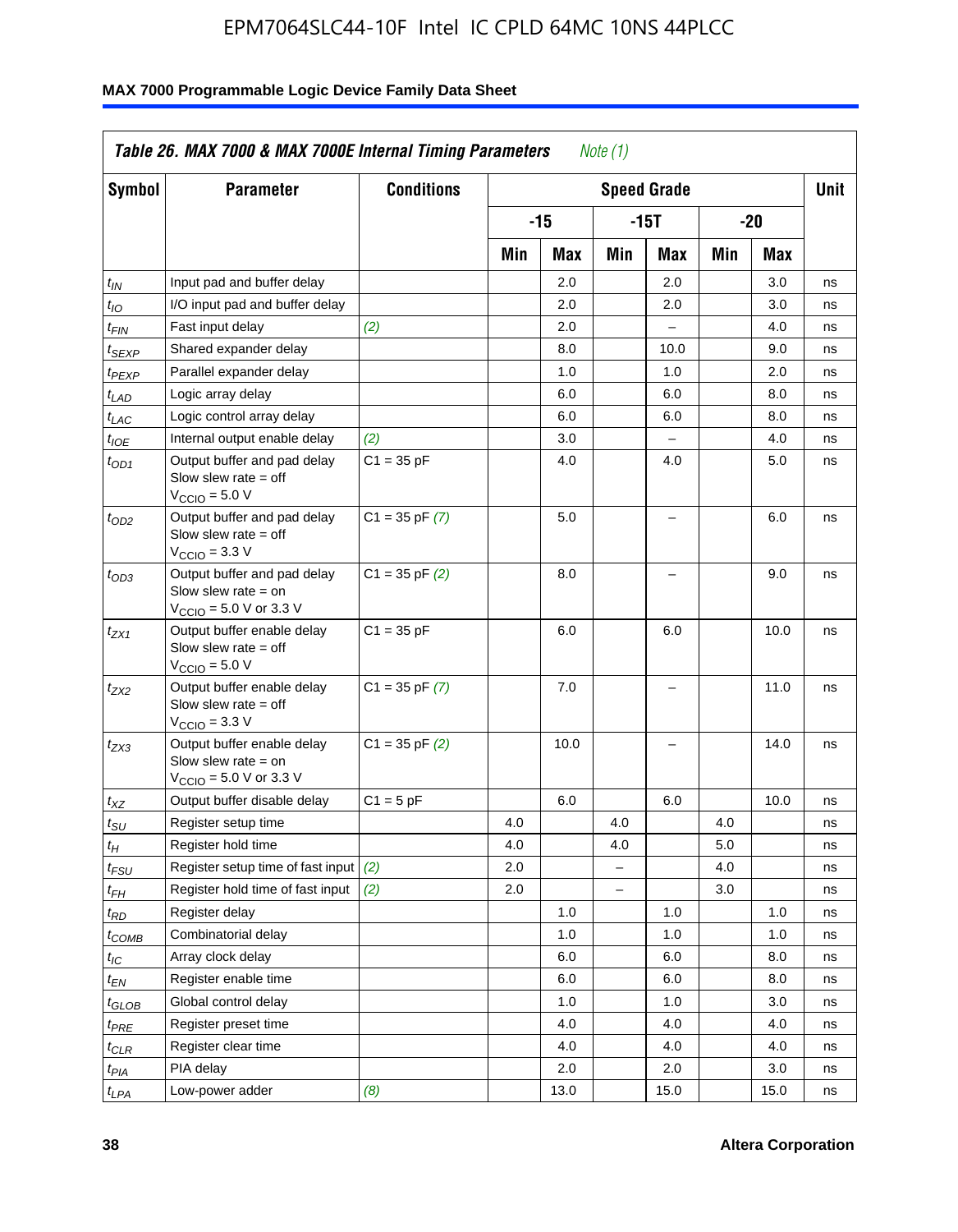**MAX 7000 Programmable Logic Device Family Data Sheet**

#### *Notes to tables:*

- (1) These values are specified under the recommended operating conditions shown in Table 14. See Figure 13 for more information on switching waveforms.
- (2) This parameter applies to MAX 7000E devices only.
- (3) This minimum pulse width for preset and clear applies for both global clear and array controls. The *tLPA* parameter must be added to this minimum width if the clear or reset signal incorporates the  $t_{LAD}$  parameter into the signal path.
- (4) This parameter is a guideline that is sample-tested only and is based on extensive device characterization. This parameter applies for both global and array clocking.
- (5) These parameters are measured with a 16-bit loadable, enabled, up/down counter programmed into each LAB.
- (6) The  $f_{MAX}$  values represent the highest frequency for pipelined data.
- (7) Operating conditions:  $V_{\text{CCIO}} = 3.3 \text{ V} \pm 10\%$  for commercial and industrial use.
- (8) The  $t_{LPA}$  parameter must be added to the  $t_{LAD}$ ,  $t_{LAC}$ ,  $t_{IC}$ ,  $t_{EN}$ ,  $t_{SEXP}$ ,  $t_{ACL}$ , and  $t_{CPPW}$  parameters for macrocells running in the low-power mode.

|                    | Table 27. EPM7032S External Timing Parameters (Part 1 of 2) |                    |       |            |       | Note (1) |                    |            |       |            |            |
|--------------------|-------------------------------------------------------------|--------------------|-------|------------|-------|----------|--------------------|------------|-------|------------|------------|
| Symbol             | <b>Parameter</b>                                            | <b>Conditions</b>  |       |            |       |          | <b>Speed Grade</b> |            |       |            | Unit       |
|                    |                                                             |                    |       | -5         |       | -6       |                    | -7         |       | $-10$      |            |
|                    |                                                             |                    | Min   | <b>Max</b> | Min   | Max      | Min                | <b>Max</b> | Min   | <b>Max</b> |            |
| t <sub>PD1</sub>   | Input to non-registered output                              | $C1 = 35 pF$       |       | 5.0        |       | 6.0      |                    | 7.5        |       | 10.0       | ns         |
| $t_{PD2}$          | I/O input to non-registered<br>output                       | $C1 = 35 pF$       |       | 5.0        |       | 6.0      |                    | 7.5        |       | 10.0       | ns         |
| tsu                | Global clock setup time                                     |                    | 2.9   |            | 4.0   |          | 5.0                |            | 7.0   |            | ns         |
| t <sub>H</sub>     | Global clock hold time                                      |                    | 0.0   |            | 0.0   |          | 0.0                |            | 0.0   |            | ns         |
| $t_{\text{FSU}}$   | Global clock setup time of fast<br>input                    |                    | 2.5   |            | 2.5   |          | 2.5                |            | 3.0   |            | ns         |
| $t_{FH}$           | Global clock hold time of fast<br>input                     |                    | 0.0   |            | 0.0   |          | 0.0                |            | 0.5   |            | ns         |
| $t_{CO1}$          | Global clock to output delay                                | $C1 = 35 pF$       |       | 3.2        |       | 3.5      |                    | 4.3        |       | 5.0        | ns         |
| $t_{\mathsf{CH}}$  | Global clock high time                                      |                    | 2.0   |            | 2.5   |          | 3.0                |            | 4.0   |            | ns         |
| $t_{CL}$           | Global clock low time                                       |                    | 2.0   |            | 2.5   |          | 3.0                |            | 4.0   |            | ns         |
| t <sub>ASU</sub>   | Array clock setup time                                      |                    | 0.7   |            | 0.9   |          | 1.1                |            | 2.0   |            | ns         |
| t <sub>АН</sub>    | Array clock hold time                                       |                    | 1.8   |            | 2.1   |          | 2.7                |            | 3.0   |            | ns         |
| t <sub>ACO1</sub>  | Array clock to output delay                                 | $C1 = 35 pF$       |       | 5.4        |       | 6.6      |                    | 8.2        |       | 10.0       | ns         |
| $t_{ACH}$          | Array clock high time                                       |                    | 2.5   |            | 2.5   |          | 3.0                |            | 4.0   |            | ns         |
| t <sub>ACL</sub>   | Array clock low time                                        |                    | 2.5   |            | 2.5   |          | 3.0                |            | 4.0   |            | ns         |
| t <sub>CPPW</sub>  | Minimum pulse width for clear<br>and preset                 | (2)                | 2.5   |            | 2.5   |          | 3.0                |            | 4.0   |            | ns         |
| t <sub>ODH</sub>   | Output data hold time after<br>clock                        | $C1 = 35$ pF $(3)$ | 1.0   |            | 1.0   |          | 1.0                |            | 1.0   |            | ns         |
| $t_{\mathsf{CNT}}$ | Minimum global clock period                                 |                    |       | 5.7        |       | 7.0      |                    | 8.6        |       | 10.0       | ns         |
| $f_{\mathsf{CNT}}$ | Maximum internal global clock<br>frequency                  | (4)                | 175.4 |            | 142.9 |          | 116.3              |            | 100.0 |            | <b>MHz</b> |
| t <sub>ACNT</sub>  | Minimum array clock period                                  |                    |       | 5.7        |       | 7.0      |                    | 8.6        |       | 10.0       | ns         |

### Tables 27 and 28 show the EPM7032S AC operating conditions.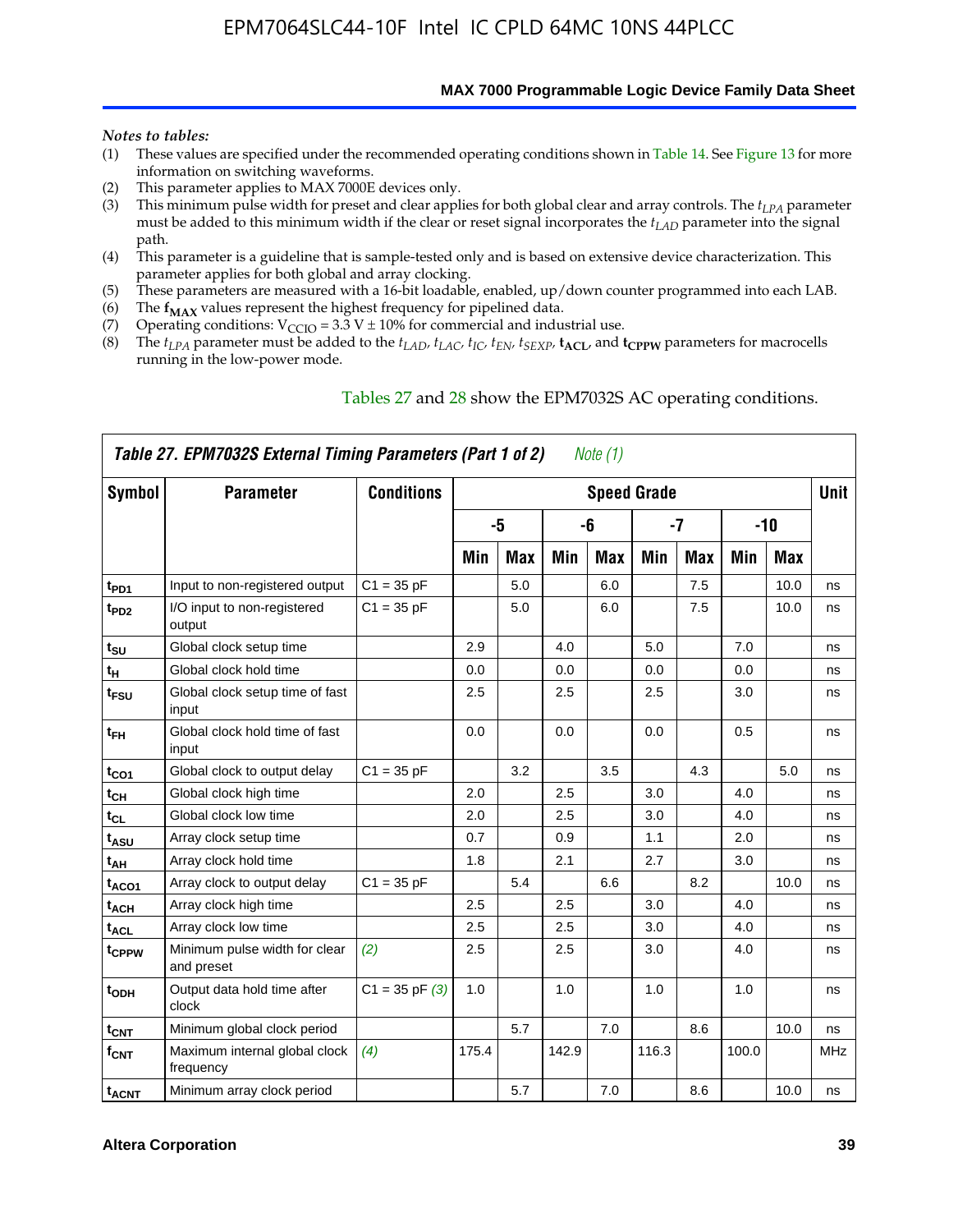| Table 27. EPM7032S External Timing Parameters (Part 2 of 2)<br>Note (1) |                                           |                   |       |                       |       |                    |       |     |       |            |            |  |
|-------------------------------------------------------------------------|-------------------------------------------|-------------------|-------|-----------------------|-------|--------------------|-------|-----|-------|------------|------------|--|
| Symbol                                                                  | <b>Parameter</b>                          | <b>Conditions</b> |       |                       |       | <b>Speed Grade</b> |       |     |       |            | Unit       |  |
|                                                                         |                                           |                   |       | -7<br>-10<br>-5<br>-6 |       |                    |       |     |       |            |            |  |
|                                                                         |                                           |                   | Min   | <b>Max</b>            | Min   | Max                | Min   | Max | Min   | <b>Max</b> |            |  |
| <b>f<sub>ACNT</sub></b>                                                 | Maximum internal array clock<br>frequency | (4)               | 175.4 |                       | 142.9 |                    | 116.3 |     | 100.0 |            | <b>MHz</b> |  |
| f <sub>MAX</sub>                                                        | Maximum clock frequency                   | (5)               | 250.0 |                       | 200.0 |                    | 166.7 |     | 125.0 |            | <b>MHz</b> |  |

| Symbol                        | <b>Parameter</b>                     | <b>Conditions</b>  |     |            |     |            | <b>Speed Grade</b> |            |     |            | <b>Unit</b> |
|-------------------------------|--------------------------------------|--------------------|-----|------------|-----|------------|--------------------|------------|-----|------------|-------------|
|                               |                                      |                    |     | -5         |     | -6         |                    | $-7$       |     | $-10$      |             |
|                               |                                      |                    | Min | <b>Max</b> | Min | <b>Max</b> | Min                | <b>Max</b> | Min | <b>Max</b> |             |
| $t_{IN}$                      | Input pad and buffer delay           |                    |     | 0.2        |     | 0.2        |                    | 0.3        |     | 0.5        | ns          |
| $t_{IO}$                      | I/O input pad and buffer delay       |                    |     | 0.2        |     | 0.2        |                    | 0.3        |     | 0.5        | ns          |
| $t_{\sf FIN}$                 | Fast input delay                     |                    |     | 2.2        |     | 2.1        |                    | 2.5        |     | 1.0        | ns          |
| t <sub>SEXP</sub>             | Shared expander delay                |                    |     | 3.1        |     | 3.8        |                    | 4.6        |     | 5.0        | ns          |
| t <sub>PEXP</sub>             | Parallel expander delay              |                    |     | 0.9        |     | 1.1        |                    | 1.4        |     | 0.8        | ns          |
| $t_{LAD}$                     | Logic array delay                    |                    |     | 2.6        |     | 3.3        |                    | 4.0        |     | 5.0        | ns          |
| $t_{LAC}$                     | Logic control array delay            |                    |     | 2.5        |     | 3.3        |                    | 4.0        |     | 5.0        | ns          |
| $t_{IOE}$                     | Internal output enable delay         |                    |     | 0.7        |     | 0.8        |                    | 1.0        |     | 2.0        | ns          |
| $t_{OD1}$                     | Output buffer and pad delay          | $C1 = 35 pF$       |     | 0.2        |     | 0.3        |                    | 0.4        |     | 1.5        | ns          |
| $t_{OD2}$                     | Output buffer and pad delay          | $C1 = 35$ pF $(6)$ |     | 0.7        |     | 0.8        |                    | 0.9        |     | 2.0        | ns          |
| $t_{OD3}$                     | Output buffer and pad delay          | $C1 = 35 pF$       |     | 5.2        |     | 5.3        |                    | 5.4        |     | 5.5        | ns          |
| $t_{ZX1}$                     | Output buffer enable delay           | $C1 = 35 pF$       |     | 4.0        |     | 4.0        |                    | 4.0        |     | 5.0        | ns          |
| tzx2                          | Output buffer enable delay           | $C1 = 35$ pF $(6)$ |     | 4.5        |     | 4.5        |                    | 4.5        |     | 5.5        | ns          |
| $t_{ZX3}$                     | Output buffer enable delay           | $C1 = 35 pF$       |     | 9.0        |     | 9.0        |                    | 9.0        |     | 9.0        | ns          |
| $t_{XZ}$                      | Output buffer disable delay          | $C1 = 5pF$         |     | 4.0        |     | 4.0        |                    | 4.0        |     | 5.0        | ns          |
| $t_{\text{SU}}$               | Register setup time                  |                    | 0.8 |            | 1.0 |            | 1.3                |            | 2.0 |            | ns          |
| $t_H$                         | Register hold time                   |                    | 1.7 |            | 2.0 |            | 2.5                |            | 3.0 |            | ns          |
| $t_{\mathit{FSU}}$            | Register setup time of fast<br>input |                    | 1.9 |            | 1.8 |            | 1.7                |            | 3.0 |            | ns          |
| t <sub>FH</sub>               | Register hold time of fast<br>input  |                    | 0.6 |            | 0.7 |            | 0.8                |            | 0.5 |            | ns          |
| $t_{RD}$                      | Register delay                       |                    |     | 1.2        |     | 1.6        |                    | 1.9        |     | 2.0        | ns          |
| $t_{COMB}$                    | Combinatorial delay                  |                    |     | 0.9        |     | 1.1        |                    | 1.4        |     | 2.0        | ns          |
| $t_{IC}$                      | Array clock delay                    |                    |     | 2.7        |     | 3.4        |                    | 4.2        |     | 5.0        | ns          |
| $t_{EN}$                      | Register enable time                 |                    |     | 2.6        |     | 3.3        |                    | 4.0        |     | 5.0        | ns          |
| $t_{\scriptstyle\text{GLOB}}$ | Global control delay                 |                    |     | 1.6        |     | 1.4        |                    | 1.7        |     | 1.0        | ns          |
| $t_{PRE}$                     | Register preset time                 |                    |     | 2.0        |     | 2.4        |                    | 3.0        |     | 3.0        | ns          |
| $t_{CLR}$                     | Register clear time                  |                    |     | 2.0        |     | 2.4        |                    | 3.0        |     | 3.0        | ns          |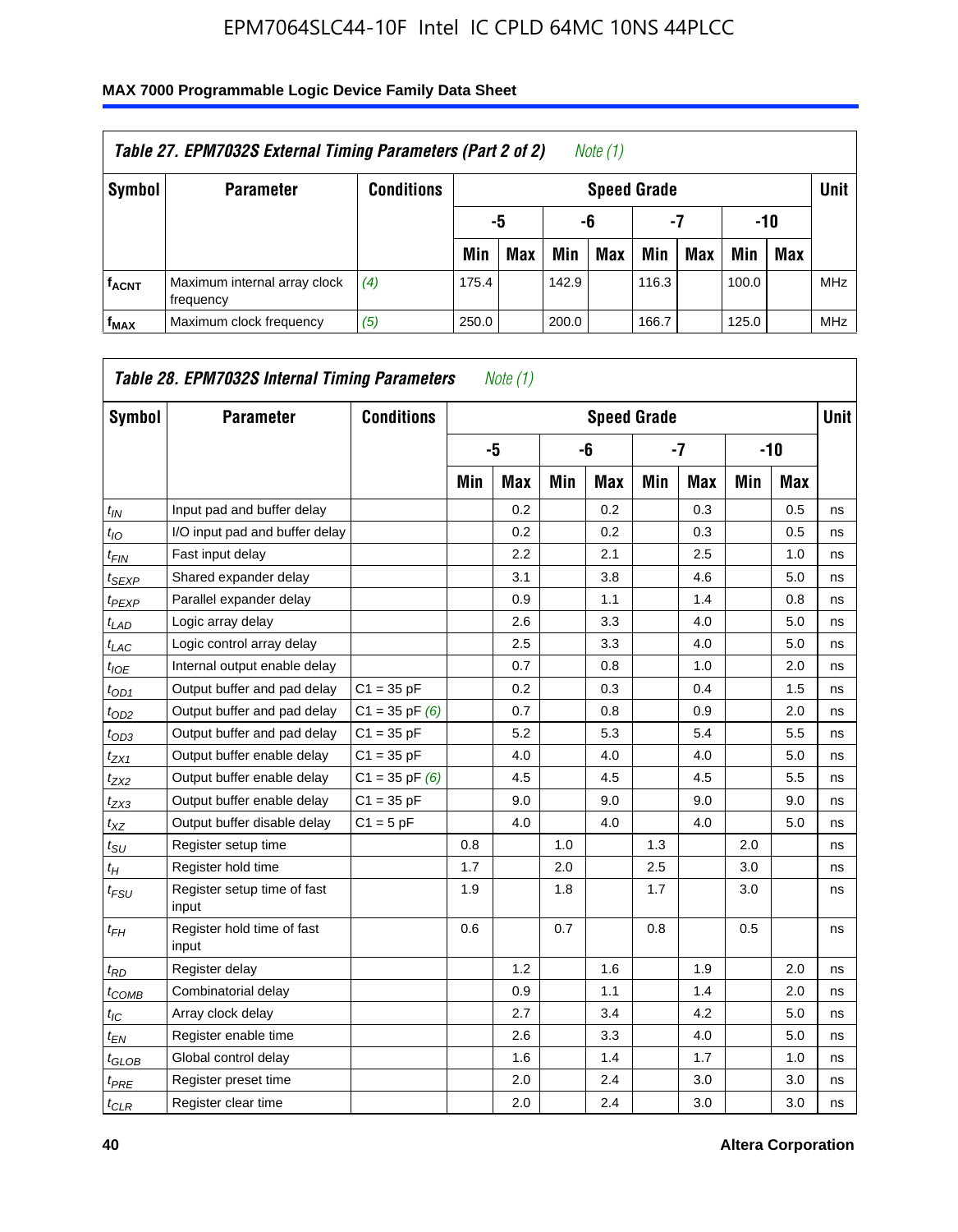| <b>Table 28. EPM7032S Internal Timing Parameters</b><br>Note $(1)$ |                  |                   |     |                         |     |                    |     |      |     |            |             |  |
|--------------------------------------------------------------------|------------------|-------------------|-----|-------------------------|-----|--------------------|-----|------|-----|------------|-------------|--|
| Symbol                                                             | <b>Parameter</b> | <b>Conditions</b> |     |                         |     | <b>Speed Grade</b> |     |      |     |            | <b>Unit</b> |  |
|                                                                    |                  |                   |     | $-10$<br>-7<br>-5<br>-6 |     |                    |     |      |     |            |             |  |
|                                                                    |                  |                   | Min | <b>Max</b>              | Min | <b>Max</b>         | Min | Max  | Min | <b>Max</b> |             |  |
| $t_{PIA}$                                                          | PIA delay        |                   |     | 1.1                     |     | 1.1                |     | 1.4  |     | 1.0        | ns          |  |
| $t_{LPA}$                                                          | Low-power adder  | (8)               |     | 12.0                    |     | 10.0               |     | 10.0 |     | 11.0       | ns          |  |

#### **MAX 7000 Programmable Logic Device Family Data Sheet**

*Notes to tables:*

(1) These values are specified under the recommended operating conditions shown in Table 14. See Figure 13 for more information on switching waveforms.

(2) This minimum pulse width for preset and clear applies for both global clear and array controls. The  $t_{LPA}$  parameter must be added to this minimum width if the clear or reset signal incorporates the *tLAD* parameter into the signal path.

(3) This parameter is a guideline that is sample-tested only and is based on extensive device characterization. This parameter applies for both global and array clocking.

(4) These parameters are measured with a 16-bit loadable, enabled, up/down counter programmed into each LAB.

(5) The  $f_{MAX}$  values represent the highest frequency for pipelined data.

(6) Operating conditions:  $V_{\text{CCIO}} = 3.3 \text{ V} \pm 10\%$  for commercial and industrial use.

(7) For EPM7064S-5, EPM7064S-6, EPM7128S-6, EPM7160S-6, EPM7160S-7, EPM7192S-7, and EPM7256S-7 devices, these values are specified for a PIA fan-out of one LAB (16 macrocells). For each additional LAB fan-out in these devices, add an additional 0.1 ns to the PIA timing value.

(8) The  $t_{LPA}$  parameter must be added to the  $t_{LAD}$ ,  $t_{LAC}$ ,  $t_{IC}$ ,  $t_{EN}$ ,  $t_{SEXP}$ ,  $t_{ACL}$ , and  $t_{CPPW}$  parameters for macrocells running in the low-power mode.

|                  | Table 29. EPM7064S External Timing Parameters (Part 1 of 2) |                   |     |     |     | Note (1)           |     |     |     |      |      |
|------------------|-------------------------------------------------------------|-------------------|-----|-----|-----|--------------------|-----|-----|-----|------|------|
| Symbol           | <b>Parameter</b>                                            | <b>Conditions</b> |     |     |     | <b>Speed Grade</b> |     |     |     |      | Unit |
|                  |                                                             |                   |     | -5  |     | -6                 |     | -7  |     | -10  |      |
|                  |                                                             |                   | Min | Max | Min | Max                | Min | Max | Min | Max  |      |
| t <sub>PD1</sub> | Input to non-registered output                              | $C1 = 35 pF$      |     | 5.0 |     | 6.0                |     | 7.5 |     | 10.0 | ns   |
| t <sub>PD2</sub> | I/O input to non-registered<br>output                       | $C1 = 35 pF$      |     | 5.0 |     | 6.0                |     | 7.5 |     | 10.0 | ns   |
| $t_{\text{SU}}$  | Global clock setup time                                     |                   | 2.9 |     | 3.6 |                    | 6.0 |     | 7.0 |      | ns   |
| $t_H$            | Global clock hold time                                      |                   | 0.0 |     | 0.0 |                    | 0.0 |     | 0.0 |      | ns   |
| t <sub>FSU</sub> | Global clock setup time of fast<br>input                    |                   | 2.5 |     | 2.5 |                    | 3.0 |     | 3.0 |      | ns   |
| $t_{FH}$         | Global clock hold time of fast<br>input                     |                   | 0.0 |     | 0.0 |                    | 0.5 |     | 0.5 |      | ns   |
| $t_{CO1}$        | Global clock to output delay                                | $C1 = 35 pF$      |     | 3.2 |     | 4.0                |     | 4.5 |     | 5.0  | ns   |
| $t_{CH}$         | Global clock high time                                      |                   | 2.0 |     | 2.5 |                    | 3.0 |     | 4.0 |      | ns   |
| $t_{CL}$         | Global clock low time                                       |                   | 2.0 |     | 2.5 |                    | 3.0 |     | 4.0 |      | ns   |
| t <sub>ASU</sub> | Array clock setup time                                      |                   | 0.7 |     | 0.9 |                    | 3.0 |     | 2.0 |      | ns   |
| $t_{AH}$         | Array clock hold time                                       |                   | 1.8 |     | 2.1 |                    | 2.0 |     | 3.0 |      | ns   |

Tables 29 and 30 show the EPM7064S AC operating conditions.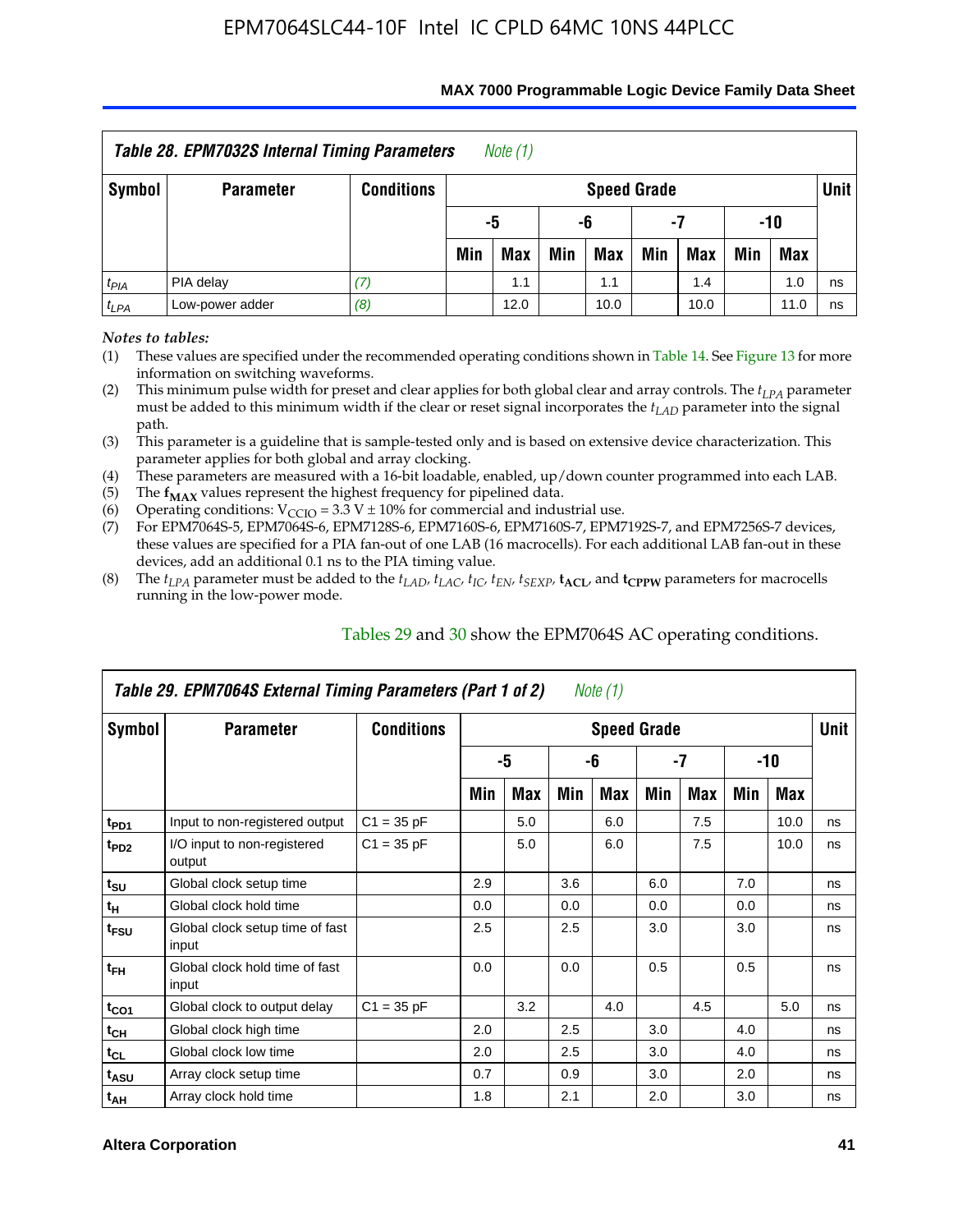|                             | Table 29. EPM7064S External Timing Parameters (Part 2 of 2) |                    |       |     |       | Note (1) |                    |     |       |      |             |
|-----------------------------|-------------------------------------------------------------|--------------------|-------|-----|-------|----------|--------------------|-----|-------|------|-------------|
| Symbol                      | <b>Parameter</b>                                            | <b>Conditions</b>  |       |     |       |          | <b>Speed Grade</b> |     |       |      | <b>Unit</b> |
|                             |                                                             |                    |       | -5  |       | -6       | -7                 |     |       | -10  |             |
|                             |                                                             |                    | Min   | Max | Min   | Max      | Min                | Max | Min   | Max  |             |
| t <sub>ACO1</sub>           | Array clock to output delay                                 | $C1 = 35 pF$       |       | 5.4 |       | 6.7      |                    | 7.5 |       | 10.0 | ns          |
| $t_{\sf ACH}$               | Array clock high time                                       |                    | 2.5   |     | 2.5   |          | 3.0                |     | 4.0   |      | ns          |
| $\mathsf{t}_{\mathsf{ACL}}$ | Array clock low time                                        |                    | 2.5   |     | 2.5   |          | 3.0                |     | 4.0   |      | ns          |
| tcppw                       | Minimum pulse width for clear<br>and preset                 | (2)                | 2.5   |     | 2.5   |          | 3.0                |     | 4.0   |      | ns          |
| t <sub>ODH</sub>            | Output data hold time after<br>clock                        | $C1 = 35$ pF $(3)$ | 1.0   |     | 1.0   |          | 1.0                |     | 1.0   |      | ns          |
| $t_{CNT}$                   | Minimum global clock period                                 |                    |       | 5.7 |       | 7.1      |                    | 8.0 |       | 10.0 | ns          |
| $f_{CNT}$                   | Maximum internal global clock<br>frequency                  | (4)                | 175.4 |     | 140.8 |          | 125.0              |     | 100.0 |      | <b>MHz</b>  |
| $t_{ACNT}$                  | Minimum array clock period                                  |                    |       | 5.7 |       | 7.1      |                    | 8.0 |       | 10.0 | ns          |
| <sup>f</sup> acnt           | Maximum internal array clock<br>frequency                   | (4)                | 175.4 |     | 140.8 |          | 125.0              |     | 100.0 |      | <b>MHz</b>  |
| f <sub>MAX</sub>            | Maximum clock frequency                                     | (5)                | 250.0 |     | 200.0 |          | 166.7              |     | 125.0 |      | <b>MHz</b>  |

|                  | Table 30. EPM7064S Internal Timing Parameters (Part 1 of 2) |                    |     |     |     | Note (1)           |     |     |     |       |             |
|------------------|-------------------------------------------------------------|--------------------|-----|-----|-----|--------------------|-----|-----|-----|-------|-------------|
| Symbol           | <b>Parameter</b>                                            | <b>Conditions</b>  |     |     |     | <b>Speed Grade</b> |     |     |     |       | <b>Unit</b> |
|                  |                                                             |                    |     | -5  |     | -6                 |     | -7  |     | $-10$ |             |
|                  |                                                             |                    | Min | Max | Min | Max                | Min | Max | Min | Max   |             |
| $t_{IN}$         | Input pad and buffer delay                                  |                    |     | 0.2 |     | 0.2                |     | 0.5 |     | 0.5   | ns          |
| $t_{IO}$         | I/O input pad and buffer delay                              |                    |     | 0.2 |     | 0.2                |     | 0.5 |     | 0.5   | ns          |
| t <sub>FIN</sub> | Fast input delay                                            |                    |     | 2.2 |     | 2.6                |     | 1.0 |     | 1.0   | ns          |
| $t_{SEXP}$       | Shared expander delay                                       |                    |     | 3.1 |     | 3.8                |     | 4.0 |     | 5.0   | ns          |
| $t_{PEXP}$       | Parallel expander delay                                     |                    |     | 0.9 |     | 1.1                |     | 0.8 |     | 0.8   | ns          |
| $t_{LAD}$        | Logic array delay                                           |                    |     | 2.6 |     | 3.2                |     | 3.0 |     | 5.0   | ns          |
| $t_{LAC}$        | Logic control array delay                                   |                    |     | 2.5 |     | 3.2                |     | 3.0 |     | 5.0   | ns          |
| $t_{IOE}$        | Internal output enable delay                                |                    |     | 0.7 |     | 0.8                |     | 2.0 |     | 2.0   | ns          |
| $t_{OD1}$        | Output buffer and pad delay                                 | $C1 = 35 pF$       |     | 0.2 |     | 0.3                |     | 2.0 |     | 1.5   | ns          |
| $t_{OD2}$        | Output buffer and pad delay                                 | $C1 = 35$ pF $(6)$ |     | 0.7 |     | 0.8                |     | 2.5 |     | 2.0   | ns          |
| $t_{OD3}$        | Output buffer and pad delay                                 | $C1 = 35 pF$       |     | 5.2 |     | 5.3                |     | 7.0 |     | 5.5   | ns          |
| $t_{ZX1}$        | Output buffer enable delay                                  | $C1 = 35 pF$       |     | 4.0 |     | 4.0                |     | 4.0 |     | 5.0   | ns          |
| $t_{ZX2}$        | Output buffer enable delay                                  | $C1 = 35$ pF $(6)$ |     | 4.5 |     | 4.5                |     | 4.5 |     | 5.5   | ns          |
| $t_{ZX3}$        | Output buffer enable delay                                  | $C1 = 35 pF$       |     | 9.0 |     | 9.0                |     | 9.0 |     | 9.0   | ns          |
| $t_{XZ}$         | Output buffer disable delay                                 | $C1 = 5pF$         |     | 4.0 |     | 4.0                |     | 4.0 |     | 5.0   | ns          |
| $t_{\text{SU}}$  | Register setup time                                         |                    | 0.8 |     | 1.0 |                    | 3.0 |     | 2.0 |       | ns          |
| $t_H$            | Register hold time                                          |                    | 1.7 |     | 2.0 |                    | 2.0 |     | 3.0 |       | ns          |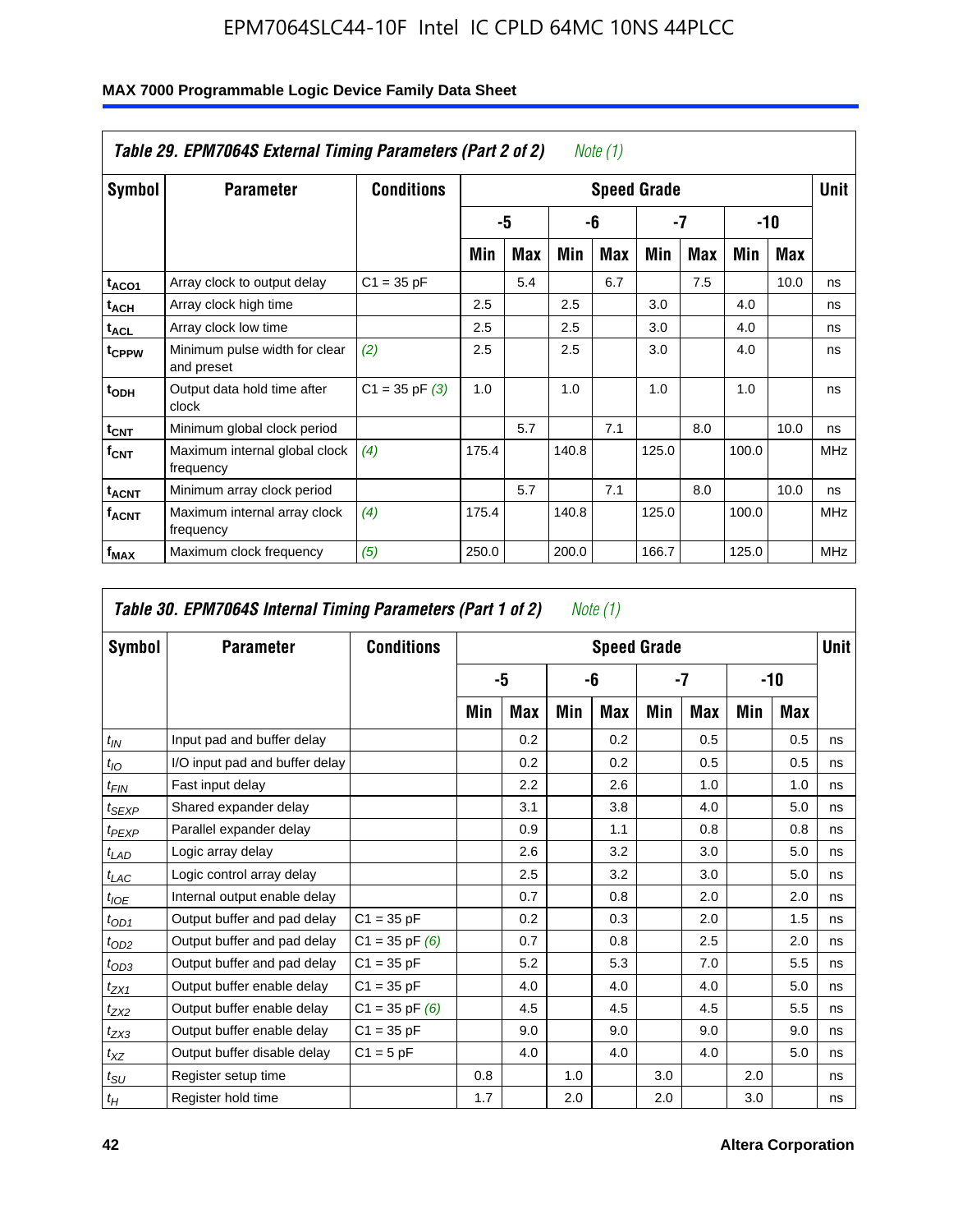|                   | Table 30. EPM7064S Internal Timing Parameters (Part 2 of 2) |                   |     |      |     | Note (1)           |     |      |     |            |             |
|-------------------|-------------------------------------------------------------|-------------------|-----|------|-----|--------------------|-----|------|-----|------------|-------------|
| Symbol            | <b>Parameter</b>                                            | <b>Conditions</b> |     |      |     | <b>Speed Grade</b> |     |      |     |            | <b>Unit</b> |
|                   |                                                             |                   |     | -5   |     | -6                 |     | -7   |     | $-10$      |             |
|                   |                                                             |                   | Min | Max  | Min | Max                | Min | Max  | Min | <b>Max</b> |             |
| $t_{FSU}$         | Register setup time of fast<br>input                        |                   | 1.9 |      | 1.8 |                    | 3.0 |      | 3.0 |            | ns          |
| $t_{FH}$          | Register hold time of fast<br>input                         |                   | 0.6 |      | 0.7 |                    | 0.5 |      | 0.5 |            | ns          |
| $t_{RD}$          | Register delay                                              |                   |     | 1.2  |     | 1.6                |     | 1.0  |     | 2.0        | ns          |
| $t_{COMB}$        | Combinatorial delay                                         |                   |     | 0.9  |     | 1.0                |     | 1.0  |     | 2.0        | ns          |
| $t_{IC}$          | Array clock delay                                           |                   |     | 2.7  |     | 3.3                |     | 3.0  |     | 5.0        | ns          |
| $t_{EN}$          | Register enable time                                        |                   |     | 2.6  |     | 3.2                |     | 3.0  |     | 5.0        | ns          |
| $t_{\text{GLOB}}$ | Global control delay                                        |                   |     | 1.6  |     | 1.9                |     | 1.0  |     | 1.0        | ns          |
| $t_{PRE}$         | Register preset time                                        |                   |     | 2.0  |     | 2.4                |     | 2.0  |     | 3.0        | ns          |
| $t_{CLR}$         | Register clear time                                         |                   |     | 2.0  |     | 2.4                |     | 2.0  |     | 3.0        | ns          |
| $t_{PIA}$         | PIA delay                                                   | (7)               |     | 1.1  |     | 1.3                |     | 1.0  |     | 1.0        | ns          |
| $t_{LPA}$         | Low-power adder                                             | (8)               |     | 12.0 |     | 11.0               |     | 10.0 |     | 11.0       | ns          |

#### **MAX 7000 Programmable Logic Device Family Data Sheet**

### *Notes to tables:*

- (1) These values are specified under the recommended operating conditions shown in Table 14. See Figure 13 for more information on switching waveforms.
- (2) This minimum pulse width for preset and clear applies for both global clear and array controls. The  $t_{LPA}$  parameter must be added to this minimum width if the clear or reset signal incorporates the *t<sub>LAD</sub>* parameter into the signal path.
- (3) This parameter is a guideline that is sample-tested only and is based on extensive device characterization. This parameter applies for both global and array clocking.
- (4) These parameters are measured with a 16-bit loadable, enabled, up/down counter programmed into each LAB.
- (5) The  $f_{MAX}$  values represent the highest frequency for pipelined data.
- (6) Operating conditions:  $V_{\text{CGO}} = 3.3 \text{ V} \pm 10\%$  for commercial and industrial use.
- (7) For EPM7064S-5, EPM7064S-6, EPM7128S-6, EPM7160S-6, EPM7160S-7, EPM7192S-7, and EPM7256S-7 devices, these values are specified for a PIA fan-out of one LAB (16 macrocells). For each additional LAB fan-out in these devices, add an additional 0.1 ns to the PIA timing value.
- (8) The  $t_{LPA}$  parameter must be added to the  $t_{LAD}$ ,  $t_{LAC}$ ,  $t_{IC}$ ,  $t_{EN}$ ,  $t_{SEXP}$ ,  $t_{ACL}$ , and  $t_{CPPW}$  parameters for macrocells running in the low-power mode.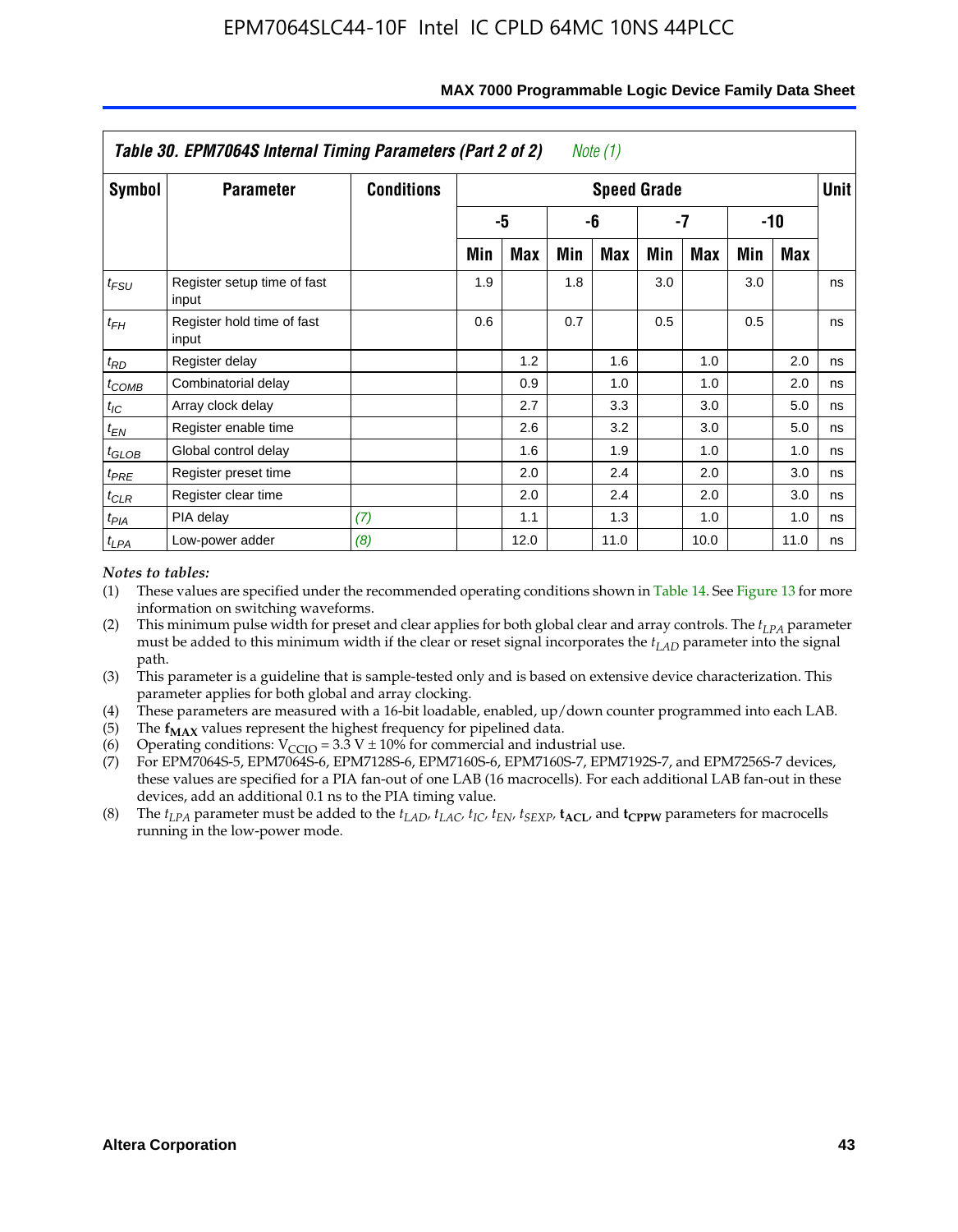### **MAX 7000 Programmable Logic Device Family Data Sheet**

|                   | Table 31. EPM7128S External Timing Parameters |                    |       | Note (1)   |       |            |                    |            |       |            |             |
|-------------------|-----------------------------------------------|--------------------|-------|------------|-------|------------|--------------------|------------|-------|------------|-------------|
| Symbol            | <b>Parameter</b>                              | <b>Conditions</b>  |       |            |       |            | <b>Speed Grade</b> |            |       |            | <b>Unit</b> |
|                   |                                               |                    |       | -6         |       | -7         |                    | $-10$      |       | $-15$      |             |
|                   |                                               |                    | Min   | <b>Max</b> | Min   | <b>Max</b> | Min                | <b>Max</b> | Min   | <b>Max</b> |             |
| t <sub>PD1</sub>  | Input to non-registered output                | $C1 = 35 pF$       |       | 6.0        |       | 7.5        |                    | 10.0       |       | 15.0       | ns          |
| t <sub>PD2</sub>  | I/O input to non-registered<br>output         | $C1 = 35 pF$       |       | 6.0        |       | 7.5        |                    | 10.0       |       | 15.0       | ns          |
| t <sub>SU</sub>   | Global clock setup time                       |                    | 3.4   |            | 6.0   |            | 7.0                |            | 11.0  |            | ns          |
| t <sub>Η</sub>    | Global clock hold time                        |                    | 0.0   |            | 0.0   |            | 0.0                |            | 0.0   |            | ns          |
| t <sub>FSU</sub>  | Global clock setup time of fast<br>input      |                    | 2.5   |            | 3.0   |            | 3.0                |            | 3.0   |            | ns          |
| t <sub>ЕН</sub>   | Global clock hold time of fast<br>input       |                    | 0.0   |            | 0.5   |            | 0.5                |            | 0.0   |            | ns          |
| $t_{CO1}$         | Global clock to output delay                  | $C1 = 35 pF$       |       | 4.0        |       | 4.5        |                    | 5.0        |       | 8.0        | ns          |
| $t_{\mathsf{CH}}$ | Global clock high time                        |                    | 3.0   |            | 3.0   |            | 4.0                |            | 5.0   |            | ns          |
| $t_{CL}$          | Global clock low time                         |                    | 3.0   |            | 3.0   |            | 4.0                |            | 5.0   |            | ns          |
| t <sub>ASU</sub>  | Array clock setup time                        |                    | 0.9   |            | 3.0   |            | 2.0                |            | 4.0   |            | ns          |
| t <sub>АН</sub>   | Array clock hold time                         |                    | 1.8   |            | 2.0   |            | 5.0                |            | 4.0   |            | ns          |
| taco1             | Array clock to output delay                   | $C1 = 35 pF$       |       | 6.5        |       | 7.5        |                    | 10.0       |       | 15.0       | ns          |
| t <sub>АСН</sub>  | Array clock high time                         |                    | 3.0   |            | 3.0   |            | 4.0                |            | 6.0   |            | ns          |
| t <sub>ACL</sub>  | Array clock low time                          |                    | 3.0   |            | 3.0   |            | 4.0                |            | 6.0   |            | ns          |
| tcppw             | Minimum pulse width for clear<br>and preset   | (2)                | 3.0   |            | 3.0   |            | 4.0                |            | 6.0   |            | ns          |
| t <sub>орн</sub>  | Output data hold time after<br>clock          | $C1 = 35$ pF $(3)$ | 1.0   |            | 1.0   |            | 1.0                |            | 1.0   |            | ns          |
| $t_{\text{CNT}}$  | Minimum global clock period                   |                    |       | 6.8        |       | 8.0        |                    | 10.0       |       | 13.0       | ns          |
| $f_{\text{CNT}}$  | Maximum internal global clock<br>frequency    | (4)                | 147.1 |            | 125.0 |            | 100.0              |            | 76.9  |            | <b>MHz</b>  |
| t <sub>acnt</sub> | Minimum array clock period                    |                    |       | 6.8        |       | 8.0        |                    | 10.0       |       | 13.0       | ns          |
| <sup>f</sup> acnt | Maximum internal array clock<br>frequency     | (4)                | 147.1 |            | 125.0 |            | 100.0              |            | 76.9  |            | <b>MHz</b>  |
| f <sub>MAX</sub>  | Maximum clock frequency                       | (5)                | 166.7 |            | 166.7 |            | 125.0              |            | 100.0 |            | <b>MHz</b>  |

# Tables 31 and 32 show the EPM7128S AC operating conditions.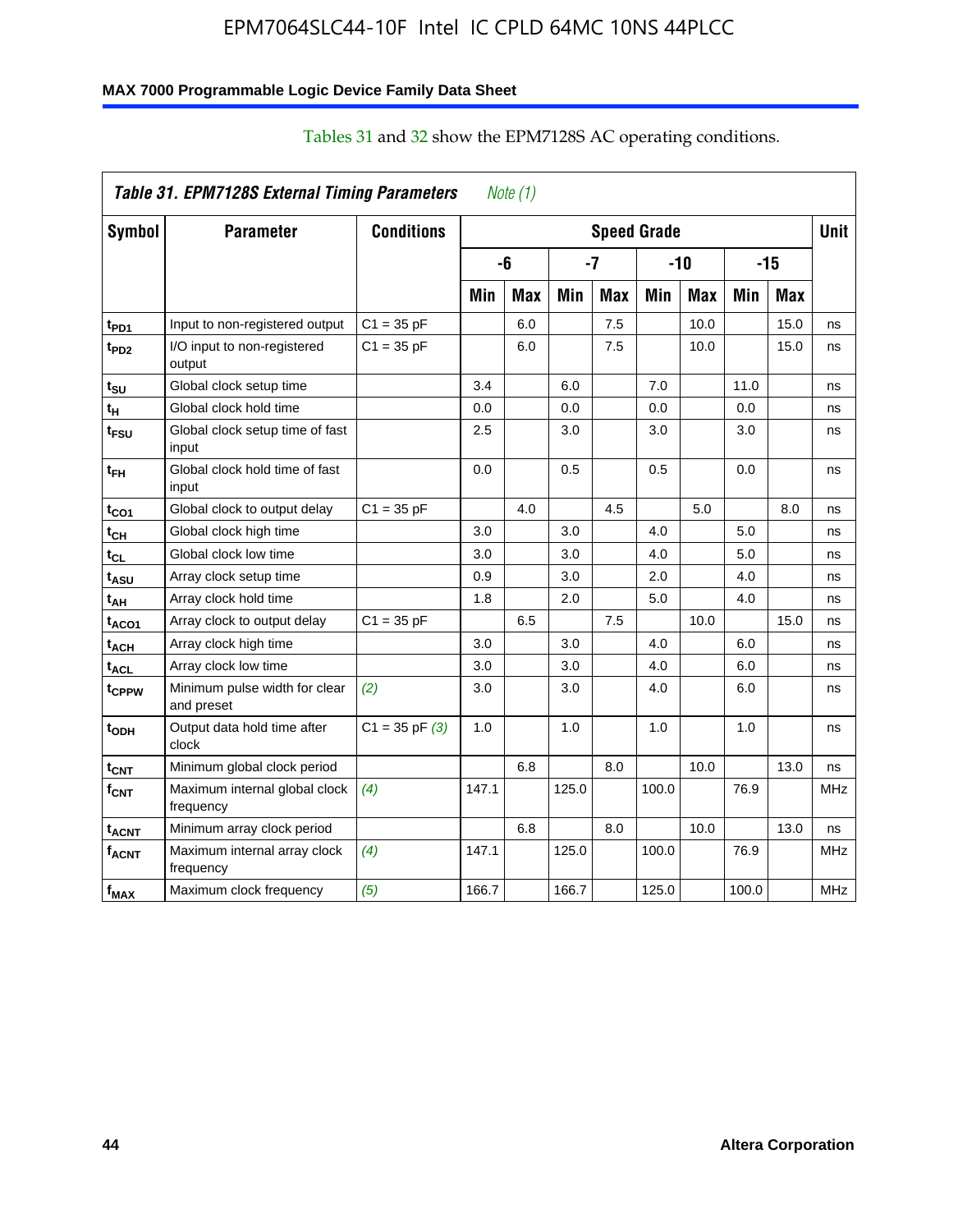|                    | Table 32. EPM7128S Internal Timing Parameters |                    |     | Note $(1)$ |            |                    |     |            |     |            |             |
|--------------------|-----------------------------------------------|--------------------|-----|------------|------------|--------------------|-----|------------|-----|------------|-------------|
| <b>Symbol</b>      | <b>Parameter</b>                              | <b>Conditions</b>  |     |            |            | <b>Speed Grade</b> |     |            |     |            | <b>Unit</b> |
|                    |                                               |                    |     | -6         |            | $-7$               |     | $-10$      |     | $-15$      |             |
|                    |                                               |                    | Min | <b>Max</b> | <b>Min</b> | <b>Max</b>         | Min | <b>Max</b> | Min | <b>Max</b> |             |
| $t_{IN}$           | Input pad and buffer delay                    |                    |     | 0.2        |            | 0.5                |     | 0.5        |     | 2.0        | ns          |
| $t_{IO}$           | I/O input pad and buffer delay                |                    |     | 0.2        |            | 0.5                |     | 0.5        |     | 2.0        | ns          |
| $t_{\textit{FIN}}$ | Fast input delay                              |                    |     | 2.6        |            | 1.0                |     | 1.0        |     | 2.0        | ns          |
| <sup>t</sup> SEXP  | Shared expander delay                         |                    |     | 3.7        |            | 4.0                |     | 5.0        |     | 8.0        | ns          |
| t <sub>PEXP</sub>  | Parallel expander delay                       |                    |     | 1.1        |            | 0.8                |     | 0.8        |     | 1.0        | ns          |
| $t_{LAD}$          | Logic array delay                             |                    |     | 3.0        |            | 3.0                |     | 5.0        |     | 6.0        | ns          |
| $t_{LAC}$          | Logic control array delay                     |                    |     | 3.0        |            | 3.0                |     | 5.0        |     | 6.0        | ns          |
| $t_{IOE}$          | Internal output enable delay                  |                    |     | 0.7        |            | 2.0                |     | 2.0        |     | 3.0        | ns          |
| $t_{OD1}$          | Output buffer and pad delay                   | $C1 = 35 pF$       |     | 0.4        |            | 2.0                |     | 1.5        |     | 4.0        | ns          |
| $t_{OD2}$          | Output buffer and pad delay                   | $C1 = 35$ pF $(6)$ |     | 0.9        |            | 2.5                |     | 2.0        |     | 5.0        | ns          |
| $t_{OD3}$          | Output buffer and pad delay                   | $C1 = 35 pF$       |     | 5.4        |            | 7.0                |     | 5.5        |     | 8.0        | ns          |
| t <sub>ZX1</sub>   | Output buffer enable delay                    | $C1 = 35 pF$       |     | 4.0        |            | 4.0                |     | 5.0        |     | 6.0        | ns          |
| t <sub>ZX2</sub>   | Output buffer enable delay                    | $C1 = 35$ pF $(6)$ |     | 4.5        |            | 4.5                |     | 5.5        |     | 7.0        | ns          |
| $t_{ZX3}$          | Output buffer enable delay                    | $C1 = 35 pF$       |     | 9.0        |            | 9.0                |     | 9.0        |     | 10.0       | ns          |
| $t_{\mathsf{XZ}}$  | Output buffer disable delay                   | $C1 = 5pF$         |     | 4.0        |            | 4.0                |     | 5.0        |     | 6.0        | ns          |
| $t_{\text{SU}}$    | Register setup time                           |                    | 1.0 |            | 3.0        |                    | 2.0 |            | 4.0 |            | ns          |
| $t_H$              | Register hold time                            |                    | 1.7 |            | 2.0        |                    | 5.0 |            | 4.0 |            | ns          |
| $t_{\it FSU}$      | Register setup time of fast<br>input          |                    | 1.9 |            | 3.0        |                    | 3.0 |            | 2.0 |            | ns          |
| $t_{FH}$           | Register hold time of fast<br>input           |                    | 0.6 |            | 0.5        |                    | 0.5 |            | 1.0 |            | ns          |
| t <sub>RD</sub>    | Register delay                                |                    |     | 1.4        |            | 1.0                |     | 2.0        |     | 1.0        | ns          |
| $t_{\sf COMB}$     | Combinatorial delay                           |                    |     | 1.0        |            | 1.0                |     | 2.0        |     | 1.0        | ns          |
| $t_{IC}$           | Array clock delay                             |                    |     | 3.1        |            | 3.0                |     | 5.0        |     | 6.0        | ns          |
| t <sub>EN</sub>    | Register enable time                          |                    |     | 3.0        |            | 3.0                |     | 5.0        |     | 6.0        | ns          |
| t <sub>GLOB</sub>  | Global control delay                          |                    |     | 2.0        |            | 1.0                |     | 1.0        |     | 1.0        | ns          |
| $t_{PRE}$          | Register preset time                          |                    |     | 2.4        |            | 2.0                |     | 3.0        |     | 4.0        | ns          |
| $t_{\sf CLR}$      | Register clear time                           |                    |     | 2.4        |            | 2.0                |     | 3.0        |     | 4.0        | ns          |
| t <sub>PIA</sub>   | PIA delay                                     | (7)                |     | 1.4        |            | 1.0                |     | 1.0        |     | 2.0        | ns          |
| $t_{LPA}$          | Low-power adder                               | (8)                |     | 11.0       |            | 10.0               |     | 11.0       |     | 13.0       | ns          |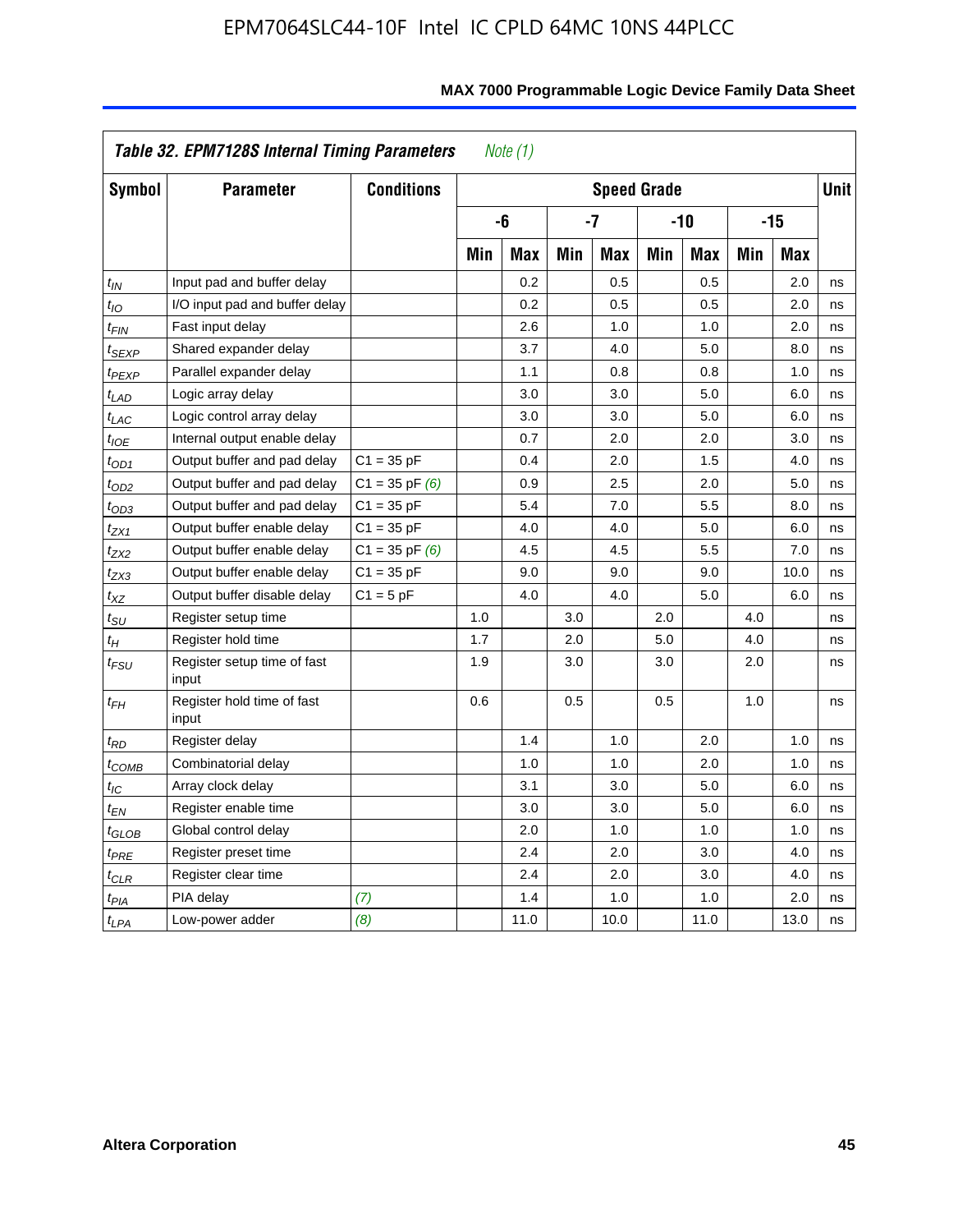#### **MAX 7000 Programmable Logic Device Family Data Sheet**

*Notes to tables:*

- (1) These values are specified under the recommended operating conditions shown in Table 14. See Figure 13 for more information on switching waveforms.
- (2) This minimum pulse width for preset and clear applies for both global clear and array controls. The  $t_{LPA}$  parameter must be added to this minimum width if the clear or reset signal incorporates the *tLAD* parameter into the signal path.
- (3) This parameter is a guideline that is sample-tested only and is based on extensive device characterization. This parameter applies for both global and array clocking.
- (4) These parameters are measured with a 16-bit loadable, enabled, up/down counter programmed into each LAB.
- (5) The  $f_{MAX}$  values represent the highest frequency for pipelined data.
- (6) Operating conditions:  $V_{\text{CCIO}} = 3.3 \text{ V} \pm 10\%$  for commercial and industrial use.
- (7) For EPM7064S-5, EPM7064S-6, EPM7128S-6, EPM7160S-6, EPM7160S-7, EPM7192S-7, and EPM7256S-7 devices, these values are specified for a PIA fan-out of one LAB (16 macrocells). For each additional LAB fan-out in these devices, add an additional 0.1 ns to the PIA timing value.
- (8) The  $t_{LPA}$  parameter must be added to the  $t_{LAD}$ ,  $t_{LAC}$ ,  $t_{IC}$ ,  $t_{EN}$ ,  $t_{SEXP}$ ,  $t_{ACL}$ , and  $t_{CPPW}$  parameters for macrocells running in the low-power mode.

|                  | Table 33. EPM7160S External Timing Parameters (Part 1 of 2) |                    |       |            |       | Note (1)   |                    |            |      |      |            |
|------------------|-------------------------------------------------------------|--------------------|-------|------------|-------|------------|--------------------|------------|------|------|------------|
| Symbol           | <b>Parameter</b>                                            | <b>Conditions</b>  |       |            |       |            | <b>Speed Grade</b> |            |      |      | Unit       |
|                  |                                                             |                    |       | -6         |       | -7         |                    | -10        |      | -15  |            |
|                  |                                                             |                    | Min   | <b>Max</b> | Min   | <b>Max</b> | Min                | <b>Max</b> | Min  | Max  |            |
| t <sub>PD1</sub> | Input to non-registered output                              | $C1 = 35 pF$       |       | 6.0        |       | 7.5        |                    | 10.0       |      | 15.0 | ns         |
| t <sub>PD2</sub> | I/O input to non-registered<br>output                       | $C1 = 35 pF$       |       | 6.0        |       | 7.5        |                    | 10.0       |      | 15.0 | ns         |
| $t_{\text{SU}}$  | Global clock setup time                                     |                    | 3.4   |            | 4.2   |            | 7.0                |            | 11.0 |      | ns         |
| $t_H$            | Global clock hold time                                      |                    | 0.0   |            | 0.0   |            | 0.0                |            | 0.0  |      | ns         |
| t <sub>FSU</sub> | Global clock setup time of fast<br>input                    |                    | 2.5   |            | 3.0   |            | 3.0                |            | 3.0  |      | ns         |
| $t_{FH}$         | Global clock hold time of fast<br>input                     |                    | 0.0   |            | 0.0   |            | 0.5                |            | 0.0  |      | ns         |
| $t_{CO1}$        | Global clock to output delay                                | $C1 = 35 pF$       |       | 3.9        |       | 4.8        |                    | 5          |      | 8    | ns         |
| $t_{CH}$         | Global clock high time                                      |                    | 3.0   |            | 3.0   |            | 4.0                |            | 5.0  |      | ns         |
| $t_{CL}$         | Global clock low time                                       |                    | 3.0   |            | 3.0   |            | 4.0                |            | 5.0  |      | ns         |
| t <sub>ASU</sub> | Array clock setup time                                      |                    | 0.9   |            | 1.1   |            | 2.0                |            | 4.0  |      | ns         |
| t <sub>АН</sub>  | Array clock hold time                                       |                    | 1.7   |            | 2.1   |            | 3.0                |            | 4.0  |      | ns         |
| $t_{ACO1}$       | Array clock to output delay                                 | $C1 = 35 pF$       |       | 6.4        |       | 7.9        |                    | 10.0       |      | 15.0 | ns         |
| $t_{ACH}$        | Array clock high time                                       |                    | 3.0   |            | 3.0   |            | 4.0                |            | 6.0  |      | ns         |
| $t_{\sf ACL}$    | Array clock low time                                        |                    | 3.0   |            | 3.0   |            | 4.0                |            | 6.0  |      | ns         |
| tcppw            | Minimum pulse width for clear<br>and preset                 | (2)                | 2.5   |            | 3.0   |            | 4.0                |            | 6.0  |      | ns         |
| t <sub>ODH</sub> | Output data hold time after<br>clock                        | $C1 = 35$ pF $(3)$ | 1.0   |            | 1.0   |            | 1.0                |            | 1.0  |      | ns         |
| $t_{\text{CNT}}$ | Minimum global clock period                                 |                    |       | 6.7        |       | 8.2        |                    | 10.0       |      | 13.0 | ns         |
| $f_{\text{CNT}}$ | Maximum internal global clock<br>frequency                  | (4)                | 149.3 |            | 122.0 |            | 100.0              |            | 76.9 |      | <b>MHz</b> |

### Tables 33 and 34 show the EPM7160S AC operating conditions.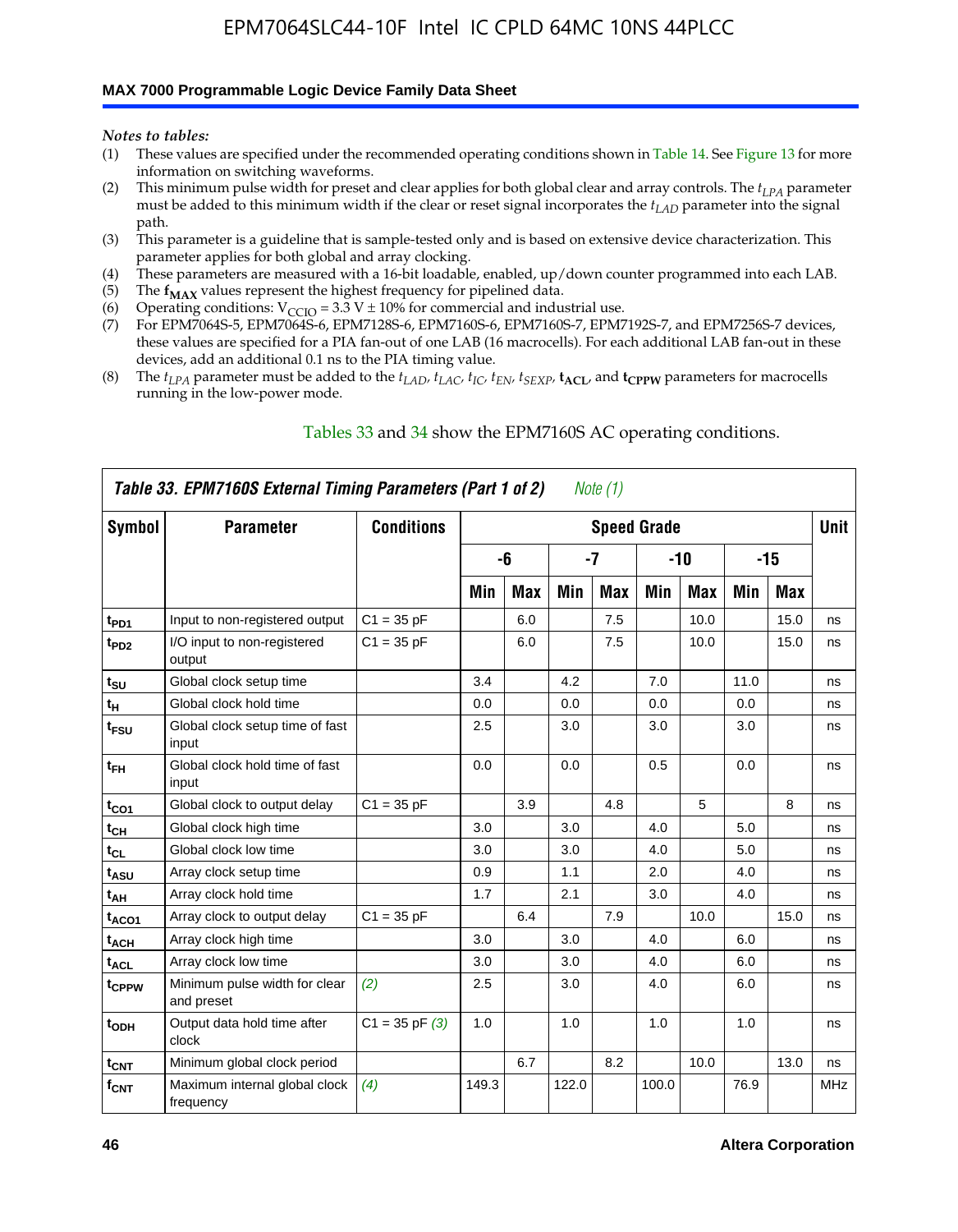|                         | Table 33. EPM7160S External Timing Parameters (Part 2 of 2) |            |       |                    |       | Note (1) |       |      |       |            |            |  |  |
|-------------------------|-------------------------------------------------------------|------------|-------|--------------------|-------|----------|-------|------|-------|------------|------------|--|--|
| Symbol                  | <b>Parameter</b>                                            | Conditions |       | <b>Speed Grade</b> |       |          |       |      |       |            |            |  |  |
|                         |                                                             |            |       | -6                 | -7    |          |       | -10  |       | -15        |            |  |  |
|                         |                                                             |            | Min   | <b>Max</b>         | Min   | Max      | Min   | Max  | Min   | <b>Max</b> |            |  |  |
| <b>t<sub>ACNT</sub></b> | Minimum array clock period                                  |            |       | 6.7                |       | 8.2      |       | 10.0 |       | 13.0       | ns         |  |  |
| <b>fACNT</b>            | Maximum internal array clock<br>frequency                   | (4)        | 149.3 |                    | 122.0 |          | 100.0 |      | 76.9  |            | <b>MHz</b> |  |  |
| $f_{MAX}$               | Maximum clock frequency                                     | (5)        | 166.7 |                    | 166.7 |          | 125.0 |      | 100.0 |            | <b>MHz</b> |  |  |

| Symbol            | <b>Parameter</b>                     | <b>Conditions</b>  |     |            |     | <b>Speed Grade</b> |     |            |     |            | <b>Unit</b> |
|-------------------|--------------------------------------|--------------------|-----|------------|-----|--------------------|-----|------------|-----|------------|-------------|
|                   |                                      |                    |     | -6         |     | $-7$               |     | $-10$      |     | $-15$      |             |
|                   |                                      |                    | Min | <b>Max</b> | Min | Max                | Min | <b>Max</b> | Min | <b>Max</b> |             |
| $t_{IN}$          | Input pad and buffer delay           |                    |     | 0.2        |     | 0.3                |     | 0.5        |     | 2.0        | ns          |
| $t_{IO}$          | I/O input pad and buffer delay       |                    |     | 0.2        |     | 0.3                |     | 0.5        |     | 2.0        | ns          |
| $t_{FIN}$         | Fast input delay                     |                    |     | 2.6        |     | 3.2                |     | 1.0        |     | 2.0        | ns          |
| $t_{SEXP}$        | Shared expander delay                |                    |     | 3.6        |     | 4.3                |     | 5.0        |     | 8.0        | ns          |
| <sup>t</sup> PEXP | Parallel expander delay              |                    |     | 1.0        |     | 1.3                |     | 0.8        |     | 1.0        | ns          |
| $t_{LAD}$         | Logic array delay                    |                    |     | 2.8        |     | 3.4                |     | 5.0        |     | 6.0        | ns          |
| $t_{LAC}$         | Logic control array delay            |                    |     | 2.8        |     | 3.4                |     | 5.0        |     | 6.0        | ns          |
| $t_{IOE}$         | Internal output enable delay         |                    |     | 0.7        |     | 0.9                |     | 2.0        |     | 3.0        | ns          |
| $t_{OD1}$         | Output buffer and pad delay          | $C1 = 35 pF$       |     | 0.4        |     | 0.5                |     | 1.5        |     | 4.0        | ns          |
| $t_{OD2}$         | Output buffer and pad delay          | $C1 = 35$ pF $(6)$ |     | 0.9        |     | 1.0                |     | 2.0        |     | 5.0        | ns          |
| $t_{OD3}$         | Output buffer and pad delay          | $C1 = 35 pF$       |     | 5.4        |     | 5.5                |     | 5.5        |     | 8.0        | ns          |
| $t_{ZX1}$         | Output buffer enable delay           | $C1 = 35 pF$       |     | 4.0        |     | 4.0                |     | 5.0        |     | 6.0        | ns          |
| $t_{ZX2}$         | Output buffer enable delay           | $C1 = 35$ pF $(6)$ |     | 4.5        |     | 4.5                |     | 5.5        |     | 7.0        | ns          |
| $t_{ZX3}$         | Output buffer enable delay           | $C1 = 35 pF$       |     | 9.0        |     | 9.0                |     | 9.0        |     | 10.0       | ns          |
| $t_{XZ}$          | Output buffer disable delay          | $C1 = 5pF$         |     | 4.0        |     | 4.0                |     | 5.0        |     | 6.0        | ns          |
| $t_{\rm SU}$      | Register setup time                  |                    | 1.0 |            | 1.2 |                    | 2.0 |            | 4.0 |            | ns          |
| $t_H$             | Register hold time                   |                    | 1.6 |            | 2.0 |                    | 3.0 |            | 4.0 |            | ns          |
| $t_{FSU}$         | Register setup time of fast<br>input |                    | 1.9 |            | 2.2 |                    | 3.0 |            | 2.0 |            | ns          |
| $t_{FH}$          | Register hold time of fast<br>input  |                    | 0.6 |            | 0.8 |                    | 0.5 |            | 1.0 |            | ns          |
| $t_{RD}$          | Register delay                       |                    |     | 1.3        |     | 1.6                |     | 2.0        |     | 1.0        | ns          |
| $t_{COMB}$        | Combinatorial delay                  |                    |     | 1.0        |     | 1.3                |     | 2.0        |     | 1.0        | ns          |
| $t_{\text{IC}}$   | Array clock delay                    |                    |     | 2.9        |     | 3.5                |     | 5.0        |     | 6.0        | ns          |
| $t_{EN}$          | Register enable time                 |                    |     | 2.8        |     | 3.4                |     | 5.0        |     | 6.0        | ns          |
| $t_{GLOB}$        | Global control delay                 |                    |     | 2.0        |     | 2.4                |     | 1.0        |     | 1.0        | ns          |
| $t_{PRE}$         | Register preset time                 |                    |     | 2.4        |     | 3.0                |     | 3.0        |     | 4.0        | ns          |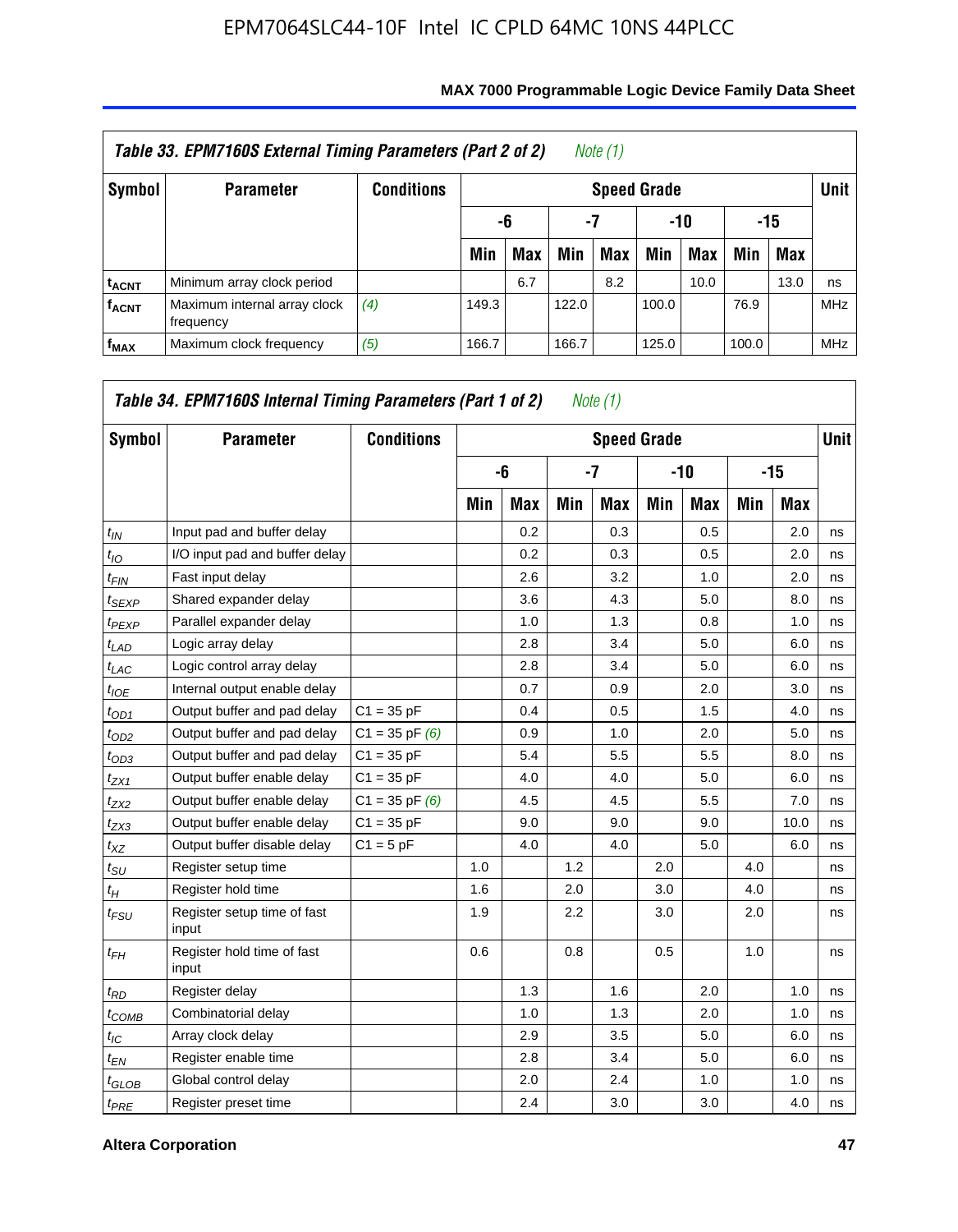### **MAX 7000 Programmable Logic Device Family Data Sheet**

|           | Table 34. EPM7160S Internal Timing Parameters (Part 2 of 2) |                   |                          |            |     | Note (1)           |     |            |     |      |             |  |
|-----------|-------------------------------------------------------------|-------------------|--------------------------|------------|-----|--------------------|-----|------------|-----|------|-------------|--|
| Symbol    | <b>Parameter</b>                                            | <b>Conditions</b> |                          |            |     | <b>Speed Grade</b> |     |            |     |      | <b>Unit</b> |  |
|           |                                                             |                   | -15<br>-6<br>$-10$<br>-7 |            |     |                    |     |            |     |      |             |  |
|           |                                                             |                   | Min                      | <b>Max</b> | Min | <b>Max</b>         | Min | <b>Max</b> | Min | Max  |             |  |
| $t_{CLR}$ | Register clear time                                         |                   |                          | 2.4        |     | 3.0                |     | 3.0        |     | 4.0  | ns          |  |
| $t_{PIA}$ | PIA delay                                                   | (7)               |                          | 1.6        |     | 2.0                |     | 1.0        |     | 2.0  | ns          |  |
| $t_{LPA}$ | Low-power adder                                             | (8)               |                          | 11.0       |     | 10.0               |     | 11.0       |     | 13.0 | ns          |  |

*Notes to tables:*

- (1) These values are specified under the recommended operating conditions shown in Table 14. See Figure 13 for more information on switching waveforms.
- (2) This minimum pulse width for preset and clear applies for both global clear and array controls. The  $t_{LPA}$  parameter must be added to this minimum width if the clear or reset signal incorporates the *t<sub>LAD</sub>* parameter into the signal path.
- (3) This parameter is a guideline that is sample-tested only and is based on extensive device characterization. This parameter applies for both global and array clocking.
- (4) These parameters are measured with a 16-bit loadable, enabled, up/down counter programmed into each LAB.
- (5) The  $f_{MAX}$  values represent the highest frequency for pipelined data.
- (6) Operating conditions:  $V_{\text{CCIO}} = 3.3 V \pm 10\%$  for commercial and industrial use.
- (7) For EPM7064S-5, EPM7064S-6, EPM7128S-6, EPM7160S-6, EPM7160S-7, EPM7192S-7, and EPM7256S-7 devices, these values are specified for a PIA fan-out of one LAB (16 macrocells). For each additional LAB fan-out in these devices, add an additional 0.1 ns to the PIA timing value.
- (8) The  $t_{LPA}$  parameter must be added to the  $t_{LAP}$ ,  $t_{LAC}$ ,  $t_{IC}$ ,  $t_{EN}$ ,  $t_{SEXP}$ ,  $t_{ACL}$ , and  $t_{CPPW}$  parameters for macrocells running in the low-power mode.

|                             | Table 35. EPM7192S External Timing Parameters (Part 1 of 2) |                   |     |      | Note $(1)$ |                    |      |       |             |
|-----------------------------|-------------------------------------------------------------|-------------------|-----|------|------------|--------------------|------|-------|-------------|
| Symbol                      | <b>Parameter</b>                                            | <b>Conditions</b> |     |      |            | <b>Speed Grade</b> |      |       | <b>Unit</b> |
|                             |                                                             |                   |     | $-7$ |            | -10                |      | $-15$ |             |
|                             |                                                             |                   | Min | Max  | Min        | <b>Max</b>         | Min  | Max   |             |
| t <sub>PD1</sub>            | Input to non-registered output                              | $C1 = 35 pF$      |     | 7.5  |            | 10.0               |      | 15.0  | ns          |
| $t_{PD2}$                   | I/O input to non-registered<br>output                       | $C1 = 35 pF$      |     | 7.5  |            | 10.0               |      | 15.0  | ns          |
| $t_{\scriptstyle\text{SU}}$ | Global clock setup time                                     |                   | 4.1 |      | 7.0        |                    | 11.0 |       | ns          |
| $t_H$                       | Global clock hold time                                      |                   | 0.0 |      | 0.0        |                    | 0.0  |       | ns          |
| t <sub>FSU</sub>            | Global clock setup time of fast<br>input                    |                   | 3.0 |      | 3.0        |                    | 3.0  |       | ns          |
| $t_{FH}$                    | Global clock hold time of fast<br>input                     |                   | 0.0 |      | 0.5        |                    | 0.0  |       | ns          |
| $t_{CO1}$                   | Global clock to output delay                                | $C1 = 35 pF$      |     | 4.7  |            | 5.0                |      | 8.0   | ns          |
| $t_{CH}$                    | Global clock high time                                      |                   | 3.0 |      | 4.0        |                    | 5.0  |       | ns          |
| $t_{CL}$                    | Global clock low time                                       |                   | 3.0 |      | 4.0        |                    | 5.0  |       | ns          |
| t <sub>ASU</sub>            | Array clock setup time                                      |                   | 1.0 |      | 2.0        |                    | 4.0  |       | ns          |

### Tables 35 and 36 show the EPM7192S AC operating conditions.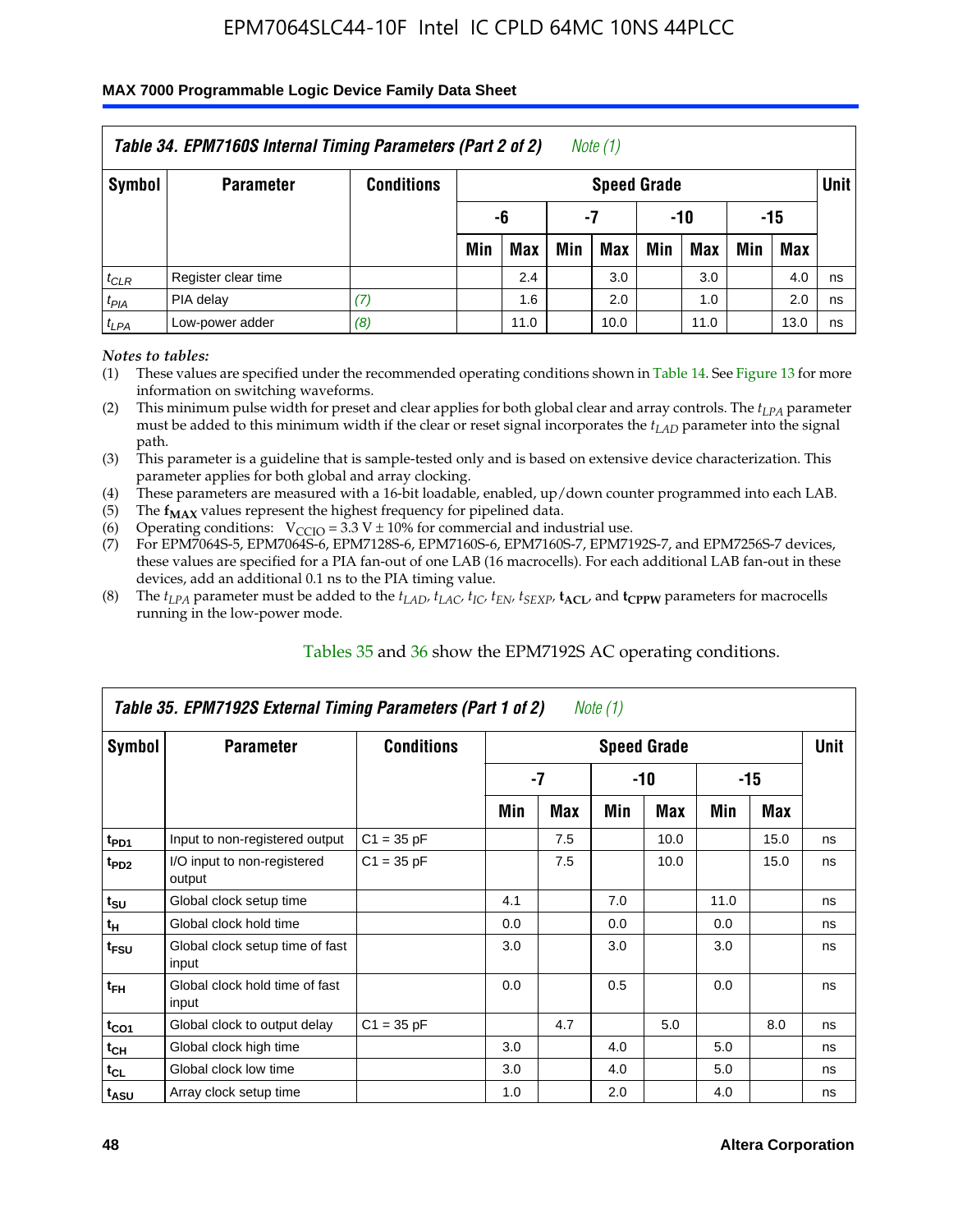|                         | Table 35. EPM7192S External Timing Parameters (Part 2 of 2) |                    |       |      | Note (1) |                    |       |      |            |
|-------------------------|-------------------------------------------------------------|--------------------|-------|------|----------|--------------------|-------|------|------------|
| Symbol                  | <b>Parameter</b>                                            | <b>Conditions</b>  |       |      |          | <b>Speed Grade</b> |       |      | Unit       |
|                         |                                                             |                    |       | $-7$ |          | -10                |       | -15  |            |
|                         |                                                             |                    | Min   | Max  | Min      | Max                | Min   | Max  |            |
| t <sub>АН</sub>         | Array clock hold time                                       |                    | 1.8   |      | 3.0      |                    | 4.0   |      | ns         |
| t <sub>ACO1</sub>       | Array clock to output delay                                 | $C1 = 35 pF$       |       | 7.8  |          | 10.0               |       | 15.0 | ns         |
| $t_{\sf ACH}$           | Array clock high time                                       |                    | 3.0   |      | 4.0      |                    | 6.0   |      | ns         |
| $t_{\sf ACL}$           | Array clock low time                                        |                    | 3.0   |      | 4.0      |                    | 6.0   |      | ns         |
| t <sub>CPPW</sub>       | Minimum pulse width for clear<br>and preset                 | (2)                | 3.0   |      | 4.0      |                    | 6.0   |      | ns         |
| $t_{ODH}$               | Output data hold time after<br>clock                        | $C1 = 35$ pF $(3)$ | 1.0   |      | 1.0      |                    | 1.0   |      | ns         |
| $t_{\mathsf{CNT}}$      | Minimum global clock period                                 |                    |       | 8.0  |          | 10.0               |       | 13.0 | ns         |
| $f_{\text{CNT}}$        | Maximum internal global clock<br>frequency                  | (4)                | 125.0 |      | 100.0    |                    | 76.9  |      | <b>MHz</b> |
| $t_{ACNT}$              | Minimum array clock period                                  |                    |       | 8.0  |          | 10.0               |       | 13.0 | ns         |
| <b>f<sub>ACNT</sub></b> | Maximum internal array clock<br>frequency                   | (4)                | 125.0 |      | 100.0    |                    | 76.9  |      | <b>MHz</b> |
| f <sub>MAX</sub>        | Maximum clock frequency                                     | (5)                | 166.7 |      | 125.0    |                    | 100.0 |      | <b>MHz</b> |

### **MAX 7000 Programmable Logic Device Family Data Sheet**

|                    | Table 36. EPM7192S Internal Timing Parameters (Part 1 of 2) |                    |     | Note (1) |     |                    |     |      |             |
|--------------------|-------------------------------------------------------------|--------------------|-----|----------|-----|--------------------|-----|------|-------------|
| Symbol             | <b>Parameter</b>                                            | <b>Conditions</b>  |     |          |     | <b>Speed Grade</b> |     |      | <b>Unit</b> |
|                    |                                                             |                    |     | $-7$     |     | -10                |     | -15  |             |
|                    |                                                             |                    | Min | Max      | Min | Max                | Min | Max  |             |
| $t_{IN}$           | Input pad and buffer delay                                  |                    |     | 0.3      |     | 0.5                |     | 2.0  | ns          |
| $t_{IO}$           | I/O input pad and buffer delay                              |                    |     | 0.3      |     | 0.5                |     | 2.0  | ns          |
| $t_{\textit{FIN}}$ | Fast input delay                                            |                    |     | 3.2      |     | 1.0                |     | 2.0  | ns          |
| t <sub>SEXP</sub>  | Shared expander delay                                       |                    |     | 4.2      |     | 5.0                |     | 8.0  | ns          |
| $t_{PEXP}$         | Parallel expander delay                                     |                    |     | 1.2      |     | 0.8                |     | 1.0  | ns          |
| $t_{LAD}$          | Logic array delay                                           |                    |     | 3.1      |     | 5.0                |     | 6.0  | ns          |
| $t_{LAC}$          | Logic control array delay                                   |                    |     | 3.1      |     | 5.0                |     | 6.0  | ns          |
| $t_{IOE}$          | Internal output enable delay                                |                    |     | 0.9      |     | 2.0                |     | 3.0  | ns          |
| $t_{OD1}$          | Output buffer and pad delay                                 | $C1 = 35 pF$       |     | 0.5      |     | 1.5                |     | 4.0  | ns          |
| $t_{OD2}$          | Output buffer and pad delay                                 | $C1 = 35$ pF $(6)$ |     | 1.0      |     | 2.0                |     | 5.0  | ns          |
| $t_{OD3}$          | Output buffer and pad delay                                 | $C1 = 35 pF$       |     | 5.5      |     | 5.5                |     | 7.0  | ns          |
| $t_{ZX1}$          | Output buffer enable delay                                  | $C1 = 35 pF$       |     | 4.0      |     | 5.0                |     | 6.0  | ns          |
| $t_{ZX2}$          | Output buffer enable delay                                  | $C1 = 35$ pF $(6)$ |     | 4.5      |     | 5.5                |     | 7.0  | ns          |
| $t_{ZX3}$          | Output buffer enable delay                                  | $C1 = 35 pF$       |     | 9.0      |     | 9.0                |     | 10.0 | ns          |
| $t_{XZ}$           | Output buffer disable delay                                 | $C1 = 5pF$         |     | 4.0      |     | 5.0                |     | 6.0  | ns          |
| $t_{\text{SU}}$    | Register setup time                                         |                    | 1.1 |          | 2.0 |                    | 4.0 |      | ns          |

**F**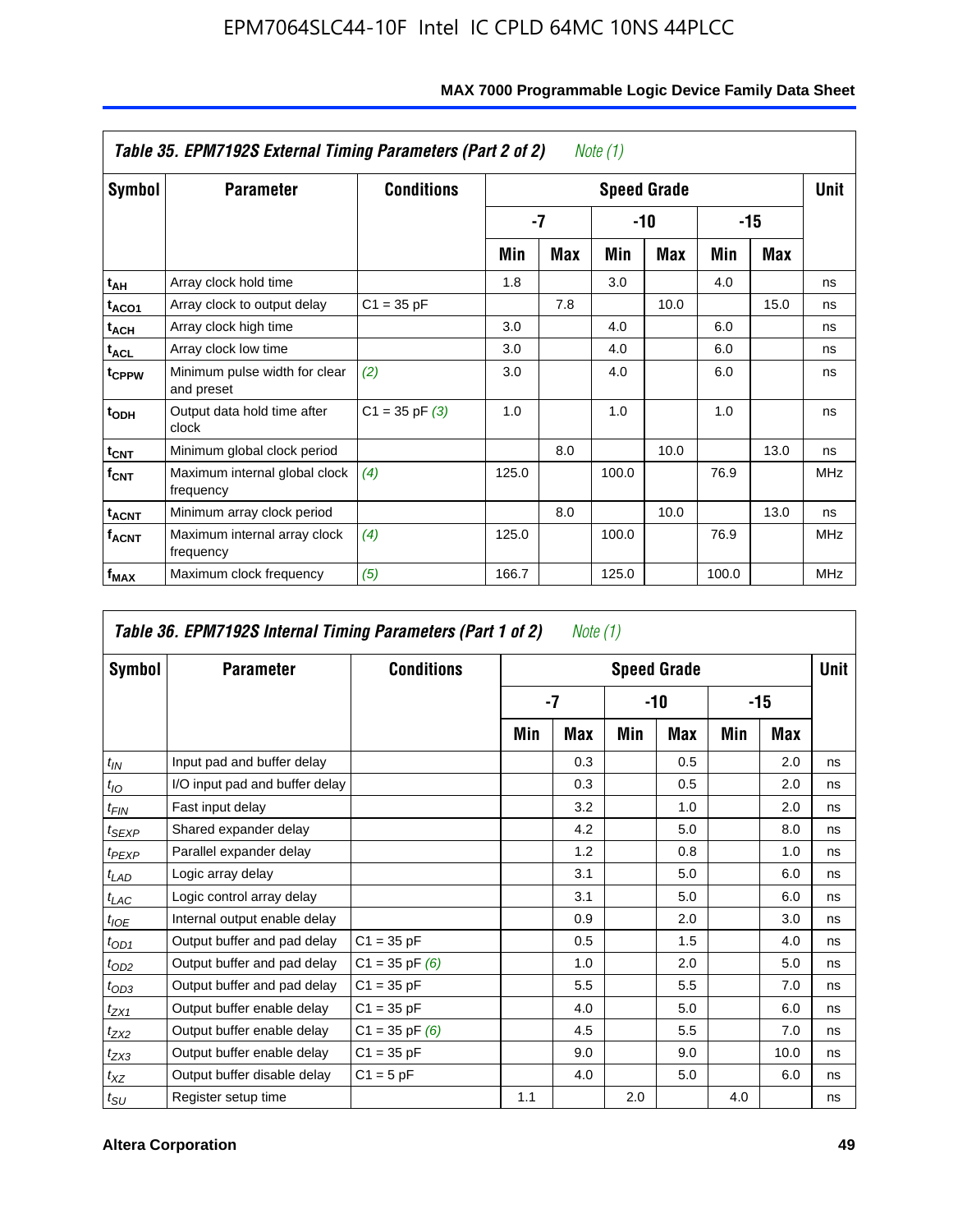|                    | Table 36. EPM7192S Internal Timing Parameters (Part 2 of 2) |                   |     | Note $(1)$ |     |                    |     |            |      |
|--------------------|-------------------------------------------------------------|-------------------|-----|------------|-----|--------------------|-----|------------|------|
| Symbol             | <b>Parameter</b>                                            | <b>Conditions</b> |     |            |     | <b>Speed Grade</b> |     |            | Unit |
|                    |                                                             |                   |     | $-7$       |     | -10                |     | $-15$      |      |
|                    |                                                             |                   | Min | Max        | Min | Max                | Min | <b>Max</b> |      |
| $t_H$              | Register hold time                                          |                   | 1.7 |            | 3.0 |                    | 4.0 |            | ns   |
| $t_{\mathit{FSU}}$ | Register setup time of fast<br>input                        |                   | 2.3 |            | 3.0 |                    | 2.0 |            | ns   |
| $t_{FH}$           | Register hold time of fast<br>input                         |                   | 0.7 |            | 0.5 |                    | 1.0 |            | ns   |
| $t_{RD}$           | Register delay                                              |                   |     | 1.4        |     | 2.0                |     | 1.0        | ns   |
| $t_{\text{COMB}}$  | Combinatorial delay                                         |                   |     | 1.2        |     | 2.0                |     | 1.0        | ns   |
| $t_{IC}$           | Array clock delay                                           |                   |     | 3.2        |     | 5.0                |     | 6.0        | ns   |
| $t_{EN}$           | Register enable time                                        |                   |     | 3.1        |     | 5.0                |     | 6.0        | ns   |
| $t_{GLOB}$         | Global control delay                                        |                   |     | 2.5        |     | 1.0                |     | 1.0        | ns   |
| $t_{PRE}$          | Register preset time                                        |                   |     | 2.7        |     | 3.0                |     | 4.0        | ns   |
| $t_{CLR}$          | Register clear time                                         |                   |     | 2.7        |     | 3.0                |     | 4.0        | ns   |
| t <sub>PIA</sub>   | PIA delay                                                   | (7)               |     | 2.4        |     | 1.0                |     | 2.0        | ns   |
| $t_{LPA}$          | Low-power adder                                             | (8)               |     | 10.0       |     | 11.0               |     | 13.0       | ns   |

#### **MAX 7000 Programmable Logic Device Family Data Sheet**

#### *Notes to tables:*

- (1) These values are specified under the recommended operating conditions shown in Table 14. See Figure 13 for more information on switching waveforms.
- (2) This minimum pulse width for preset and clear applies for both global clear and array controls. The *tLPA* parameter must be added to this minimum width if the clear or reset signal incorporates the *t<sub>LAD</sub>* parameter into the signal path.
- (3) This parameter is a guideline that is sample-tested only and is based on extensive device characterization. This parameter applies for both global and array clocking.
- (4) These parameters are measured with a 16-bit loadable, enabled, up/down counter programmed into each LAB.
- (5) The  $f_{MAX}$  values represent the highest frequency for pipelined data.
- (6) Operating conditions:  $V_{\text{CCIO}} = 3.3 \text{ V} \pm 10\%$  for commercial and industrial use.
- (7) For EPM7064S-5, EPM7064S-6, EPM7128S-6, EPM7160S-6, EPM7160S-7, EPM7192S-7, and EPM7256S-7 devices, these values are specified for a PIA fan-out of one LAB (16 macrocells). For each additional LAB fan-out in these devices, add an additional 0.1 ns to the PIA timing value.
- (8) The  $t_{LPA}$  parameter must be added to the  $t_{LAD}$ ,  $t_{LAC}$ ,  $t_{IC}$ ,  $t_{EN}$ ,  $t_{SIX}$ ,  $t_{ACL}$ , and  $t_{CPW}$  parameters for macrocells running in the low-power mode.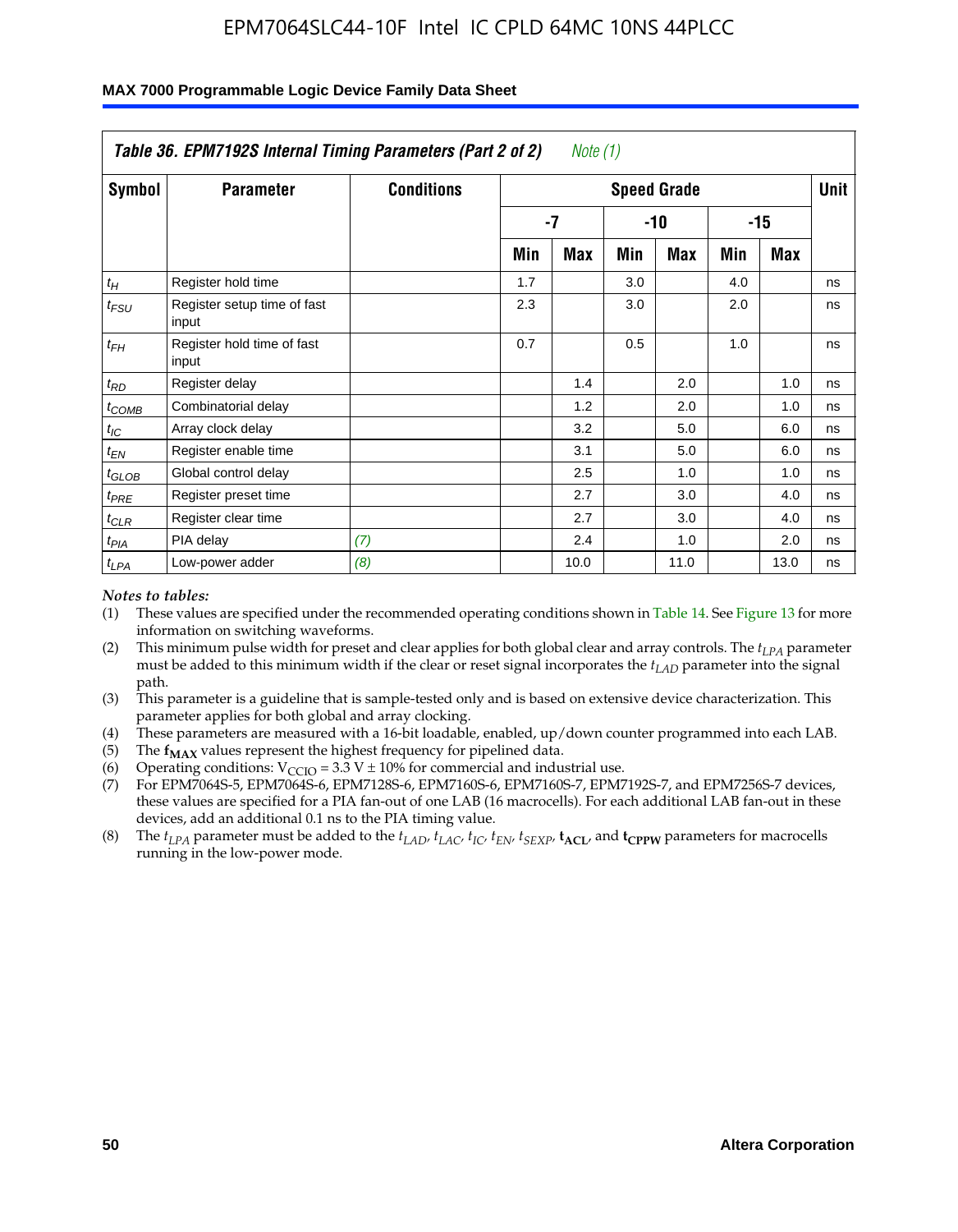|                         | <b>Table 37. EPM7256S External Timing Parameters</b> |                    | Note (1) |     |                    |            |       |            |             |
|-------------------------|------------------------------------------------------|--------------------|----------|-----|--------------------|------------|-------|------------|-------------|
| Symbol                  | <b>Parameter</b>                                     | <b>Conditions</b>  |          |     | <b>Speed Grade</b> |            |       |            | <b>Unit</b> |
|                         |                                                      |                    | $-7$     |     | $-10$              |            | $-15$ |            |             |
|                         |                                                      |                    | Min      | Max | Min                | <b>Max</b> | Min   | <b>Max</b> |             |
| t <sub>PD1</sub>        | Input to non-registered output                       | $C1 = 35 pF$       |          | 7.5 |                    | 10.0       |       | 15.0       | ns          |
| t <sub>PD2</sub>        | I/O input to non-registered<br>output                | $C1 = 35 pF$       |          | 7.5 |                    | 10.0       |       | 15.0       | ns          |
| $t_{\text{SU}}$         | Global clock setup time                              |                    | 3.9      |     | 7.0                |            | 11.0  |            | ns          |
| tн                      | Global clock hold time                               |                    | 0.0      |     | 0.0                |            | 0.0   |            | ns          |
| t <sub>FSU</sub>        | Global clock setup time of fast<br>input             |                    | 3.0      |     | 3.0                |            | 3.0   |            | ns          |
| $t_{\sf FH}$            | Global clock hold time of fast<br>input              |                    | 0.0      |     | 0.5                |            | 0.0   |            | ns          |
| $t_{CO1}$               | Global clock to output delay                         | $C1 = 35 pF$       |          | 4.7 |                    | 5.0        |       | 8.0        | ns          |
| $t_{CH}$                | Global clock high time                               |                    | 3.0      |     | 4.0                |            | 5.0   |            | ns          |
| $t_{CL}$                | Global clock low time                                |                    | 3.0      |     | 4.0                |            | 5.0   |            | ns          |
| t <sub>ASU</sub>        | Array clock setup time                               |                    | 0.8      |     | 2.0                |            | 4.0   |            | ns          |
| t <sub>AH</sub>         | Array clock hold time                                |                    | 1.9      |     | 3.0                |            | 4.0   |            | ns          |
| $t_{ACO1}$              | Array clock to output delay                          | $C1 = 35 pF$       |          | 7.8 |                    | 10.0       |       | 15.0       | ns          |
| <sup>t</sup> ACH        | Array clock high time                                |                    | 3.0      |     | 4.0                |            | 6.0   |            | ns          |
| $t_{ACL}$               | Array clock low time                                 |                    | 3.0      |     | 4.0                |            | 6.0   |            | ns          |
| t <sub>CPPW</sub>       | Minimum pulse width for clear<br>and preset          | (2)                | 3.0      |     | 4.0                |            | 6.0   |            | ns          |
| t <sub>ODH</sub>        | Output data hold time after<br>clock                 | $C1 = 35$ pF $(3)$ | 1.0      |     | 1.0                |            | 1.0   |            | ns          |
| $t_{\text{CNT}}$        | Minimum global clock period                          |                    |          | 7.8 |                    | 10.0       |       | 13.0       | ns          |
| $f_{\text{CNT}}$        | Maximum internal global clock<br>frequency           | (4)                | 128.2    |     | 100.0              |            | 76.9  |            | <b>MHz</b>  |
| <b>t<sub>ACNT</sub></b> | Minimum array clock period                           |                    |          | 7.8 |                    | 10.0       |       | 13.0       | ns          |
| $f_{ACNT}$              | Maximum internal array clock<br>frequency            | (4)                | 128.2    |     | 100.0              |            | 76.9  |            | <b>MHz</b>  |
| $f_{\text{MAX}}$        | Maximum clock frequency                              | (5)                | 166.7    |     | 125.0              |            | 100.0 |            | <b>MHz</b>  |

# Tables 37 and 38 show the EPM7256S AC operating conditions.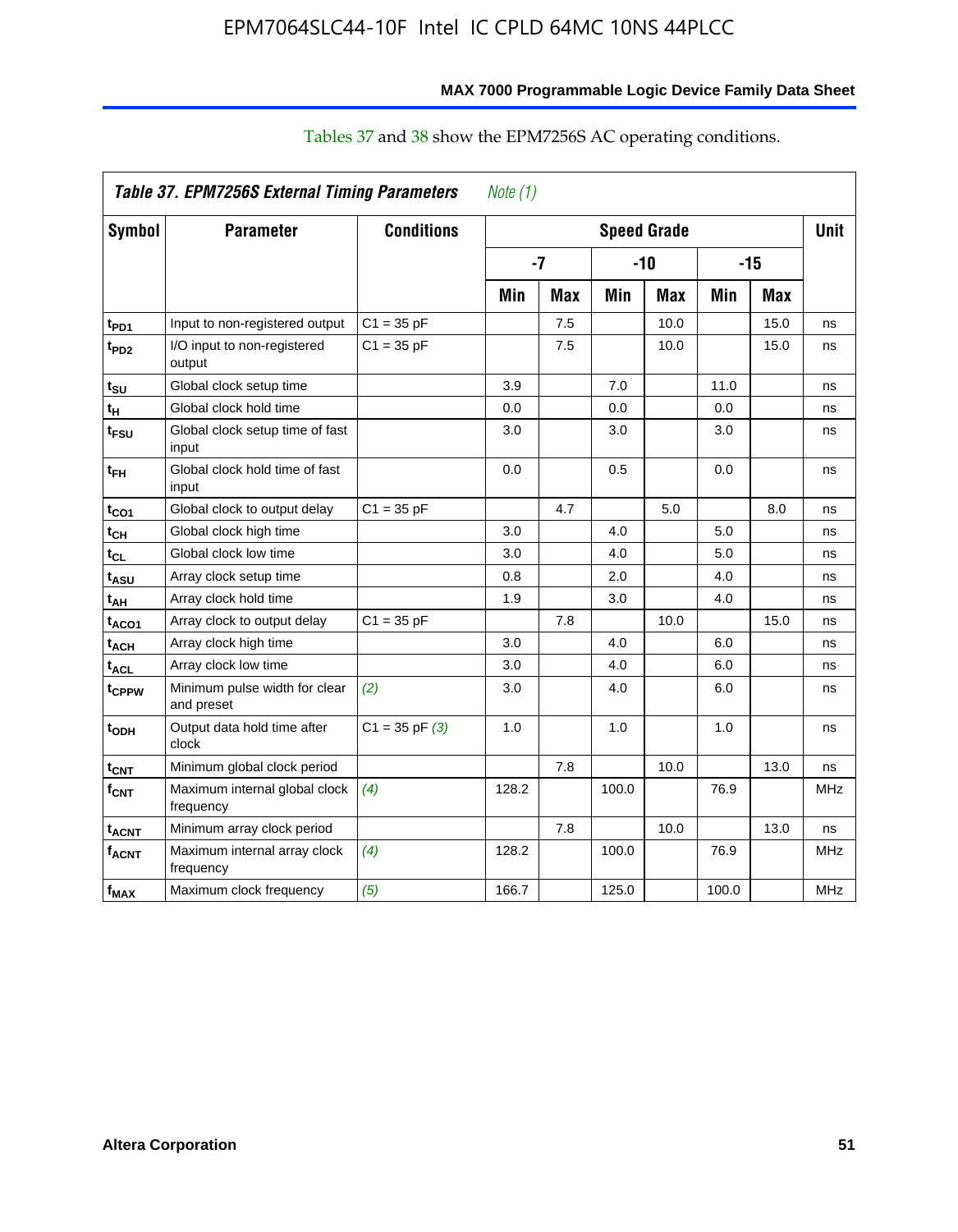| Symbol            | <b>Parameter</b>                     | <b>Conditions</b>  |     |            |     | <b>Speed Grade</b> |            |            | <b>Unit</b> |
|-------------------|--------------------------------------|--------------------|-----|------------|-----|--------------------|------------|------------|-------------|
|                   |                                      |                    |     | $-7$       |     | $-10$              |            | $-15$      |             |
|                   |                                      |                    | Min | <b>Max</b> | Min | <b>Max</b>         | <b>Min</b> | <b>Max</b> |             |
| $t_{IN}$          | Input pad and buffer delay           |                    |     | 0.3        |     | 0.5                |            | 2.0        | ns          |
| $t_{IO}$          | I/O input pad and buffer delay       |                    |     | 0.3        |     | 0.5                |            | 2.0        | ns          |
| t <sub>FIN</sub>  | Fast input delay                     |                    |     | 3.4        |     | 1.0                |            | 2.0        | ns          |
| t <sub>SEXP</sub> | Shared expander delay                |                    |     | 3.9        |     | 5.0                |            | 8.0        | ns          |
| t <sub>PEXP</sub> | Parallel expander delay              |                    |     | 1.1        |     | 0.8                |            | 1.0        | ns          |
| $t_{LAD}$         | Logic array delay                    |                    |     | 2.6        |     | 5.0                |            | 6.0        | ns          |
| $t_{LAC}$         | Logic control array delay            |                    |     | 2.6        |     | 5.0                |            | 6.0        | ns          |
| $t_{IOE}$         | Internal output enable delay         |                    |     | 0.8        |     | 2.0                |            | 3.0        | ns          |
| $t_{OD1}$         | Output buffer and pad delay          | $C1 = 35 pF$       |     | 0.5        |     | 1.5                |            | 4.0        | ns          |
| t <sub>OD2</sub>  | Output buffer and pad delay          | $C1 = 35$ pF $(6)$ |     | 1.0        |     | 2.0                |            | 5.0        | ns          |
| $t_{OD3}$         | Output buffer and pad delay          | $C1 = 35 pF$       |     | 5.5        |     | 5.5                |            | 8.0        | ns          |
| t <sub>ZX1</sub>  | Output buffer enable delay           | $C1 = 35 pF$       |     | 4.0        |     | 5.0                |            | 6.0        | ns          |
| t <sub>ZX2</sub>  | Output buffer enable delay           | $C1 = 35$ pF $(6)$ |     | 4.5        |     | 5.5                |            | 7.0        | ns          |
| t <sub>ZX3</sub>  | Output buffer enable delay           | $C1 = 35 pF$       |     | 9.0        |     | 9.0                |            | 10.0       | ns          |
| $t_{XZ}$          | Output buffer disable delay          | $C1 = 5pF$         |     | 4.0        |     | 5.0                |            | 6.0        | ns          |
| $t_{\rm SU}$      | Register setup time                  |                    | 1.1 |            | 2.0 |                    | 4.0        |            | ns          |
| $t_H$             | Register hold time                   |                    | 1.6 |            | 3.0 |                    | 4.0        |            | ns          |
| t <sub>FSU</sub>  | Register setup time of fast<br>input |                    | 2.4 |            | 3.0 |                    | 2.0        |            | ns          |
| $t_{FH}$          | Register hold time of fast<br>input  |                    | 0.6 |            | 0.5 |                    | 1.0        |            | ns          |
| t <sub>RD</sub>   | Register delay                       |                    |     | 1.1        |     | 2.0                |            | 1.0        | ns          |
| t <sub>COMB</sub> | Combinatorial delay                  |                    |     | 1.1        |     | 2.0                |            | 1.0        | ns          |
| $t_{IC}$          | Array clock delay                    |                    |     | 2.9        |     | 5.0                |            | 6.0        | ns          |
| t <sub>EN</sub>   | Register enable time                 |                    |     | 2.6        |     | 5.0                |            | 6.0        | ns          |
| t <sub>GLOB</sub> | Global control delay                 |                    |     | 2.8        |     | 1.0                |            | 1.0        | ns          |
| $t_{PRE}$         | Register preset time                 |                    |     | 2.7        |     | 3.0                |            | 4.0        | ns          |
| $t_{\text{CLR}}$  | Register clear time                  |                    |     | 2.7        |     | 3.0                |            | 4.0        | ns          |
| $t_{PIA}$         | PIA delay                            | (7)                |     | 3.0        |     | 1.0                |            | 2.0        | ns          |
| $t_{LPA}$         | Low-power adder                      | (8)                |     | 10.0       |     | 11.0               |            | 13.0       | ns          |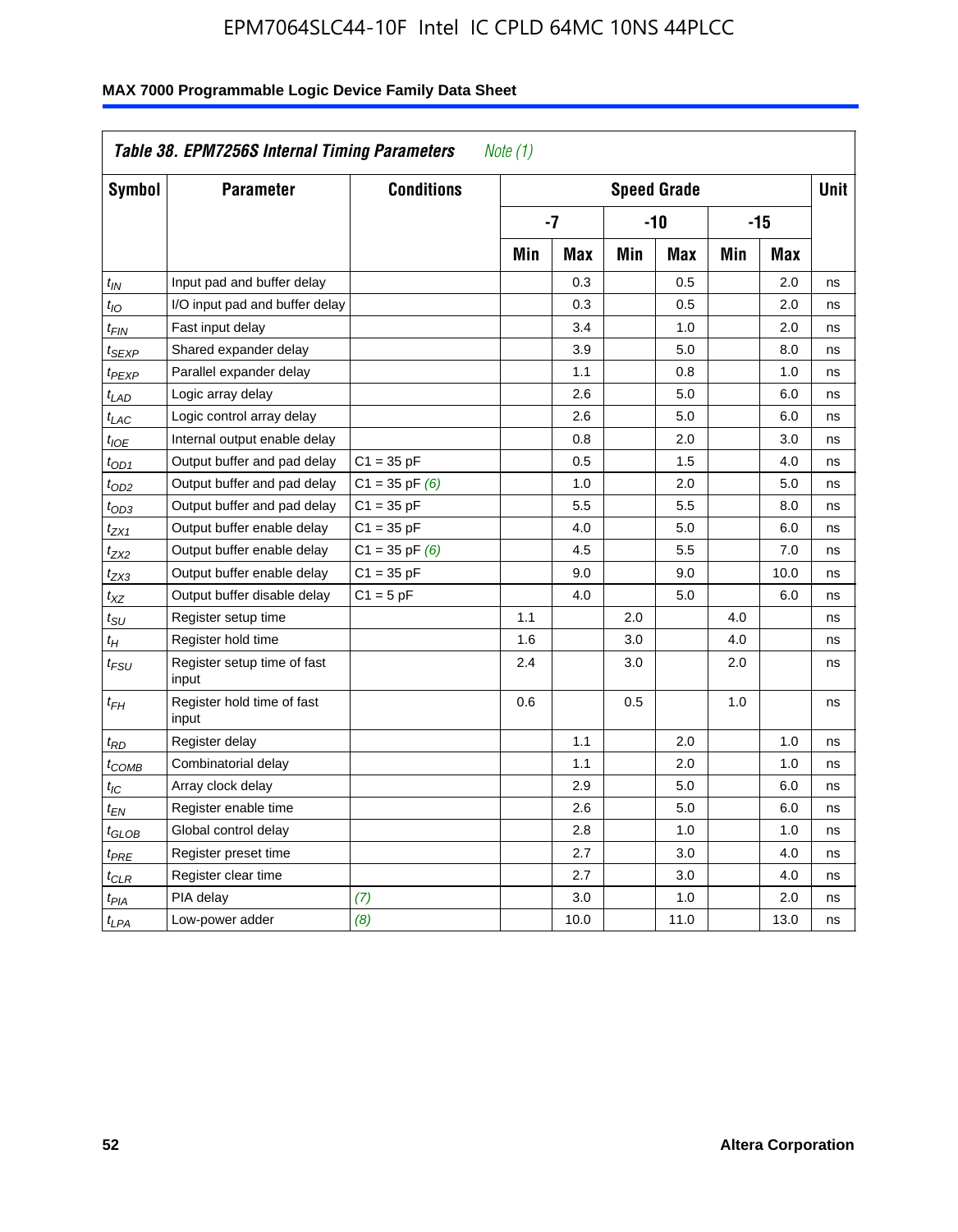**MAX 7000 Programmable Logic Device Family Data Sheet**

#### *Notes to tables:*

- (1) These values are specified under the recommended operating conditions shown in Table 14. See Figure 13 for more information on switching waveforms.
- (2) This minimum pulse width for preset and clear applies for both global clear and array controls. The  $t_{LPA}$  parameter must be added to this minimum width if the clear or reset signal incorporates the *tLAD* parameter into the signal path.
- (3) This parameter is a guideline that is sample-tested only and is based on extensive device characterization. This parameter applies for both global and array clocking.
- (4) These parameters are measured with a 16-bit loadable, enabled, up/down counter programmed into each LAB.
- (5) The  $f_{MAX}$  values represent the highest frequency for pipelined data.
- (6) Operating conditions:  $V_{\text{CCIO}} = 3.3 \text{ V} \pm 10\%$  for commercial and industrial use.
- (7) For EPM7064S-5, EPM7064S-6, EPM7128S-6, EPM7160S-6, EPM7160S-7, EPM7192S-7, and EPM7256S-7 devices, these values are specified for a PIA fan-out of one LAB (16 macrocells). For each additional LAB fan-out in these devices, add an additional 0.1 ns to the PIA timing value.
- (8) The  $t_{LPA}$  parameter must be added to the  $t_{LAD}$ ,  $t_{LAC}$ ,  $t_{IC}$ ,  $t_{EN}$ ,  $t_{SEXP}$ ,  $t_{ACL}$ , and  $t_{CPPW}$  parameters for macrocells running in the low-power mode.

# **Power Consumption**

[Supply power \(P\) versus frequency \(](http://www.altera.com/literature/an/an074.pdf) $f_{MAX}$  in MHz) for MAX 7000 devices is calculated with the following equation:

 $P = P_{INT} + P_{IO} = I_{CCLNT} \times V_{CC} + P_{IO}$ 

The  $P_{IO}$  value, which depends on the device output load characteristics and switching frequency, can be calculated using the guidelines given in *Application Note 74 (Evaluating Power for Altera Devices)*.

The  $I_{\text{CCINT}}$  value, which depends on the switching frequency and the application logic, is calculated with the following equation:

 $I_{\text{CCTNT}} =$ 

 $A \times MC_{TON} + B \times (MC_{DEFU} - MC_{TON}) + C \times MC_{LISED} \times f_{MAX} \times \text{tog}_{LC}$ 

The parameters in this equation are shown below:

| $MC$ <sub>TON</sub> | = Number of macrocells with the Turbo Bit option turned on,                |
|---------------------|----------------------------------------------------------------------------|
|                     | as reported in the MAX+PLUS II Report File (.rpt)                          |
| MC <sub>DFV</sub>   | = Number of macrocells in the device                                       |
|                     | $MC_{\text{USED}}$ = Total number of macrocells in the design, as reported |
|                     | in the MAX+PLUS II Report File (.rpt)                                      |
| $f_{MAX}$           | = Highest clock frequency to the device                                    |
| $tog_{LC}$          | = Average ratio of logic cells toggling at each clock                      |
|                     | (typically 0.125)                                                          |
| A, B, C             | = Constants, shown in Table 39                                             |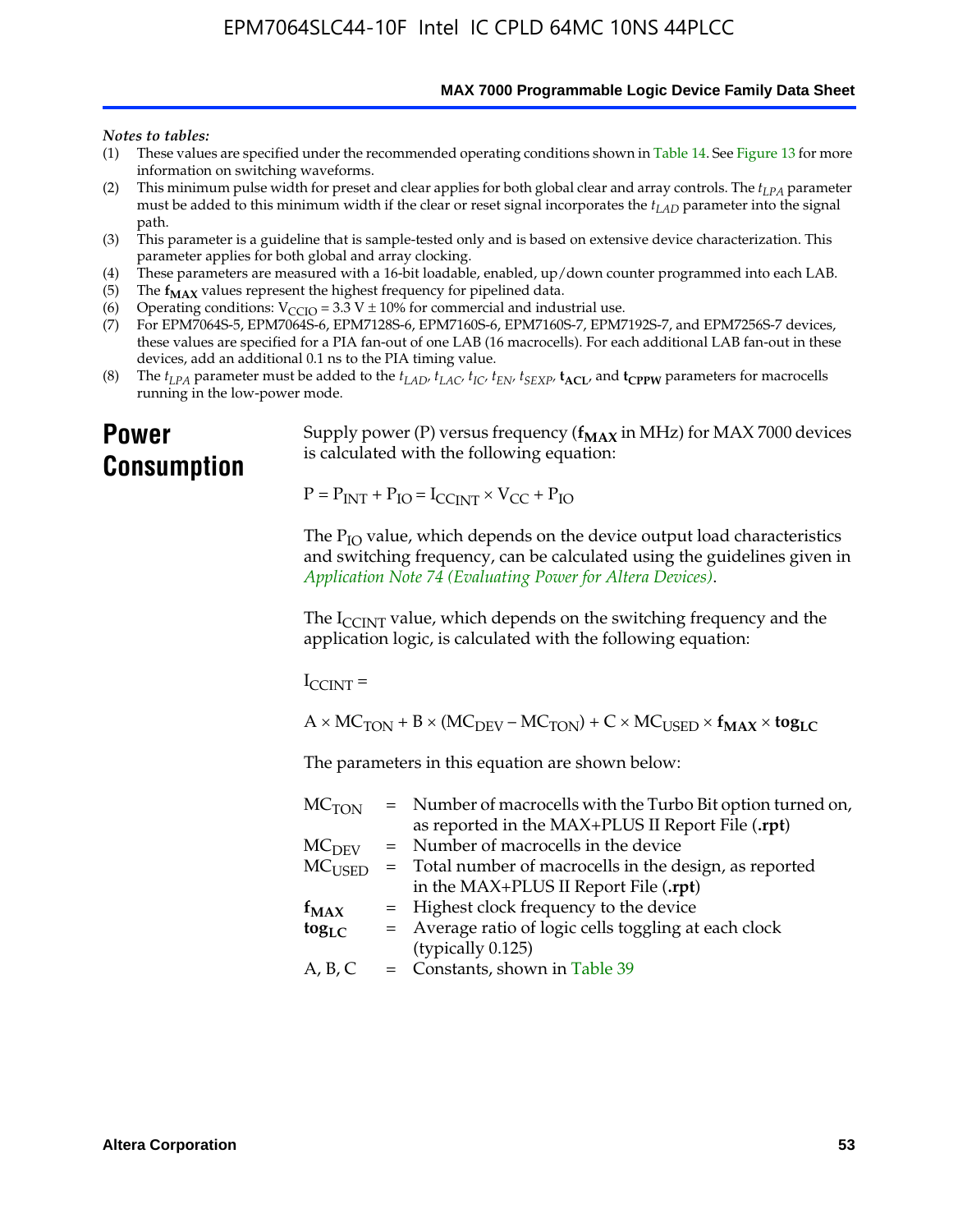| Table 39. MAX 7000 I <sub>CC</sub> Equation Constants |      |      |       |  |  |
|-------------------------------------------------------|------|------|-------|--|--|
| <b>Device</b>                                         | A    | В    | C     |  |  |
| EPM7032                                               | 1.87 | 0.52 | 0.144 |  |  |
| EPM7064                                               | 1.63 | 0.74 | 0.144 |  |  |
| <b>EPM7096</b>                                        | 1.63 | 0.74 | 0.144 |  |  |
| <b>EPM7128E</b>                                       | 1.17 | 0.54 | 0.096 |  |  |
| <b>EPM7160E</b>                                       | 1.17 | 0.54 | 0.096 |  |  |
| <b>EPM7192E</b>                                       | 1.17 | 0.54 | 0.096 |  |  |
| <b>EPM7256E</b>                                       | 1.17 | 0.54 | 0.096 |  |  |
| <b>EPM7032S</b>                                       | 0.93 | 0.40 | 0.040 |  |  |
| <b>EPM7064S</b>                                       | 0.93 | 0.40 | 0.040 |  |  |
| <b>EPM7128S</b>                                       | 0.93 | 0.40 | 0.040 |  |  |
| <b>EPM7160S</b>                                       | 0.93 | 0.40 | 0.040 |  |  |
| <b>EPM7192S</b>                                       | 0.93 | 0.40 | 0.040 |  |  |
| <b>EPM7256S</b>                                       | 0.93 | 0.40 | 0.040 |  |  |

This calculation provides an  $I_{CC}$  estimate based on typical conditions using a pattern of a 16-bit, loadable, enabled, up/down counter in each LAB with no output load. Actual  $I_{CC}$  values should be verified during operation because this measurement is sensitive to the actual pattern in the device and the environmental operating conditions.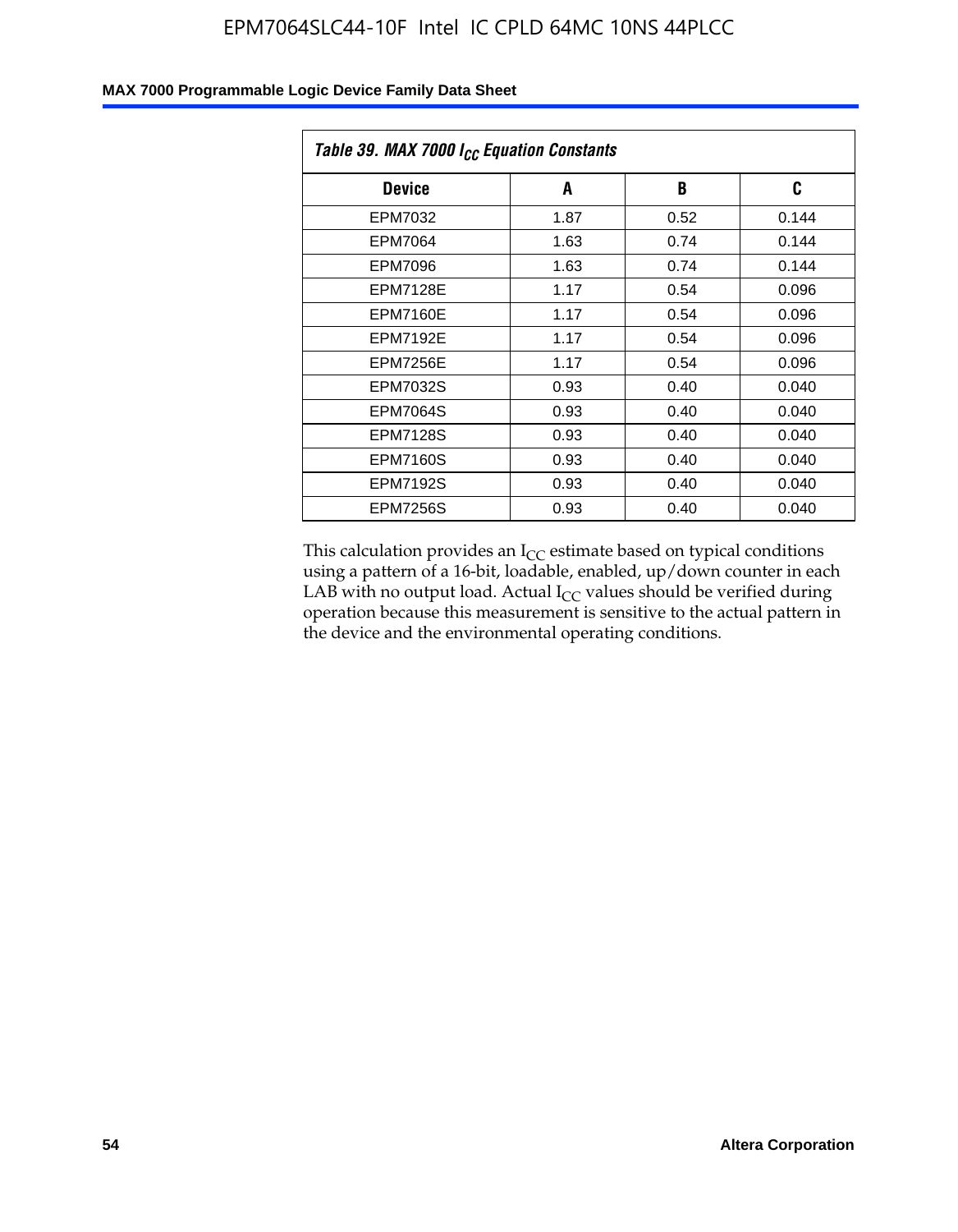**MAX 7000 Programmable Logic Device Family Data Sheet**

Figure 14 shows typical supply current versus frequency for MAX 7000 devices.

*Figure 14. I<sub>CC</sub> vs. Frequency for MAX 7000 Devices (Part 1 of 2)* 



**EPM7096**

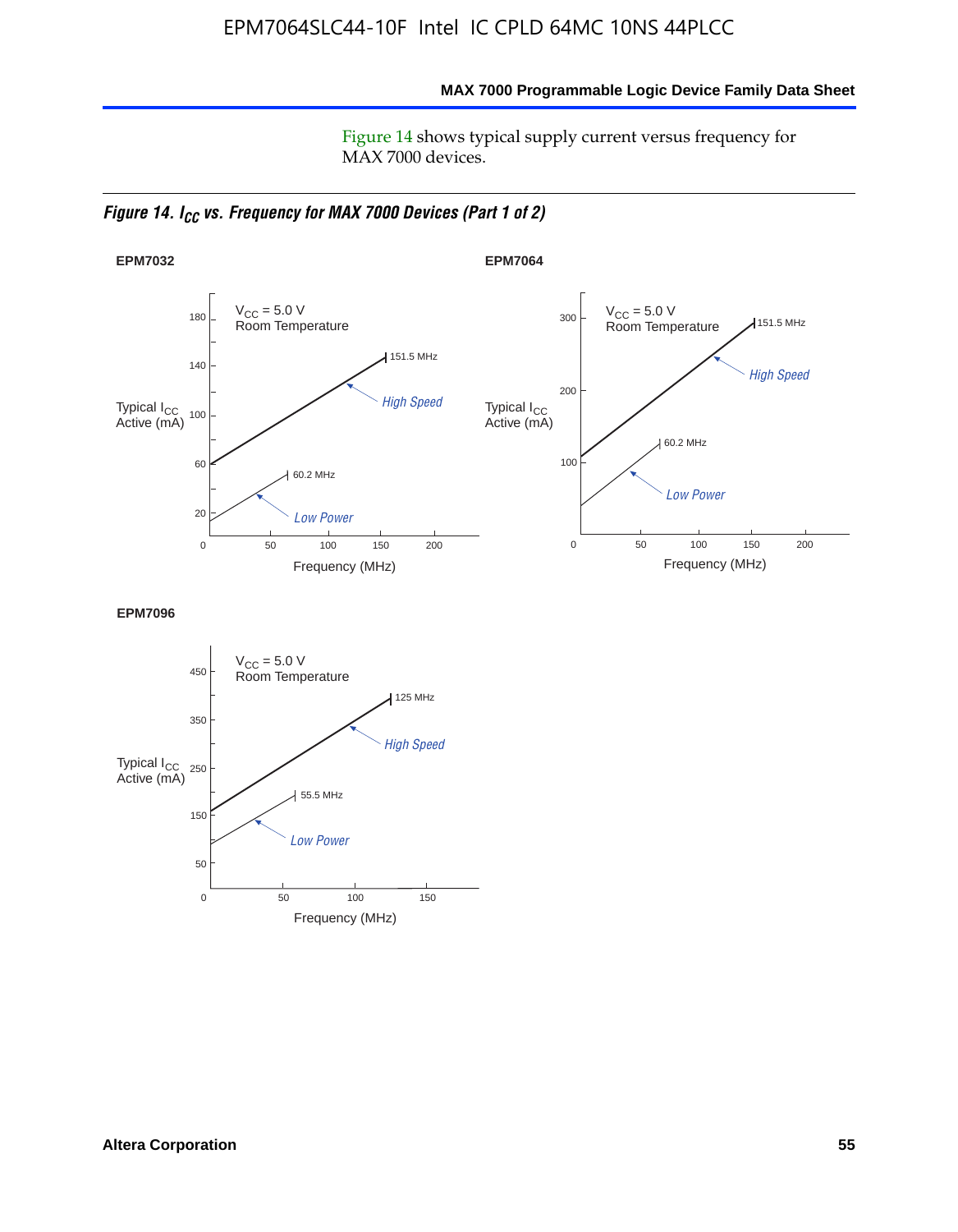

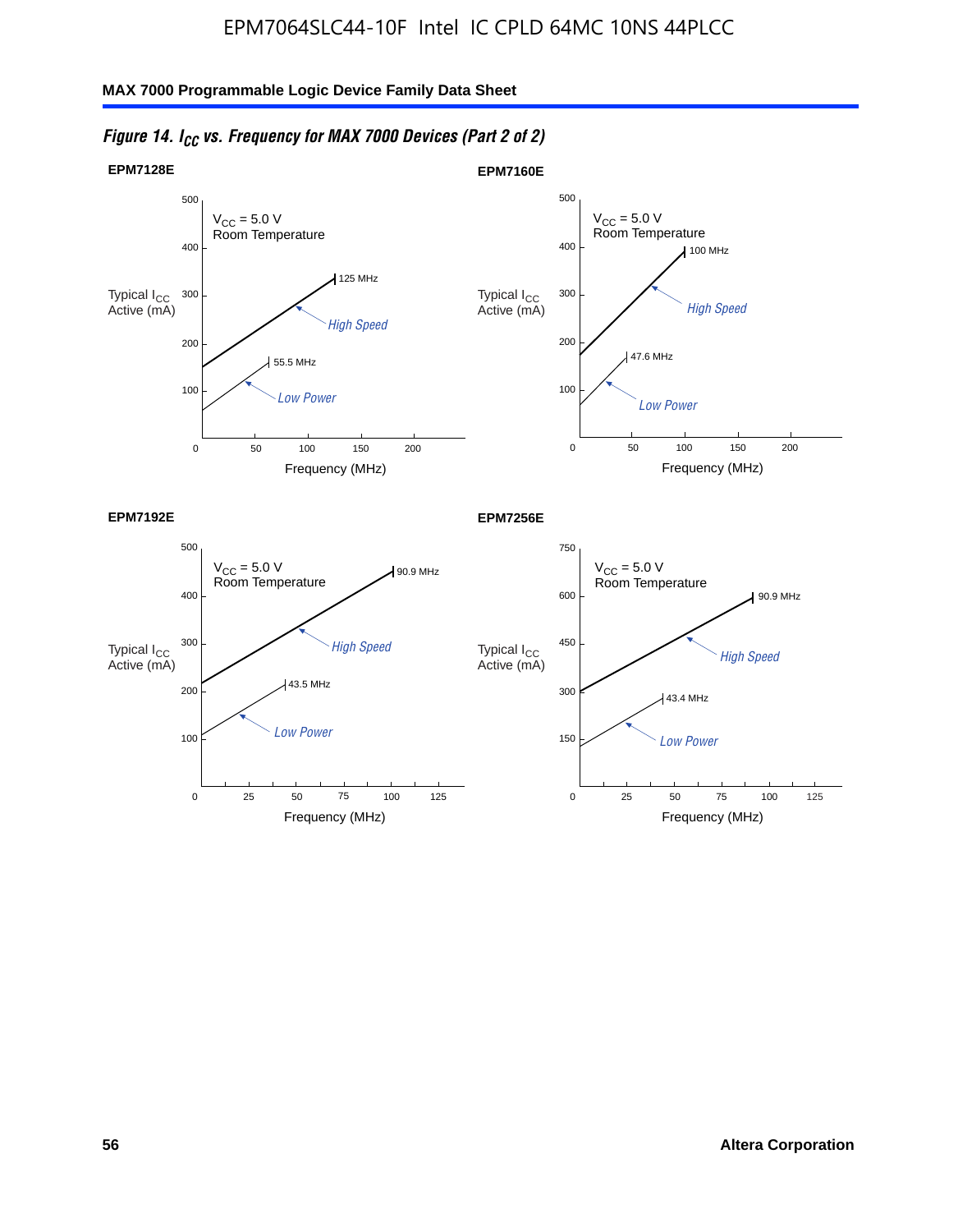Figure 15 shows typical supply current versus frequency for MAX 7000S devices.



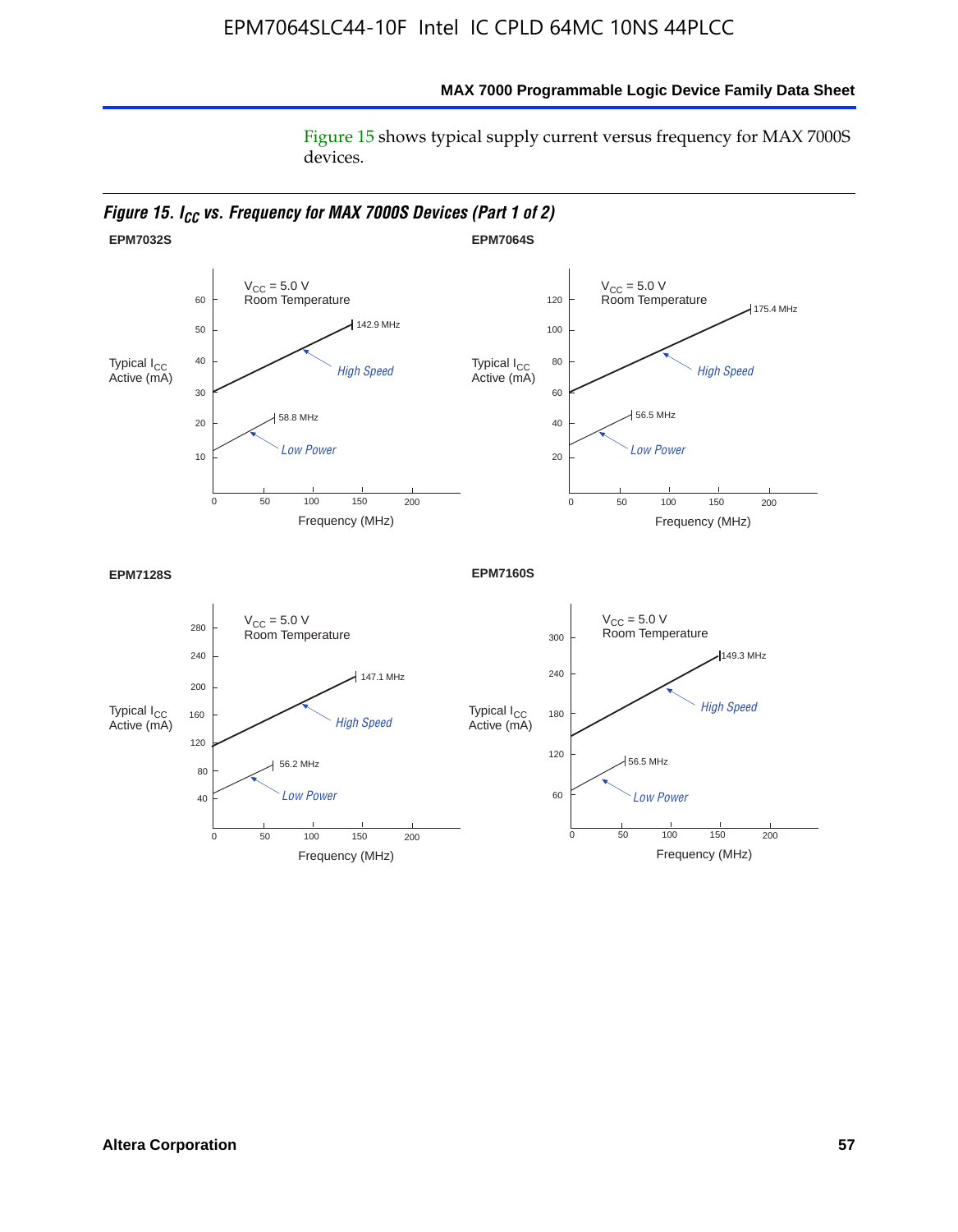#### **EPM7192S** V<sub>CC</sub> = 5.0 V<br>Room Temperature 0 Frequency (MHz) High Speed Low Power 25 100 125 125.0 MHz 55.6 MHz 60 120 180 240 300 50 75 **EPM7256S** V<sub>CC</sub> = 5.0 V<br>Room Temperature 0 Frequency (MHz) High Speed Low Power 25 100 125 128.2 MHz 56.2 MHz 100 200 300 400 50 75 Typical I<sub>CC</sub><br>Active (mA) Typical I<sub>CC</sub> Typical I<sub>CC</sub> Typical I<sub>C</sub> Typical I<sub>C</sub> Typical I<sub>C</sub> Typical I<sub>C</sub> Typical I<sub>C</sub> Typical I<sub>C</sub> Typical I<sub>C</sub> Typical I<sub>C</sub> Typical I<sub>C</sub> Typical I<sub>C</sub> Typical I<sub>C</sub> Typical I<sub>C</sub> Typical I<sub>C</sub> Typical I<sub>C</sub> Typical I<sub>C</sub> Typical I<sub>CC</sub><br>Active (mA)

### *Figure 15. I<sub>CC</sub> vs. Frequency for MAX 7000S Devices (Part 2 of 2)*

# **Device Pin-Outs**

See the Altera web site (**http://www.altera.com**) or the *Altera Digital Library* for pin-out information.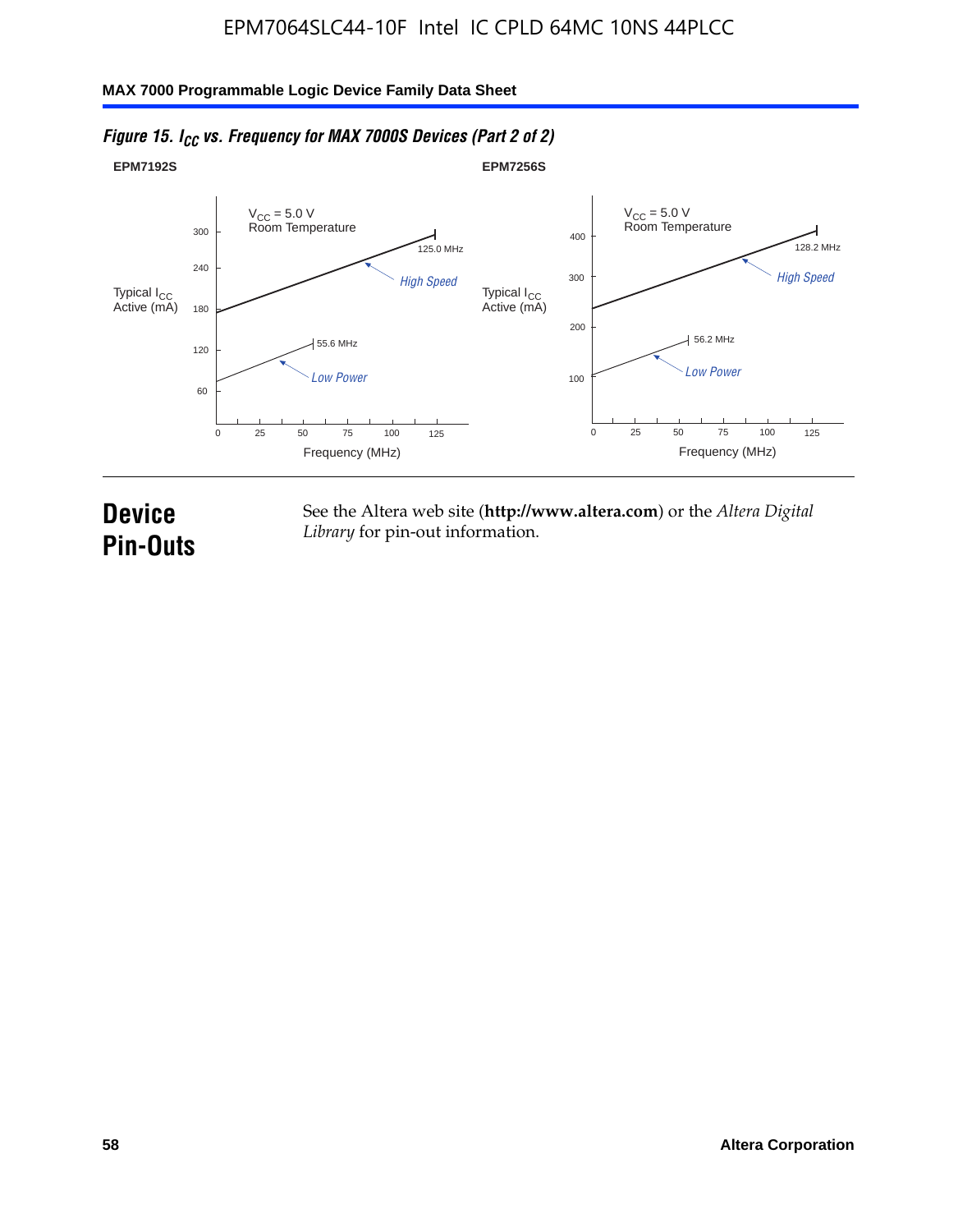#### **MAX 7000 Programmable Logic Device Family Data Sheet**

Figures 16 through 22 show the package pin-out diagrams for MAX 7000 devices.



*Notes:*

- (1) The pin functions shown in parenthesis are only available in MAX 7000E and MAX 7000S devices.
- (2) JTAG ports are available in MAX 7000S devices only.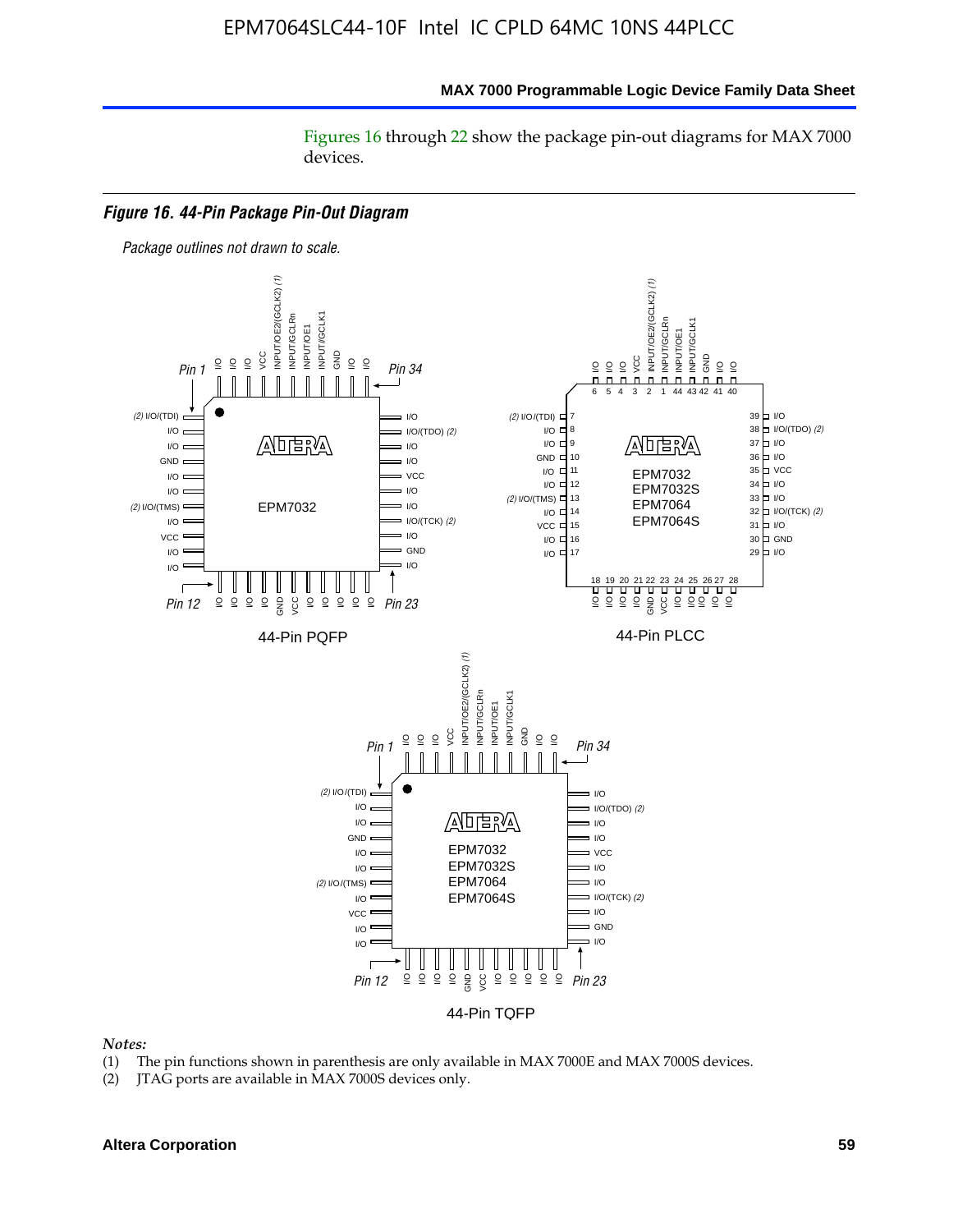### *Figure 17. 68-Pin Package Pin-Out Diagram*

*Package outlines not drawn to scale.*



# *Notes:*<br>(1) T

- The pin functions shown in parenthesis are only available in MAX 7000E and MAX 7000S devices.
- (2) JTAG ports are available in MAX 7000S devices only.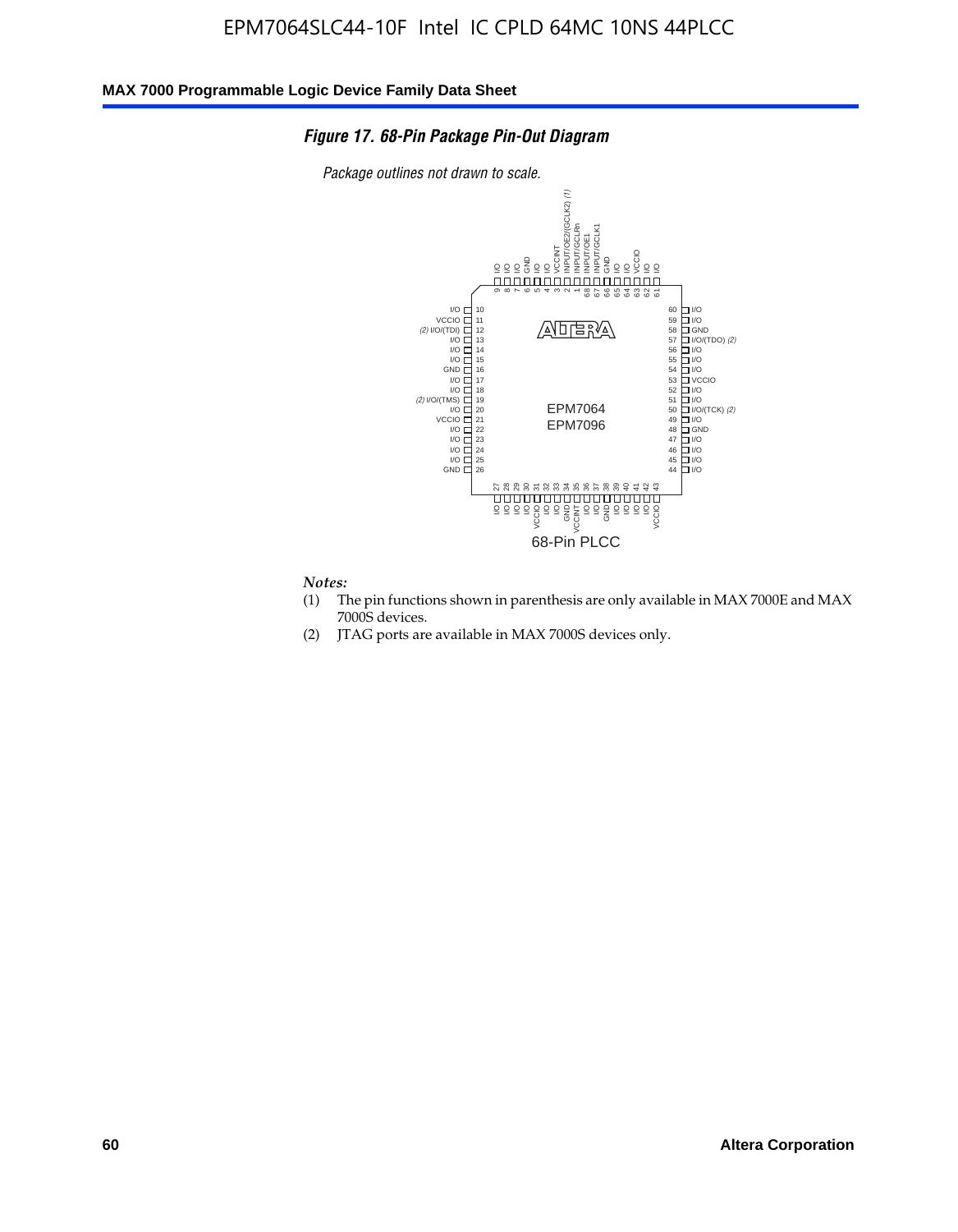### *Figure 18. 84-Pin Package Pin-Out Diagram*

*Package outline not drawn to scale.*



84-Pin PLCC

*Notes:*

- (1) Pins 6, 39, 46, and 79 are no-connect (N.C.) pins on EPM7096, EPM7160E, and EPM7160S devices.
- (2) The pin functions shown in parenthesis are only available in MAX 7000E and MAX 7000S devices.
-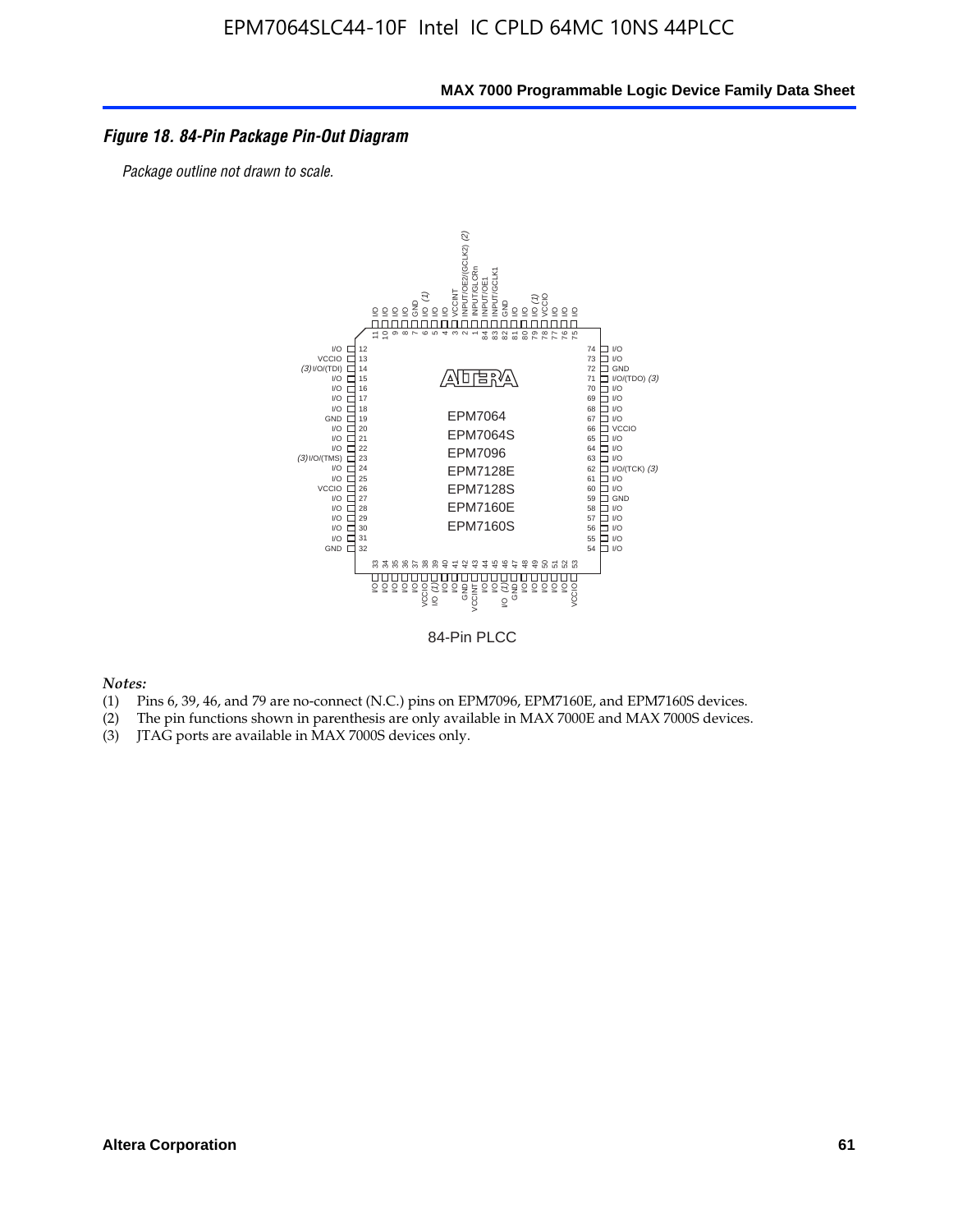### *Figure 19. 100-Pin Package Pin-Out Diagram*

*Package outline not drawn to scale.*



*Figure 20. 160-Pin Package Pin-Out Diagram*

*Package outline not drawn to scale.*

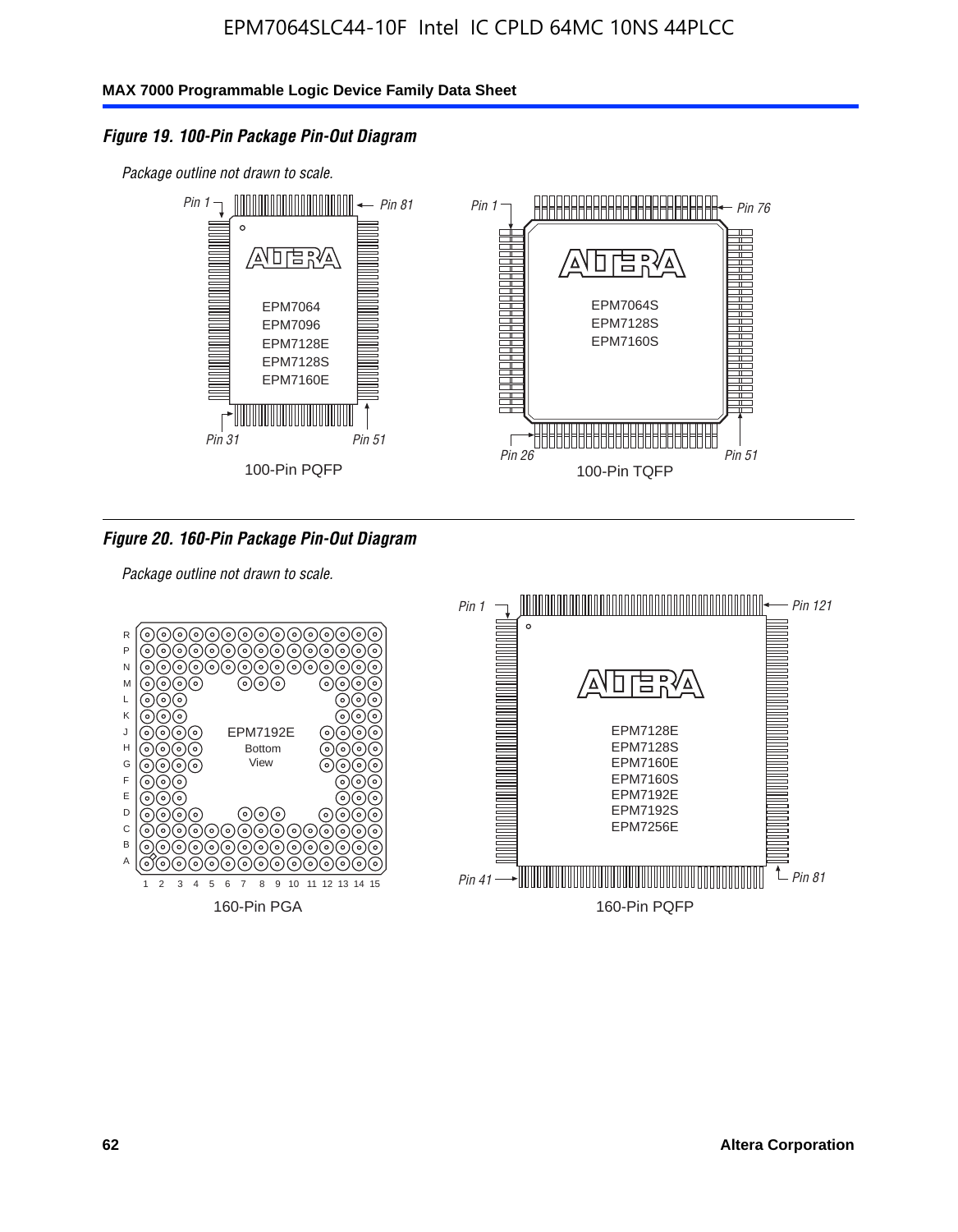### *Figure 21. 192-Pin Package Pin-Out Diagram*

*Package outline not drawn to scale.*



*Figure 22. 208-Pin Package Pin-Out Diagram*

*Package outline not drawn to scale.*

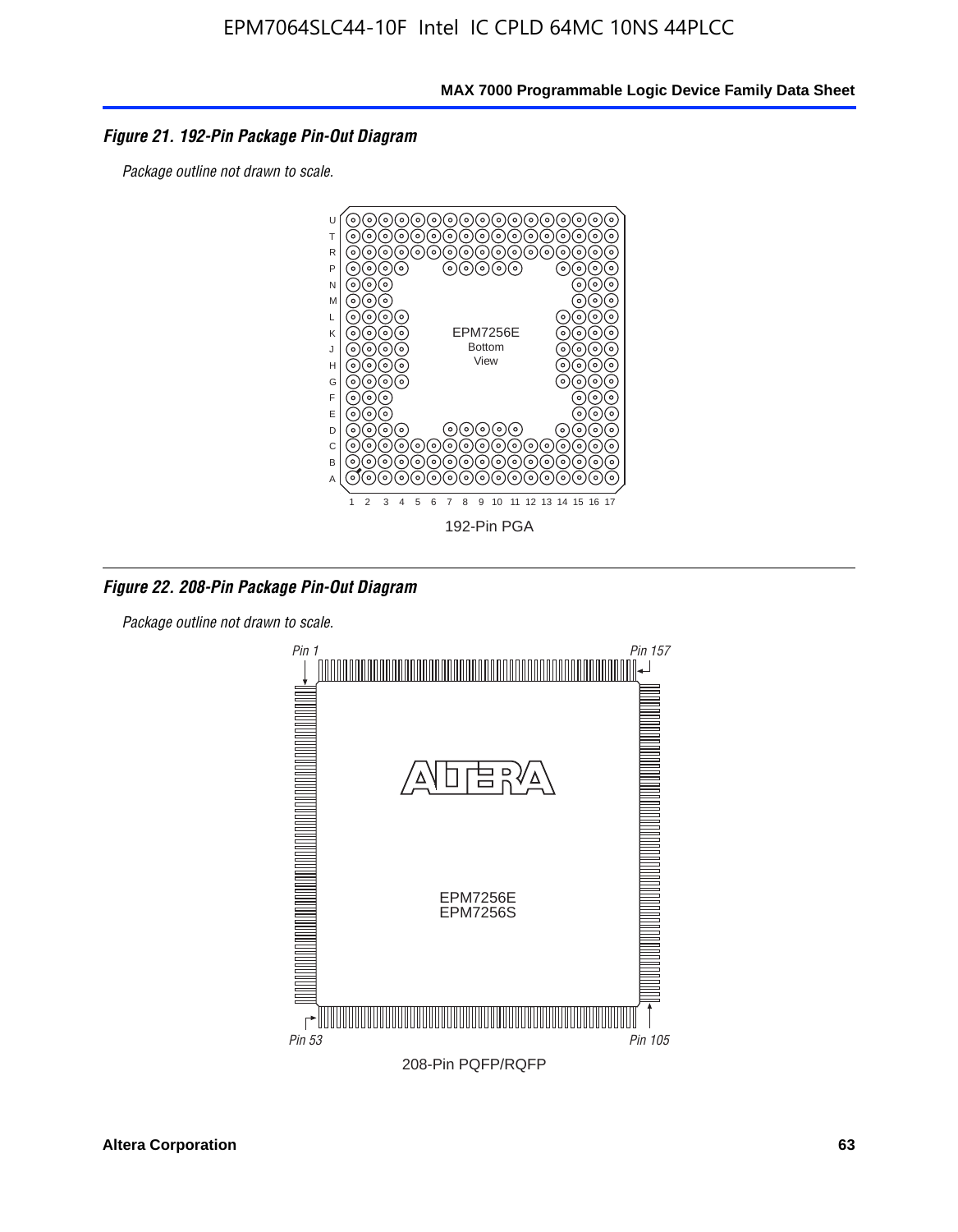#### **MAX 7000 Programmable Logic Device Family Data Sheet**

# **Revision History**

The information contained in the *MAX 7000 Programmable Logic Device Family Data Sheet* version 6.7 supersedes information published in previous versions. The following changes were made in the *MAX 7000 Programmable Logic Device Family Data Sheet* version 6.7:

### **Version 6.7**

The following changes were made in the *MAX 7000 Programmable Logic Device Family Data Sheet* version 6.7:

■ Reference to *AN 88: Using the Jam Language for ISP & ICR via an Embedded Processor* has been replaced by *AN 122: Using Jam STAPL for ISP & ICR via an Embedded Processor*.

# **Version 6.6**

The following changes were made in the *MAX 7000 Programmable Logic Device Family Data Sheet* version 6.6:

- Added Tables 6 through 8.
- Added "Programming Sequence" section on page 17 and "Programming Times" section on page 18.

# **Version 6.5**

The following changes were made in the *MAX 7000 Programmable Logic Device Family Data Sheet* version 6.5:

Updated text on page 16.

# **Version 6.4**

The following changes were made in the *MAX 7000 Programmable Logic Device Family Data Sheet* version 6.4:

■ Added *Note (5)* on page 28.

### **Version 6.3**

The following changes were made in the *MAX 7000 Programmable Logic Device Family Data Sheet* version 6.3:

■ Updated the "Open-Drain Output Option (MAX 7000S Devices Only)" section on page 20.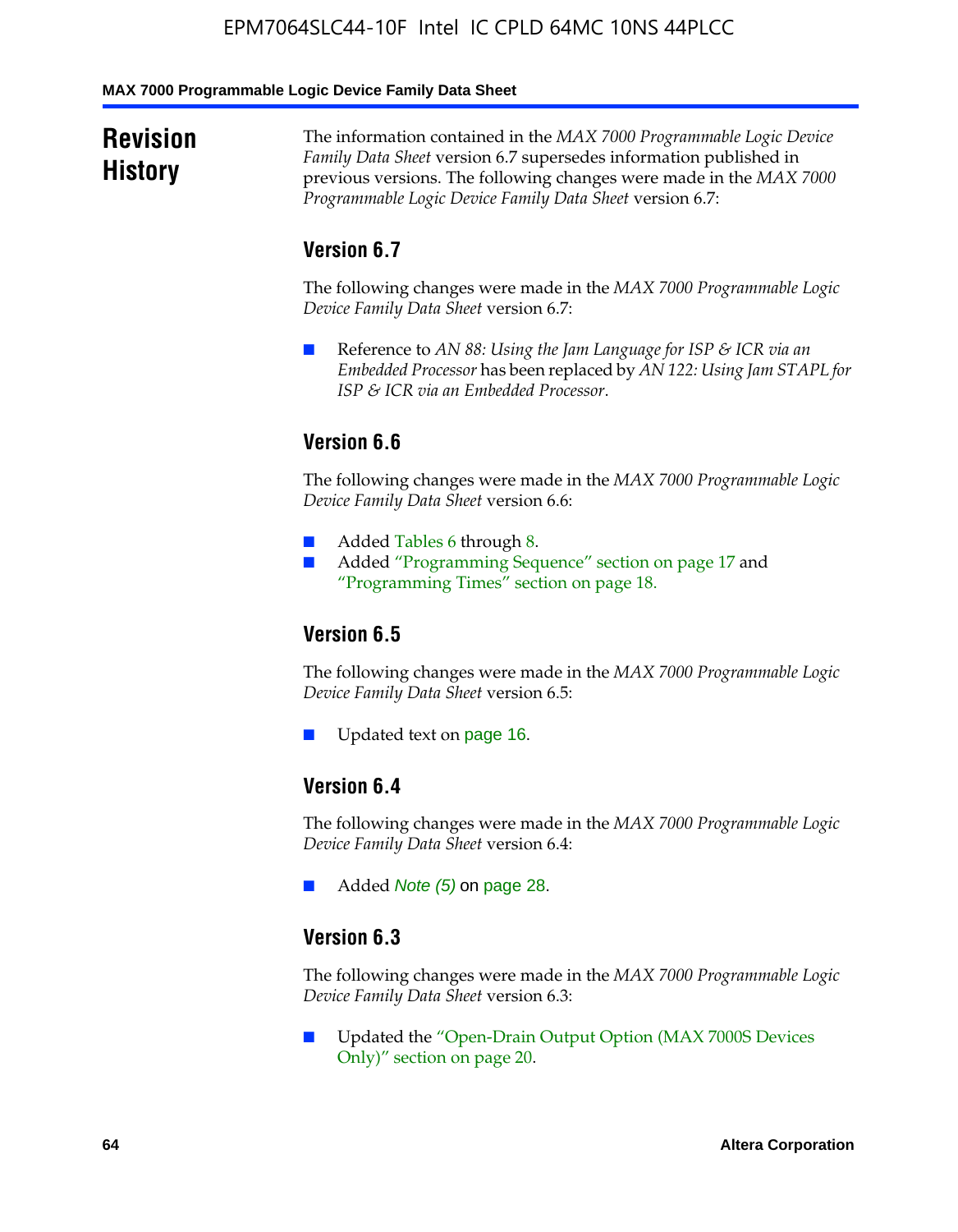

**Altera Corporation 65**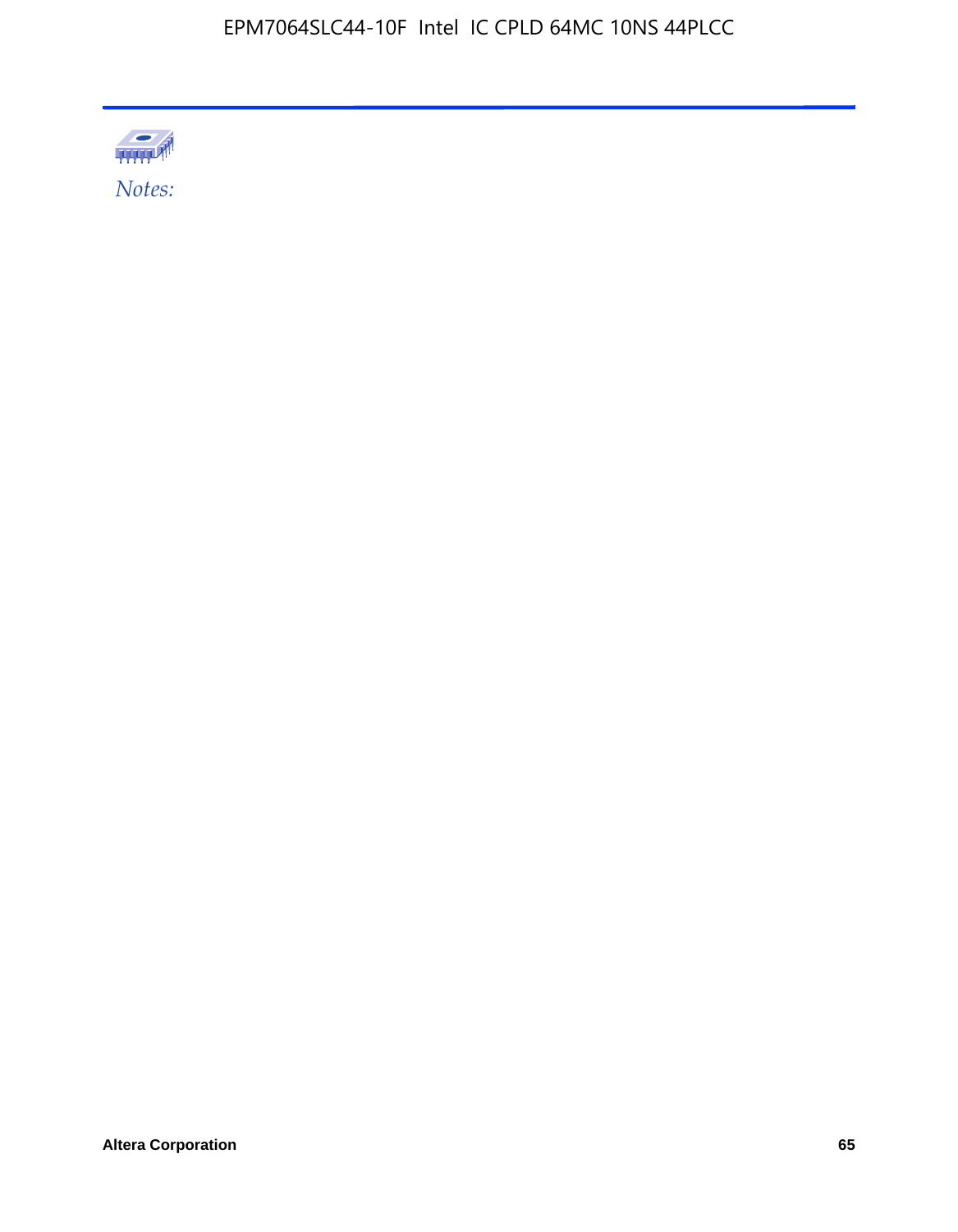

101 Innovation Drive San Jose, CA 95134 (408) 544-7000 www.altera.com Applications Hotline: (800) 800-EPLD Literature Services: literature@altera.com

Copyright © 2005 Altera Corporation. All rights reserved. Altera, The Programmable Solutions Company, the stylized Altera logo, specific device designations, and all other words and logos that are identified as trademarks and/or service marks are, unless noted otherwise, the trademarks and service marks of Altera Corporation in the U.S. and other countries. All other product or service names are the property of their respective holders. Altera products are protected under numerous U.S. and foreign patents and pending applications, maskwork rights, and copyrights. Altera warrants performance of its semiconductor products to current specifications in accordance with Altera's standard warranty, but reserves the right to make changes to any products and services at any time without notice. Altera assumes no responsibility or liability

arising out of the application or use of any information, product, or service described herein except as expressly agreed to in writing by Altera Corporation. Altera customers are advised to obtain the latest version of device specifications before relying on any published information and before placing orders for products or services.



**66 Altera Corporation**